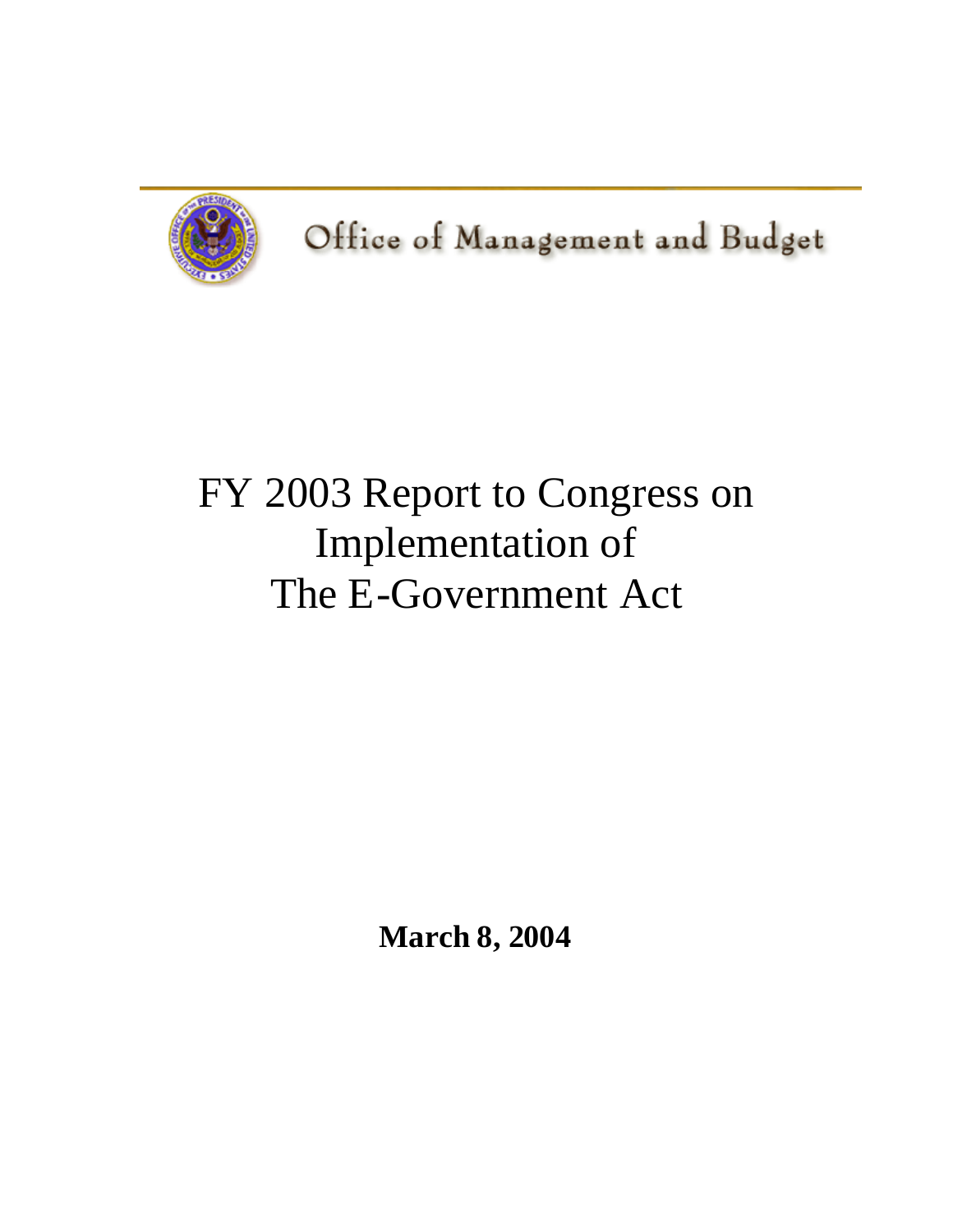# **Table of Contents**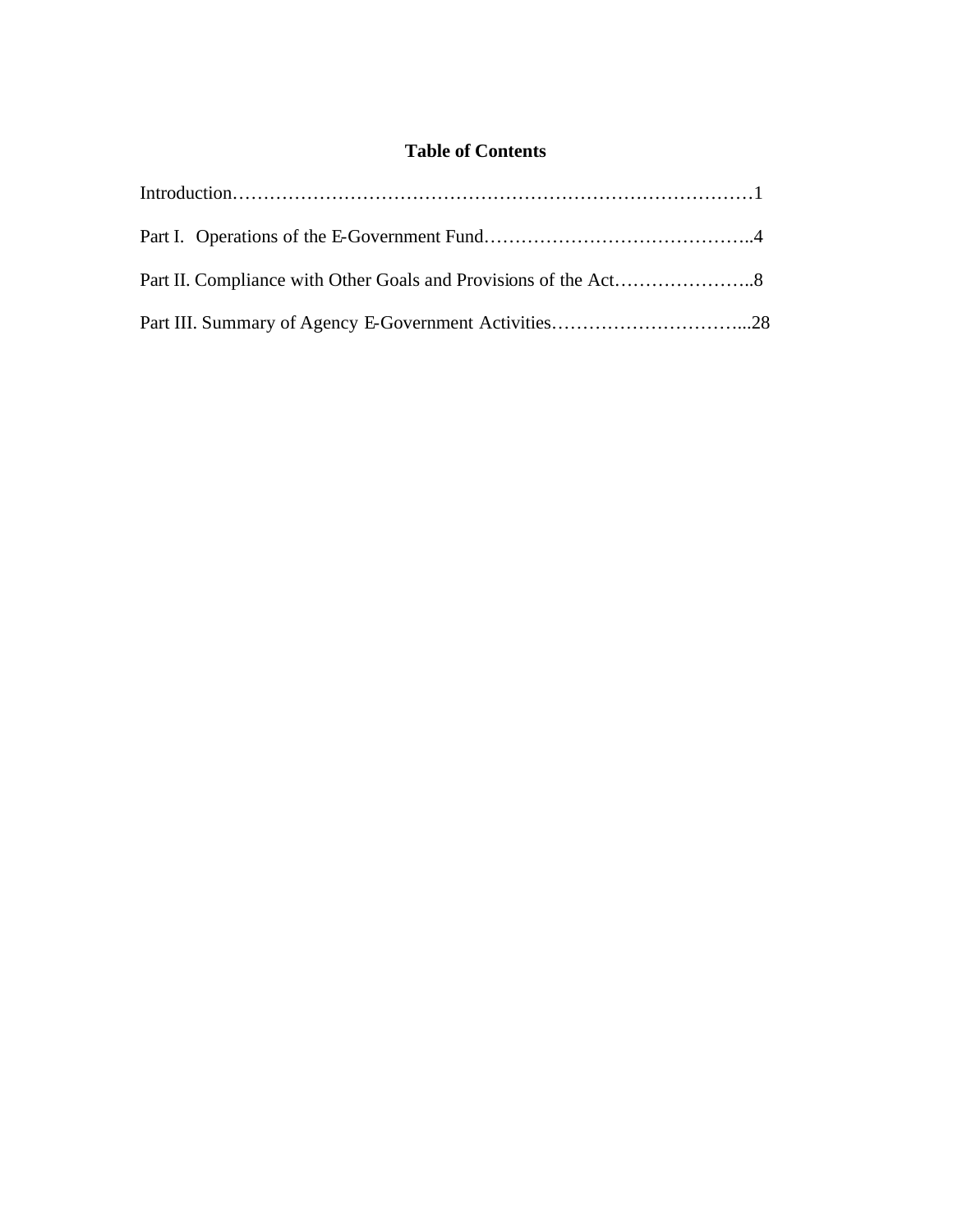# **Introduction**

As part of the institutionalization of the President's Management Agenda, and the continuing support of citizen-centric service delivery, President Bush signed the E-Government Act of 2002 (Public Law 107-347, 44 U.S.C. Ch. 36) into law on December 17, 2002. E-Government is the use of information technology (IT) and the Internet, together with the operational processes and people needed to implement these technologies, to deliver services and programs to constituents, including citizens, businesses and other government agencies. E-Government improves the effectiveness, efficiency, and quality of government services.

The Administration sees this Act as a significant step forward in the way that the Federal agencies should consider using information technology (IT) to transform agency business into a more citizen-oriented and user-friendly process. As part of making the management of IT more proactive the so called "At Risk" list has been replaced by the management watch list in order to assure a cooperative process in improving the delivery of services and information through technology. Through the use of budget guidance OMB can further drive the utilization, interoperability and security of IT investments. The E-Government Act:

- advocates a more citizen-focused approach to current government-wide IT policies and programs;
- establishes an Office of Electronic Government in the Office of Management and Budget (OMB) to improve Federal management of information resources;
- formalizes the establishment of a Chief Information Officers (CIO) Council;
- permanently reauthorizes and amends agency information security requirements through the Federal Information Security Management Act (FISMA);
- protects the confidentiality of certain types of data through the Confidential Information Protection and Statistical Efficiency Act (CIPSEA); and
- supports activities that OMB and the executive branch are already pursuing under the President's Management Agenda's Expanding Electronic Government initiative.

The E-Government Act codifies and expands OMB's leadership role by establishing the Office of Electronic Government headed by a Presidentially-appointed Administrator. The President's appointed Administrator assists the Director of OMB and the Deputy Director for Management in implementing the requirements of the Act by providing overall leadership and direction to the executive branch on electronic government. Further, the Administrator is responsible for overseeing the implementation of IT throughout the Federal government, including: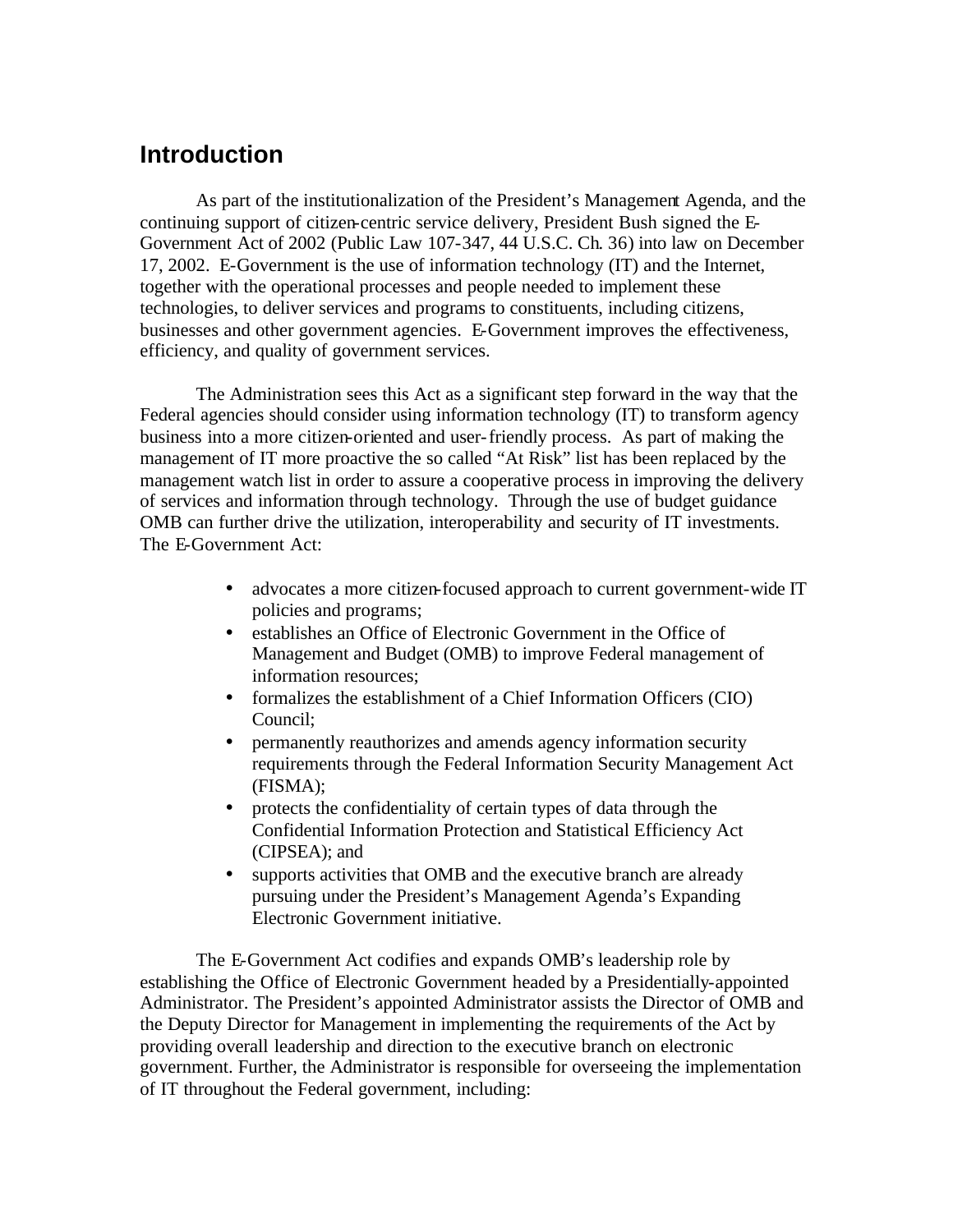- oversight of the E-Gov Fund in support of interagency partnerships and innovation in using E-Government;
- directing the activities of the CIO Council, advising on the appointments of CIO's, and monitoring and consulting on agency technology efforts;
- advising the Director, pursuant to OMB's authorities under the Clinger-Cohen Act, on the performance of IT investments, as well as identifying opportunities for joint agency and government wide IT projects;
- overseeing the development of enterprise architectures within and across agencies through the Federal Enterprise Architecture, a framework for describing the relationship between business functions and the technologies and information that support them;
- overseeing specific IT reform initiatives, activities, and areas of shared responsibility under this Act in areas relating to:

Capital planning and investment control for IT; The development of enterprise architectures; Information security; Privacy; Access to, dissemination of, and preservation of government information; Accessibility of IT for persons with disabilities; and Other areas of electronic government.

The above are in addition to specific responsibilities as set forth in Section 101, §3602 (f)(1-17). The Office of E-Gov and IT organization is reflected in the graphic below:

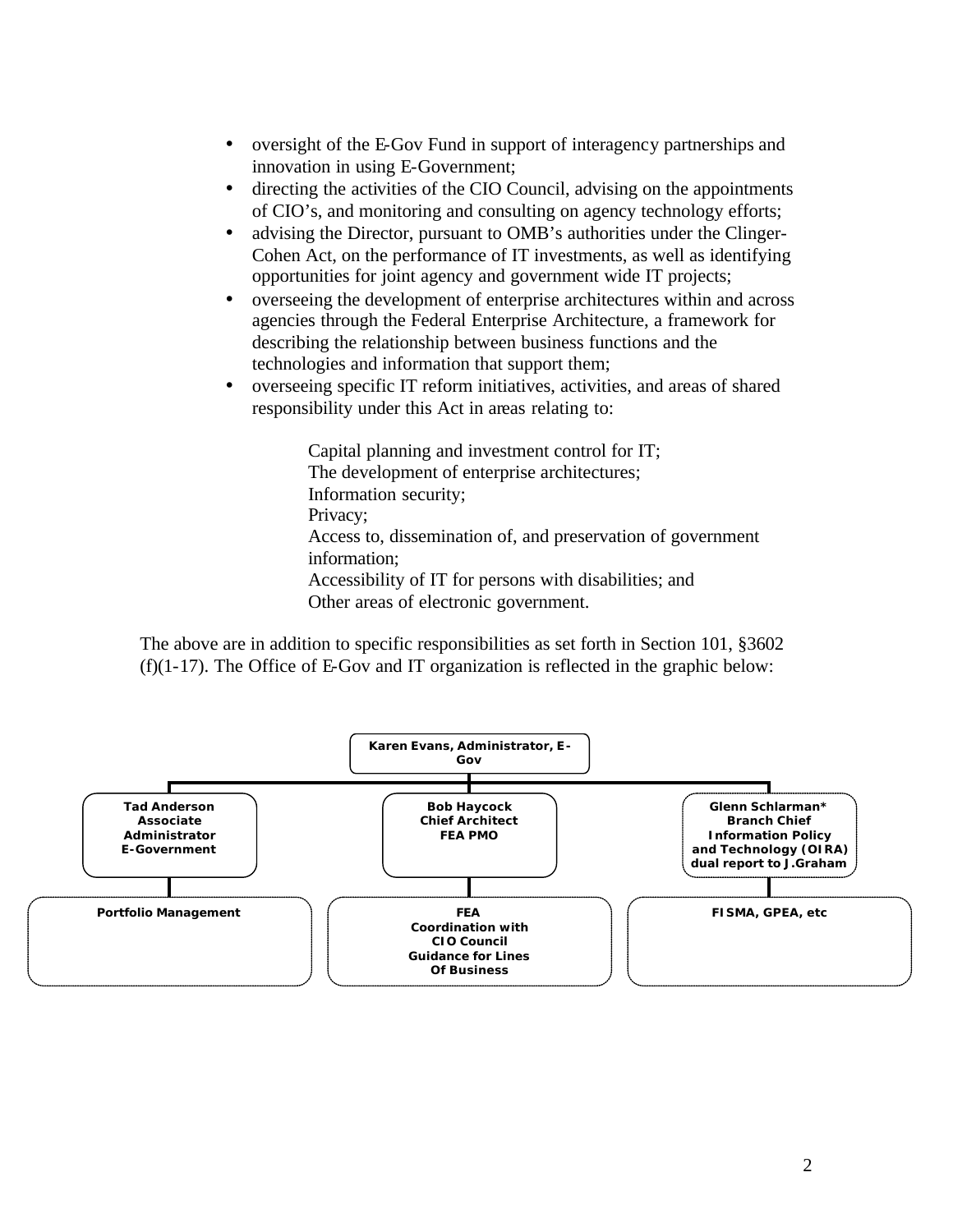In August of 2003, the Office of Management and Budget (OMB) issued E-Government Act implementation guidance to agencies (Memorandum  $M-03-18$ )<sup>1</sup>, providing direction for agencies to complete the specific activities and products required by the Act in using IT to improve a program's effectiveness and efficiency in delivering services to citizens. By memorandum dated November 21, 2003, the Administrator of OMB's Office of Electronic Government issued reporting instructions<sup>2</sup> for agencies to provide an update of their progress in implementing the provisions of the Act. In December of 2003, OMB received its first annual E-Government Act Reports, in which agencies updated their progress in implementing the provisions of the Act.

The Act also endorses and requires agencies to support cross-agency initiatives such as E-Rulemaking, Geospatial One-Stop, E-Records Management, E-Authentication and Disaster Management, and the FirstGov.gov portal. The federal CIO Council established a far-reaching strategy which has now been published and is available on the CIO website (http://cio.gov/documents/CIO\_Council\_Strategic\_Plan\_FY04.pdf). The CIO Council strategy sets the IT agenda for the federal government. Once OMB refines and finalizes IT policies recommended by the CIO Council, the CIO Council has the lead role in directing the implementation activities within their respective agencies. Finally, the Act establishes an E-Government Fund authorizing funding through FY 2007 to support OMB-approved IT projects.

The E-Government Act complements the President's Management Agenda  $(PMA)<sup>3</sup>$ , and the Expanding Electronic Government initiative in particular, which focuses agencies' attention and resources on managing IT investments for results. Criteria for successfully implementing the E-Government PMA initiative include:

- Using a Modernization Blueprint to focus IT investments on priority agency functions;
- Justifying investments with business cases that adequately address security, performance and project and risk management for all major projects;
- Managing major projects so that they deliver as expected, on-time and within budget;
- Securing at least 90% of operational systems and sustaining progress correcting security weaknesses; and
- Avoiding redundant or agency-unique IT projects.

OMB's April 2003 E-Government Strategy located at:

http://www.whitehouse.gov/omb/egov/2003egov\_strat.pdf outlines the government's goals for achieving the PMA agenda for E-Government in FY 2003 and FY 2004:

- Agencies are focusing IT spending on high-priority modernization efforts.
- Major IT investments are within 10 percent of cost/schedule/performance objectives.

 $\overline{a}$ 

<sup>1</sup> http://www.whitehouse.gov/omb/memoranda/m03-18.pdf

<sup>&</sup>lt;sup>2</sup> http://www.whitehouse.gov/omb/inforeg/e-gov/egov\_instruct112103.html

<sup>3</sup> See the entire PMA Scorecard at http://www.results.gov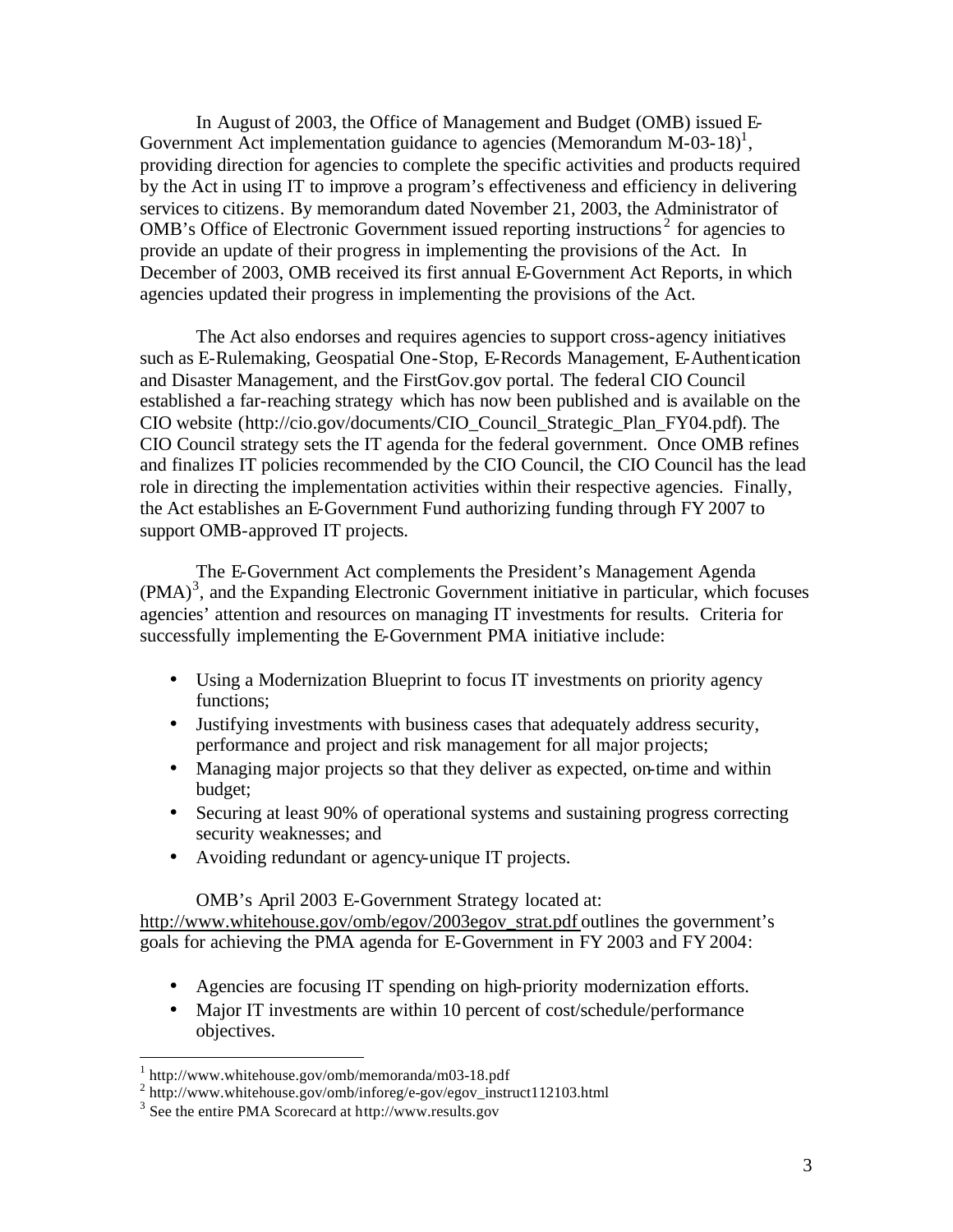- All IT systems certified and accredited.
- Presidential E-Government initiatives are operational and yield benefits (e.g., reduced cost, faster response time, reduced burden, improved citizen service, etc.).
- Negotiate government-wide Enterprise Software licenses.
- Reduce redundant IT spending in the 6 overlapping lines of business identified in the FY2004 budget, by defining government-wide solutions.

As of December 2003, two of 26 agencies met all of the E-Government standards for success – the National Science Foundation (NSF) and Office of Personnel Management (OPM) – and 19 demonstrated solid progress implementing plans and meeting milestones to achieve the standards of success. DOE is integrating its multiple management systems into one, called I-MANAGE, in order to provide managers with accurate and timely information used to better manage programs. OPM is leading five of the Administration's 24 E-Government initiatives including USAJOBS, which receives on average 200,000 visits per day by Federal employment job seekers who can create resumes using the tools available on-line. Federal employees have taken more than 160,000 courses through the GoLearn.gov which is the on-line learning center, while E-Payroll initiative is consolidating agencies' payroll services into four service providers.

This report includes a summary of federal agencies' compliance with goals and provisions of the Act; details the operation of the E-Government Fund, and summarizes the E-Government information reported to OMB by agencies in December 2003. The report is comprised of three parts:

- I. Operations of the E-Government Fund
- II. Compliance with Goals and Provisions of the Act
- III. Summary of Agency E-Government Activities

Part III provides highlights of agency-specific E-Government activities. The status and progress of the 24 Presidential E-Government initiatives (goals progress, performance outcomes and milestones) can be found in Chapter 9, Table 9-2, FY 2005 Budget of the U.S. Government, Analytical Perspectives.<sup>4</sup>

The information contained in this report is based on the December 2003 agency E-Government Act reports. Additional information has been supplemented by FY 2005 agency budget submissions, as appropriate. OMB and agencies have transmitted other specific reports pertaining to E-Government separately to Congress. For example, while information about implementing the Government Paperwork Elimination Act - an amendment to the Paperwork Reduction Act of 1995 (PRA) - is included in this report, later this year OMB will issue the Fiscal 2004 Information Collection Budget which will describe the information collection burden imposed by the federal government on the public; the agency progress towards eliminating violations of the PRA; and agency

 $\overline{a}$ 

<sup>&</sup>lt;sup>4</sup> http://www.whitehouse.gov/omb/budget/fy2005/pdf/ap\_cd\_rom/9\_2.pdf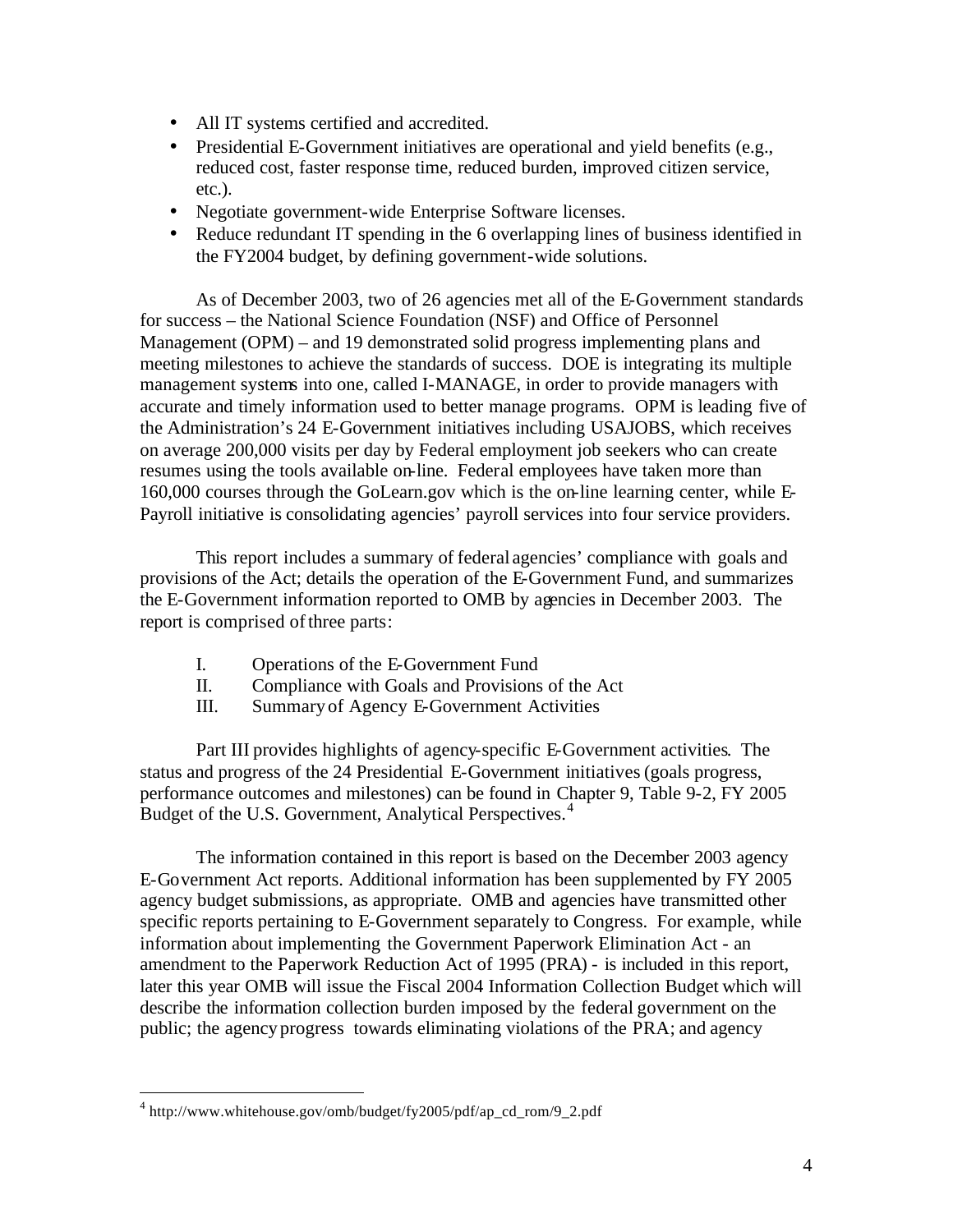initiatives to improve the efficiency of information collections, reducing burden on small businesses, farmers, and manufacturers.

# **I. Operations of the E-Government Fund**

The Administrator of the General Services Administration manages the E-Government Fund which is used to support projects approved by the Director of OMB in consultation with the E-Government Administrator. Projects qualifying for funding include those making federal information and services more readily available to members of the public (including individuals, businesses, grantees, and State and local governments), and make it easier for the public to apply for benefits, receive services, pursue business opportunities, submit information, and otherwise conduct transactions with the federal Government. These projects also enable federal agencies to share information and conduct transactions with each other, and with State and local governments.

Projects requesting funds from the E-Government Fund must demonstrate the following:

- Approval by a senior official with agency-wide authority on behalf of the head of the agency, who reports directly to the head of the agency (applicable only to those projects with substantial involvement or funding from only one agency);
- Adherence to fundamental capital planning and investment control processes as established in the Clinger-Cohen Act and Circular A-11 guidance;
- A financing strategy identifying resource commitments from the agencies involved and how these resources will be coordinated with support from the Fund, as well as include plans for potential continuation of projects after all funds made available from the Fund are expended; and
- That the project is new or innovative and does not supplant existing funding streams within agencies.

Funding decisions on projects are based on the following criteria:

- Identification of the group to be served, including citizens, businesses, the federal government, or other governments;
- A detailed explanation of what service or information the project will provide;
- Information on security and privacy protections undertaken by the proposal;
- Is interagency in scope, including projects implemented by a primary or single agency that could confer benefits on multiple agencies and have the support of other agencies;
- Identify performance objectives that tie to agency(s) missions and strategic goals, and interim results that relate to the objectives;
- Has government-wide application or implications;
- Has demonstrated support by the public to be served;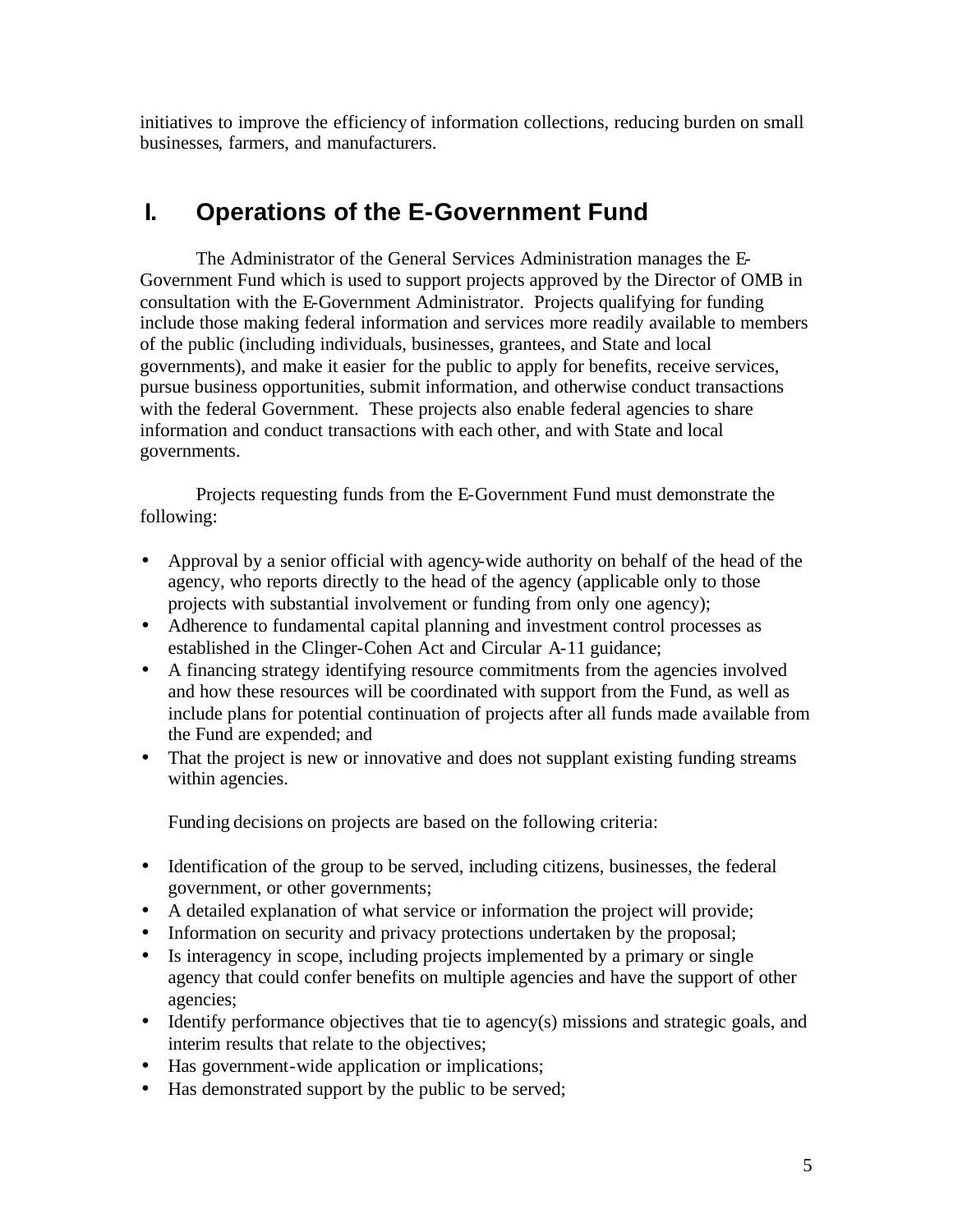- Integrates federal with State, local, or tribal approaches to service delivery;
- Identifies resource commitments from nongovernmental sectors;
- Identifies resource commitments from the agencies involved;
- Uses web-based technologies to achieve objectives;
- Identifies records management and records access strategies;
- Supports more effective citizen participation in and interaction with agency activities that furthers progress toward a more citizen-centered government;
- Directly delivers government information and services to the public or provides the infrastructure for delivery;
- Supports integrated service delivery; and
- Describes how business processes across agencies will reflect appropriate transformation simultaneous to technology implementation.

In FY 2002, GSA forwarded to Congress on behalf of the Administration requests for the following nine initiatives totaling \$4,890,000. The remaining balance of \$110,000 from the appropriated amount of \$5,000,000 was carried forward to FY 2003.

| <b>FY2002 E-Gov Fund Requests</b> |                   |                |                                                                                                                                                                                                                                                                                                                                                                                                                                                                                                                                                                                                                |
|-----------------------------------|-------------------|----------------|----------------------------------------------------------------------------------------------------------------------------------------------------------------------------------------------------------------------------------------------------------------------------------------------------------------------------------------------------------------------------------------------------------------------------------------------------------------------------------------------------------------------------------------------------------------------------------------------------------------|
| <b>Agency</b>                     | <b>Initiative</b> | <b>Funding</b> | <b>Description &amp; Results</b>                                                                                                                                                                                                                                                                                                                                                                                                                                                                                                                                                                               |
| <b>DOL</b>                        | GovBenefits       | \$800,000      | The funds were used to support the first release of<br>GovBenefits.gov to provide instant access to<br>information on eligibility for government<br>programs and services.                                                                                                                                                                                                                                                                                                                                                                                                                                     |
|                                   |                   |                | The GovBenefits.gov website provides a single<br>point of access for citizens to locate and<br>determine potential eligibility for government<br>benefits and services. During FY 2003 the<br>GovBenefits PMO, managed by the Department<br>of Labor, developed a cross-agency technical and<br>business infrastructure and launched the<br>GovBenefits.gov website on April 29, 2002 with<br>55 federal benefit programs. GovBenefits.gov<br>had three subsequent releases in June, July and<br>August 2003 that enhanced site-functionality and<br>increased the total number of benefit programs to<br>110. |
|                                   |                   |                | At the end of FY 2003, GovBenefits.gov had<br>benefit programs from all 10 funding partners<br>(HHS, HUD, ED, VA, USDA, DOL, FEMA,<br>STATE, DOE and SSA) and received over<br>300,000 visits to the site per month. More<br>importantly, the efforts of the partnership in FY<br>2003 enabled the GovBenefits initiative to<br>develop into the program that it is today - a                                                                                                                                                                                                                                  |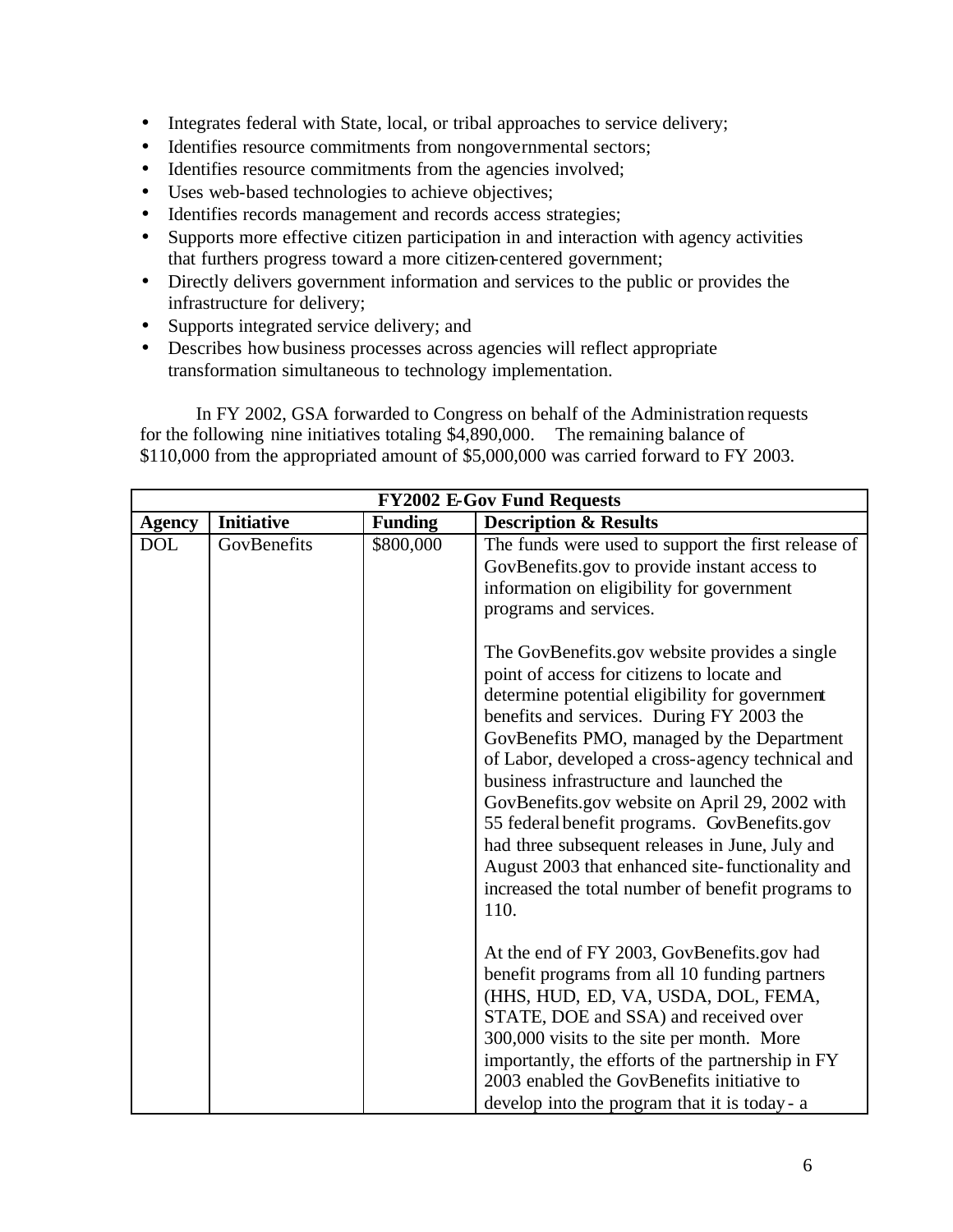| <b>FY2002 E-Gov Fund Requests</b> |                                                                                    |                |                                                                                                                                                                                                                                                                                                                                                                                                                                                                                                                                                                                                                                                                                                                                                                                                                                                                                                                                                                                                                                                                                                                                                                                                                                                                                                                                                                  |
|-----------------------------------|------------------------------------------------------------------------------------|----------------|------------------------------------------------------------------------------------------------------------------------------------------------------------------------------------------------------------------------------------------------------------------------------------------------------------------------------------------------------------------------------------------------------------------------------------------------------------------------------------------------------------------------------------------------------------------------------------------------------------------------------------------------------------------------------------------------------------------------------------------------------------------------------------------------------------------------------------------------------------------------------------------------------------------------------------------------------------------------------------------------------------------------------------------------------------------------------------------------------------------------------------------------------------------------------------------------------------------------------------------------------------------------------------------------------------------------------------------------------------------|
| <b>Agency</b>                     | <b>Initiative</b>                                                                  | <b>Funding</b> | <b>Description &amp; Results</b>                                                                                                                                                                                                                                                                                                                                                                                                                                                                                                                                                                                                                                                                                                                                                                                                                                                                                                                                                                                                                                                                                                                                                                                                                                                                                                                                 |
|                                   |                                                                                    |                | successful example of citizen-centric<br>E-Government collaboration with over 500<br>benefit programs, over 70 federal and state<br>partners, and over 600,000 visits to the site per<br>month by January 2004.                                                                                                                                                                                                                                                                                                                                                                                                                                                                                                                                                                                                                                                                                                                                                                                                                                                                                                                                                                                                                                                                                                                                                  |
| <b>GSA</b>                        | <b>FirstGov Content</b><br>Management<br>System                                    | \$400,000      | The funds were used to evaluate needs, compile<br>requirements, purchase, and implement Vignette<br>Content Management System (CMS) software.<br>As a result, FirstGov is now able to more<br>efficiently and effectively develop new content<br>on web pages and update existing web pages<br>thereby increasing service to the public. FirstGov<br>is also making the Vignette CMS available to<br>other Federal agencies at incremental costs.                                                                                                                                                                                                                                                                                                                                                                                                                                                                                                                                                                                                                                                                                                                                                                                                                                                                                                                |
| <b>SBA</b>                        | <b>Business</b><br>Compliance One-<br>Stop (renamed<br><b>Business</b><br>Gateway) | \$740,000      | The funds were used to design and create a<br>website to help business find, and understand<br>federal regulations. This website,<br>BusinessLaw.gov, centralized access to a<br>significant amount of legal and regulatory content<br>that is relevant to businesses, and provides<br>compliance assistance tools for businesses. The<br>website has won numerous E-government awards<br>since its launch. The initiative also used this<br>money to develop an integrated application for<br>state registration and federal Employer<br><b>Identification Number that allowed business</b><br>owners to file one time for both. It also began the<br>process of harmonizing reporting requirements in<br>two vertical industries (trucking and coal mining)<br>that will ultimately result in reduced burden on<br>businesses. Under the authority of the Small<br>Business Paperwork Relief Act of 2002, OMB<br>chaired an interagency Task Force to study the<br>feasibility of streamlining requirements with<br>respect to small business concerns regarding<br>collection of information and strengthening<br>dissemination of information. The 2002 Small<br><b>Business Paperwork Relief Task Force</b><br>recommended that the Business Compliance One<br>Stop Initiative, now Business Gateway, should<br>more specifically focus on reducing federal |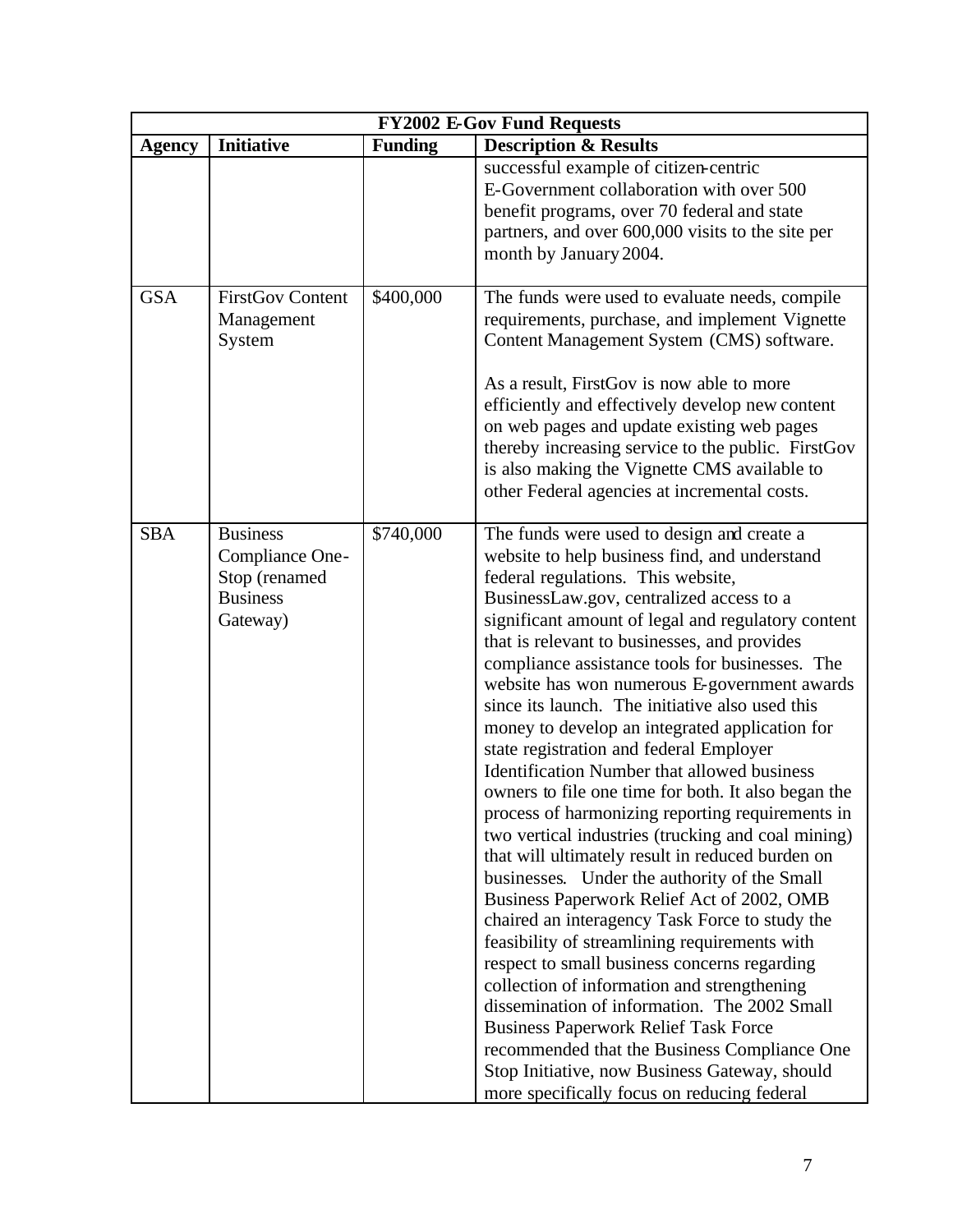|               |                   |                | <b>FY2002 E-Gov Fund Requests</b>                                                                                                                                                                                                                                                                                                                                                                                                                                                                                                                                                                                                                                                                                                                                                                                                                                                                                                                                                                                                                                                                                                                                                                                                                                                                                                                                                                                            |
|---------------|-------------------|----------------|------------------------------------------------------------------------------------------------------------------------------------------------------------------------------------------------------------------------------------------------------------------------------------------------------------------------------------------------------------------------------------------------------------------------------------------------------------------------------------------------------------------------------------------------------------------------------------------------------------------------------------------------------------------------------------------------------------------------------------------------------------------------------------------------------------------------------------------------------------------------------------------------------------------------------------------------------------------------------------------------------------------------------------------------------------------------------------------------------------------------------------------------------------------------------------------------------------------------------------------------------------------------------------------------------------------------------------------------------------------------------------------------------------------------------|
| <b>Agency</b> | <b>Initiative</b> | <b>Funding</b> | <b>Description &amp; Results</b>                                                                                                                                                                                                                                                                                                                                                                                                                                                                                                                                                                                                                                                                                                                                                                                                                                                                                                                                                                                                                                                                                                                                                                                                                                                                                                                                                                                             |
|               |                   |                | regulatory paperwork burden on small business.<br>The 2003 Small Business Paperwork Relief Task<br>Force is charged with examining ways to<br>strengthen information dissemination and<br>creating a government-wide internet system to<br>help understand and comply with reporting<br>requirements. The Final Report is due to<br>Congress by June 28, 2004.                                                                                                                                                                                                                                                                                                                                                                                                                                                                                                                                                                                                                                                                                                                                                                                                                                                                                                                                                                                                                                                               |
| <b>GSA</b>    | E-Authentication  | \$2,000,000    | The funding resulted in the following:<br>The deployment of an interim E-<br>П<br>Authentication Gateway and digital certificate<br>validation service in September of 2002<br>The development of an automated e-<br>п<br>authentication risk assessment tool, which is<br>currently available for government-wide use<br>at:<br>http://www.cio.gov/eauthentication/news.htm<br>This tool assists agencies in meeting the<br>requirements of the OMB Memorandum,<br>M-04-04 E-Authentication Guidance for<br>Federal Agencies.<br>Completion of a certification and<br>п<br>accreditation on the E-Authentication<br>Gateway.<br>In October of 2003, E-Authentication began<br>phase 2 of its technical approach, moving to a<br>non-centralized architecture based on emerging<br>authentication standards. The decision to pursue a<br>federated architecture was reached following a<br>twelve-month evaluation of the available options.<br>The initial demonstration of a centralized E-<br>Authentication architecture in FY 2002, known as<br>the Gateway, provided a good understanding of<br>the capabilities and limitations associated with<br>this model. Subsequent testing of the federated<br>authentication architecture indicated that<br>emerging industry standards in this area have<br>reached a level of stability that makes this a<br>viable model.<br>Additionally, an independent review concluded |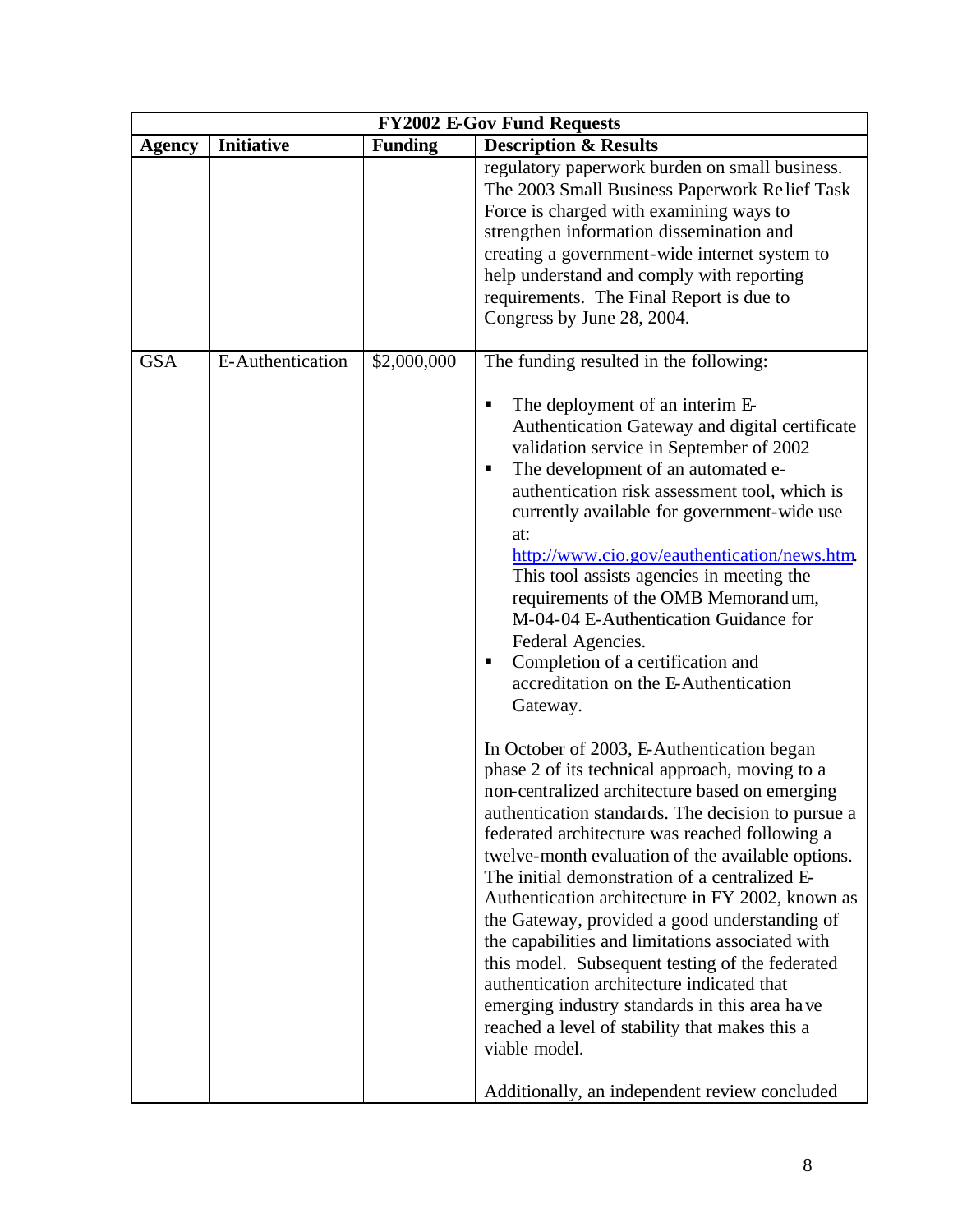| <b>FY2002 E-Gov Fund Requests</b> |                       |                |                                                                                                                                                                                                                                                                                                                                                                                                                                                                                                                                                                                                                                                                                                                                                                                                                                                                                                                                            |
|-----------------------------------|-----------------------|----------------|--------------------------------------------------------------------------------------------------------------------------------------------------------------------------------------------------------------------------------------------------------------------------------------------------------------------------------------------------------------------------------------------------------------------------------------------------------------------------------------------------------------------------------------------------------------------------------------------------------------------------------------------------------------------------------------------------------------------------------------------------------------------------------------------------------------------------------------------------------------------------------------------------------------------------------------------|
| <b>Agency</b>                     | <b>Initiative</b>     | <b>Funding</b> | <b>Description &amp; Results</b>                                                                                                                                                                                                                                                                                                                                                                                                                                                                                                                                                                                                                                                                                                                                                                                                                                                                                                           |
| <b>OMB</b>                        | Program               | \$100,000      | that an architectural approach based on a<br>federated model provides the best opportunity for<br>the success of the Initiative. E-Authentication will<br>release its completed architecture in June of 2004.<br>The funding supported a series of meetings with                                                                                                                                                                                                                                                                                                                                                                                                                                                                                                                                                                                                                                                                           |
|                                   | Management<br>Support |                | all 24 E-Government initiatives to define and<br>document vision, goals, objectives and significant<br>milestones for both the managing partner and the<br>partner agencies.                                                                                                                                                                                                                                                                                                                                                                                                                                                                                                                                                                                                                                                                                                                                                               |
| <b>OPM</b>                        | E-Training            | \$200,000      | The funds were used to support the release of the<br>first module of GoLearn.gov, a shared site for<br>federal employees to access high quality E-<br>training products and services.                                                                                                                                                                                                                                                                                                                                                                                                                                                                                                                                                                                                                                                                                                                                                      |
| <b>DOT</b>                        | E-Rulemaking          | \$200,000      | With this funding, the E-Training Initiative was<br>able to roll out the foundation of a centralized E-<br>Training site earlier than initially planned.<br>Delivering the Gov Online Learning Center<br>(GoLearn.gov) in July 2003 enabled agencies to<br>see an actual E-Training site that illustrated the<br>potential inherent in the E-Training Initiative<br>vision: To create a premier E-Training<br>environment that supports development of the<br>Federal workforce through simplified and one-<br>stop access to high quality E-Training products<br>and services, and, thus, advances the<br>accomplishment of agency missions. Module 1<br>of GoLearn provided nearly 30 free E-Training<br>courses, a Resource Center, access to select<br>online books, and a search and select feature that<br>delivered targeted learning objects to support<br>just-in-time training.<br>The funds were used to perform an independent |
|                                   |                       |                | capability assessment of existing electronic<br>docket systems, which then allowed the initiative<br>to choose a system that would be enhanced to be<br>the docket management system of the federal<br>government. E-Rulemaking provides centralized<br>access to the public for federal regulatory<br>material.                                                                                                                                                                                                                                                                                                                                                                                                                                                                                                                                                                                                                           |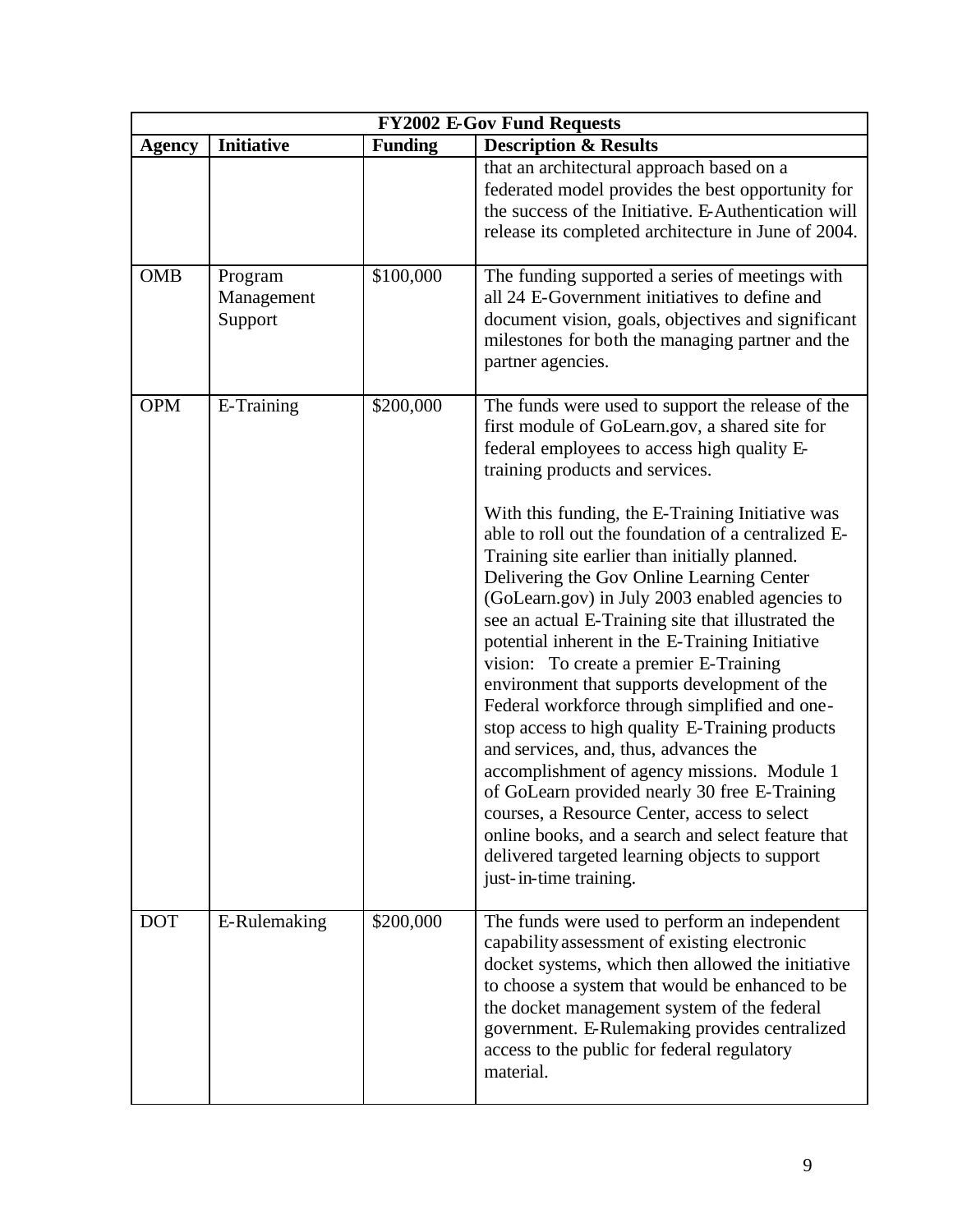|               |                                |                | <b>FY2002 E-Gov Fund Requests</b>                                                                                                                                                                                                                                                                                                                                                                                                                                                                                                                                                                                                                                                                                                                                                                                                                                                                                                                         |
|---------------|--------------------------------|----------------|-----------------------------------------------------------------------------------------------------------------------------------------------------------------------------------------------------------------------------------------------------------------------------------------------------------------------------------------------------------------------------------------------------------------------------------------------------------------------------------------------------------------------------------------------------------------------------------------------------------------------------------------------------------------------------------------------------------------------------------------------------------------------------------------------------------------------------------------------------------------------------------------------------------------------------------------------------------|
| <b>Agency</b> | <b>Initiative</b>              | <b>Funding</b> | <b>Description &amp; Results</b>                                                                                                                                                                                                                                                                                                                                                                                                                                                                                                                                                                                                                                                                                                                                                                                                                                                                                                                          |
|               |                                |                | With the launch of Regulations.gov now<br>receiving over 15,000 visits per month, citizens<br>and businesses can find open or proposed<br>rulemakings and comment on them electronically,<br>all from one website. Following the launch of the<br>government-wide common e-docket system,<br>citizens will also be able to view all of the federal<br>docket information in one place.                                                                                                                                                                                                                                                                                                                                                                                                                                                                                                                                                                    |
| <b>DOI</b>    | <b>Recreation One-</b><br>Stop | \$150,000      | The funds were used to support the re-launch of<br>Recreation.gov, a site offering information and<br>access to government recreational sites.<br>Recreation.gov reduces the amount of time<br>citizens spend searching for information about<br>recreation site and reservations. The re-launched<br>site features an enhanced user interface and added<br>mapping capabilities. As of January 2004, there<br>were more than 3,800 facilities listed in<br>Recreation.gov.                                                                                                                                                                                                                                                                                                                                                                                                                                                                               |
| <b>FEMA</b>   | <b>Disaster</b><br>Management  | \$200,000      | The funds were used to establish a Program<br>Management Office to support the release of both<br>the initial DisasterHelp.gov and Disaster<br>Management Interoperability Services (DMiS).<br>DisasterHelp.gov provides federal, state, and<br>local emergency managers better online access to<br>disaster management-related information,<br>planning and response tools. As of November<br>2003, there were more than 10,000 registered<br>users of DisasterHelp.gov.<br>The DMIS Interoperability Backbone is a web<br>service that provides responders with<br>communication tools that allow them to share<br>information with other responder organizations.<br>Responder groups receive and transmit<br>information over the web, enabling them to<br>rapidly develop and exchange incident<br>information with other responder organizations.<br>This capability of sharing incident information<br>gives all responders greater knowledge of a |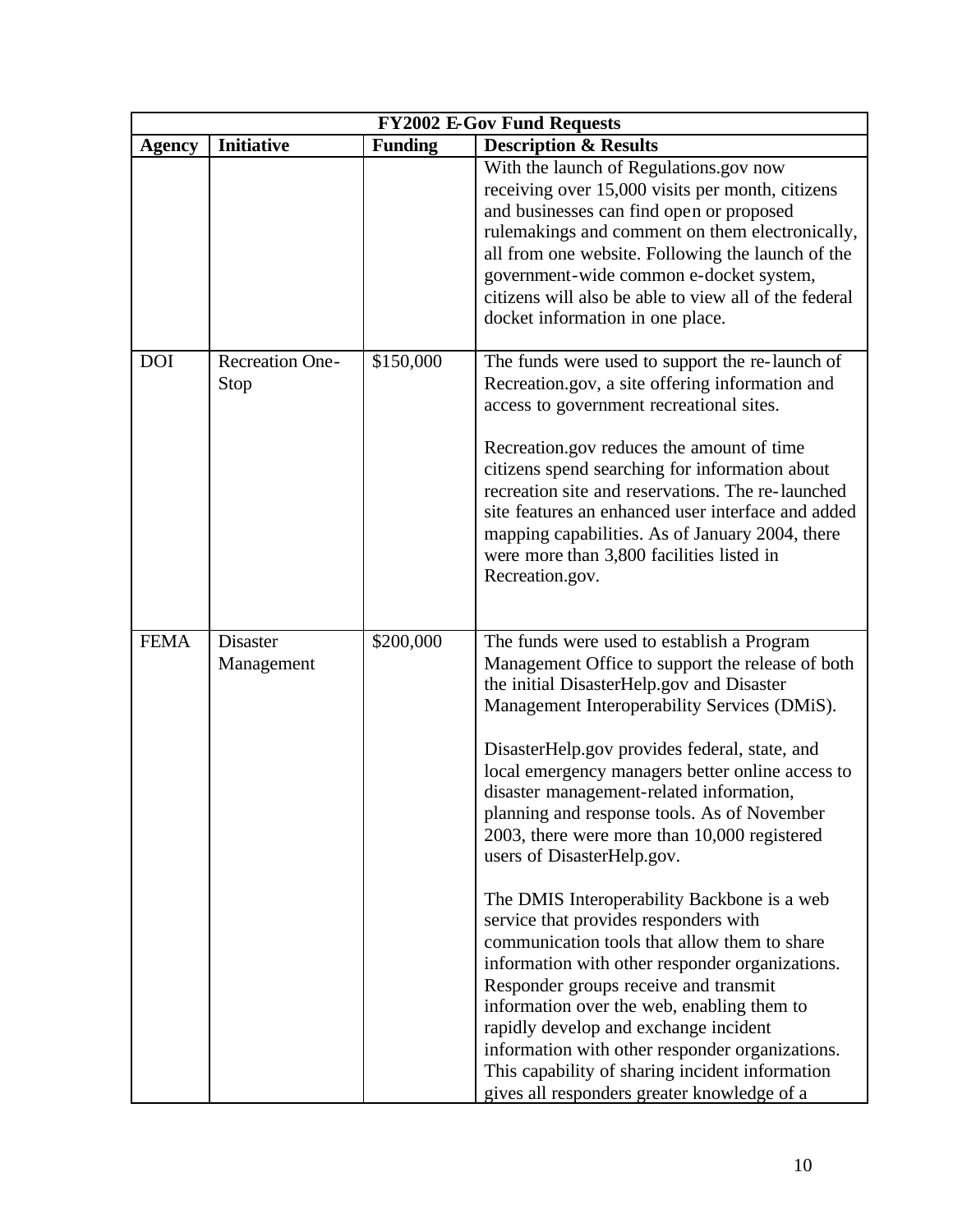|               | <b>FY2002 E-Gov Fund Requests</b> |                |                                                                                                                                                                                                                                                                                                                                                                                                                                                                                         |  |
|---------------|-----------------------------------|----------------|-----------------------------------------------------------------------------------------------------------------------------------------------------------------------------------------------------------------------------------------------------------------------------------------------------------------------------------------------------------------------------------------------------------------------------------------------------------------------------------------|--|
| <b>Agency</b> | <b>Initiative</b>                 | <b>Funding</b> | <b>Description &amp; Results</b>                                                                                                                                                                                                                                                                                                                                                                                                                                                        |  |
|               |                                   |                | particular disaster event by leveraging technology<br>to gain efficiency. There are currently over 300<br>collaborative operating groups using the tools,<br>which have also been used to respond to more<br>than 60 real-world incidents.                                                                                                                                                                                                                                              |  |
| <b>GSA</b>    | <b>USA Services</b>               | \$100,000      | The funding supported the development activities<br>for program management and the USA Services<br>Strategic Management Plan that included<br>marketing strategy, risk management and change<br>management strategies. Additional services<br>included development of Citizen Relationship<br>Management strategies for USA Services.<br>Based on marketing outreach strategies in the<br>plan, USA Services has successfully acquired 18<br>partnering agencies and E-Gov initiatives. |  |

As a result of the rescission in FY2003, \$4,967,500 was available in the E-Government Fund. In FY 2003, GSA forwarded to Congress on behalf of the Administration requests for the activities described below totaling \$5,000,000. (NOTE: \$32,500 was used of the remaining funds from FY 2002 with an ending balance of \$77,500.)

|            | <b>FY2003 E-Gov Fund Requests</b> |                |                                                    |  |
|------------|-----------------------------------|----------------|----------------------------------------------------|--|
| Agency     | <b>Initiative</b>                 | <b>Funding</b> | <b>Description &amp; Results</b>                   |  |
| <b>OMB</b> | Lines of Business                 | \$500,000      | The funds were used to perform Phase I of the      |  |
|            | Opportunity                       |                | Lines of Business (LoB) Opportunity                |  |
|            | Development                       |                | Development Initiative, an analysis of             |  |
|            | Phase I                           |                | information technology (IT) investments across     |  |
|            |                                   |                | several lines of business (LoB) within the Federal |  |
|            |                                   |                | government. The purpose of this analysis was to    |  |
|            |                                   |                | better quantify the savings and service            |  |
|            |                                   |                | improvements that could result from integration    |  |
|            |                                   |                | and consolidation of projects in the following     |  |
|            |                                   |                | areas: Financial Management, Human Resources       |  |
|            |                                   |                | Management, Criminal Investigations, Data and      |  |
|            |                                   |                | Statistics, Public Health Monitoring, and          |  |
|            |                                   |                | Monetary Benefits.                                 |  |
|            |                                   |                |                                                    |  |
|            |                                   |                | This two-month opportunity assessment effort,      |  |
|            |                                   |                | which involved significant Agency support and      |  |
|            |                                   |                | participation, analyzed the FY04 IT business case  |  |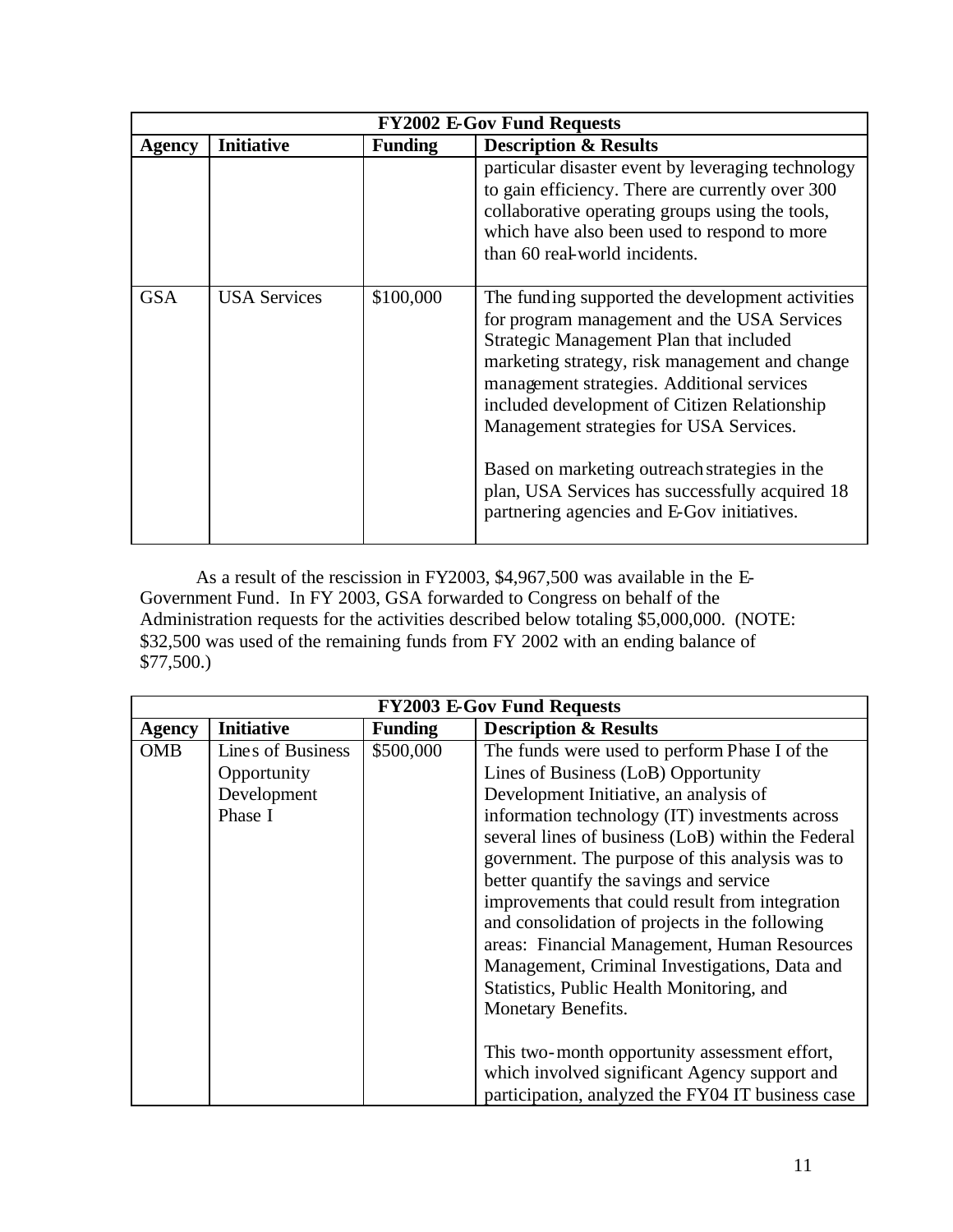| <b>FY2003 E-Gov Fund Requests</b> |                                                                          |                |                                                                                                                                                                                                                                                                                                                                                                                                                                                                                                                                                                                                                                                                                                                                                                                                                                                                                                                                                                                                                |
|-----------------------------------|--------------------------------------------------------------------------|----------------|----------------------------------------------------------------------------------------------------------------------------------------------------------------------------------------------------------------------------------------------------------------------------------------------------------------------------------------------------------------------------------------------------------------------------------------------------------------------------------------------------------------------------------------------------------------------------------------------------------------------------------------------------------------------------------------------------------------------------------------------------------------------------------------------------------------------------------------------------------------------------------------------------------------------------------------------------------------------------------------------------------------|
| <b>Agency</b>                     | <b>Initiative</b>                                                        | <b>Funding</b> | <b>Description &amp; Results</b>                                                                                                                                                                                                                                                                                                                                                                                                                                                                                                                                                                                                                                                                                                                                                                                                                                                                                                                                                                               |
|                                   |                                                                          |                | data using the Federal Enterprise Architecture<br>(FEA) Business Reference Model (BRM) and<br>additional input from the Agencies. This<br>assessment identified potential savings<br>opportunities of over \$1 billion through the FY08<br>planning period. Several white papers were<br>developed to describe these cross-agency<br>collaboration opportunities in more detail. These<br>results were presented to the President's<br>Management Council in late June 2003.                                                                                                                                                                                                                                                                                                                                                                                                                                                                                                                                   |
| <b>OMB</b>                        | Lines of Business<br>Opportunity<br>Development<br>Phase II              | \$600,000      | Based on the results from Phase I of the LoB<br>assessment, the PMC decided to continue<br>solution development efforts for four of the cross-<br>agency collaboration opportunities identified:<br>Financial Management, Human Resources<br>Management, Case Management (formerly<br>Criminal Investigations) and Federal Health<br>Architecture (formerly Public Health<br>Monitoring).<br>\$600,000 funded Phase II of the LoB work,<br>which involved the program management support<br>for and the development of joint agency business<br>cases for these four opportunities. The purpose of<br>these cases was to further detail the case for<br>possible consolidation of investments in the<br>planning and acquisition phase of development or<br>reuse of IT infrastructure. For each case<br>development effort, OMB designated a lead<br>agency that was supported by a working team of<br>other agency representatives. The FY05 joint<br>business cases were submitted on September 8,<br>2003. |
| <b>OPM</b>                        | Expansion of the<br>E-Payroll<br>Migration<br>Activities (E-<br>Payroll) | \$510,000      | E-payroll is consolidating agencies' payroll<br>services into four service providers. Funds were<br>distributed to three of the four payroll provider<br>partnerships to support migration activities.<br><b>Department of Agriculture (National Finance</b><br><b>Center</b> )                                                                                                                                                                                                                                                                                                                                                                                                                                                                                                                                                                                                                                                                                                                                |
|                                   |                                                                          |                | The National Finance Center (NFC) was provided                                                                                                                                                                                                                                                                                                                                                                                                                                                                                                                                                                                                                                                                                                                                                                                                                                                                                                                                                                 |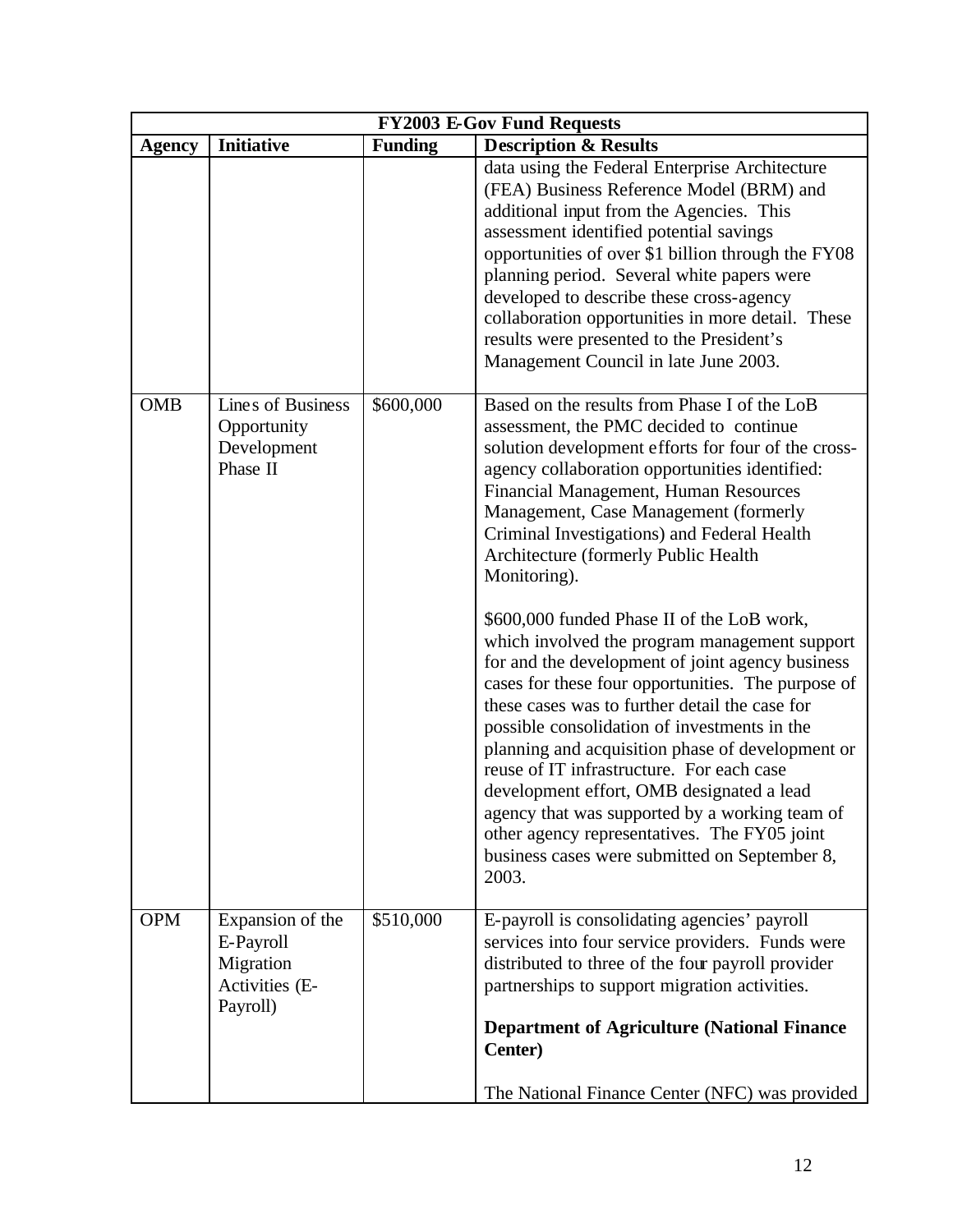|               |                                                         |                | <b>FY2003 E-Gov Fund Requests</b>                                                                                                                                                                                                                                                                                                                                                                                                                                                                                                                                                                                                                                                                                  |
|---------------|---------------------------------------------------------|----------------|--------------------------------------------------------------------------------------------------------------------------------------------------------------------------------------------------------------------------------------------------------------------------------------------------------------------------------------------------------------------------------------------------------------------------------------------------------------------------------------------------------------------------------------------------------------------------------------------------------------------------------------------------------------------------------------------------------------------|
| <b>Agency</b> | <b>Initiative</b>                                       | <b>Funding</b> | <b>Description &amp; Results</b>                                                                                                                                                                                                                                                                                                                                                                                                                                                                                                                                                                                                                                                                                   |
|               |                                                         |                | \$225,000 to assist in the migration of those non-<br>continuing agencies, who are currently utilizing a<br>PeopleSoft solution, i.e., the Federal Energy<br>Regulatory Commission, the Environmental<br>Protection Agency, and the Department of Labor.<br>The NFC has conducted migration planning<br>activities to include fit/gap analysis and<br>requirements definition and costs have been<br>incurred for these purposes.                                                                                                                                                                                                                                                                                  |
|               |                                                         |                | <b>Department of Defense (Defense Finance and</b><br><b>Accounting Service</b> )<br>The Defense Finance and Accounting Service                                                                                                                                                                                                                                                                                                                                                                                                                                                                                                                                                                                     |
|               |                                                         |                | (DFAS) was provided \$200,000 to assist in the<br>migration of the Department of Veterans Affairs<br>(VA). DFAS is currently in the process of<br>conducting fit/gap workshops with VA prior to<br>beginning requirements definition. Costs have<br>been incurred for these purposes.                                                                                                                                                                                                                                                                                                                                                                                                                              |
|               |                                                         |                | <b>General Services Administration (Heartland</b><br><b>Finance Center)</b>                                                                                                                                                                                                                                                                                                                                                                                                                                                                                                                                                                                                                                        |
|               |                                                         |                | The Heartland Finance Center was provided<br>\$85,000 to assist in the migration of small<br>agencies such as the American Battlefield<br>Monuments Commission (ABMC), the Railroad<br>Retirement Board (RRB), and the Broadcast<br>Board of Governors (BBG). The ABMC has<br>been migrated. Migration planning including<br>fit/gap analysis and requirements definition has<br>been completed for the RRB. Preliminary<br>migration planning has been completed for the<br>BBG migration. However, completion of<br>migration activities has been suspended pending<br>selection of a payroll provider by the Department<br>of State who currently services BBG. Costs have<br>been expended for these purposes. |
| <b>OPM</b>    | Expansion of the<br>E-Training<br>Program<br>Management | \$200,000      | The funds were used to expand the E-Training<br>PMO by adding program manager support<br>resources which will improve the speed and<br>effectiveness of the Learning Management                                                                                                                                                                                                                                                                                                                                                                                                                                                                                                                                    |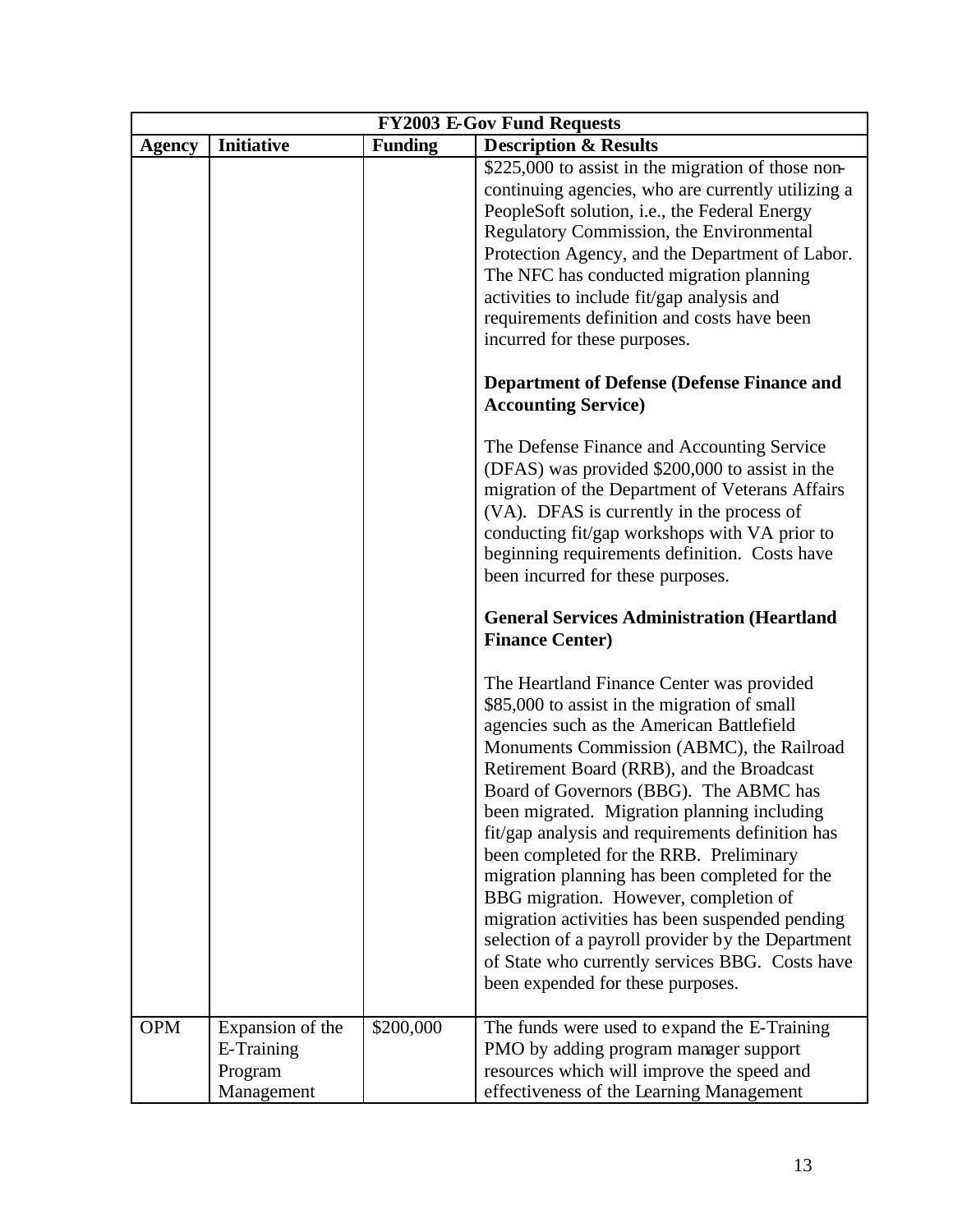| <b>FY2003 E-Gov Fund Requests</b> |                                                                                    |                |                                                                                                                                                                                                                                                                                                                                                                                                                                                                                                                                                                                                                                                                                                                                                                                                                                                                                                                                                                                                                                                                                                                                                                                |
|-----------------------------------|------------------------------------------------------------------------------------|----------------|--------------------------------------------------------------------------------------------------------------------------------------------------------------------------------------------------------------------------------------------------------------------------------------------------------------------------------------------------------------------------------------------------------------------------------------------------------------------------------------------------------------------------------------------------------------------------------------------------------------------------------------------------------------------------------------------------------------------------------------------------------------------------------------------------------------------------------------------------------------------------------------------------------------------------------------------------------------------------------------------------------------------------------------------------------------------------------------------------------------------------------------------------------------------------------|
| <b>Agency</b>                     | <b>Initiative</b>                                                                  | <b>Funding</b> | <b>Description &amp; Results</b>                                                                                                                                                                                                                                                                                                                                                                                                                                                                                                                                                                                                                                                                                                                                                                                                                                                                                                                                                                                                                                                                                                                                               |
|                                   | Office (E-                                                                         |                | System (LMS) migrations.                                                                                                                                                                                                                                                                                                                                                                                                                                                                                                                                                                                                                                                                                                                                                                                                                                                                                                                                                                                                                                                                                                                                                       |
|                                   | Training)                                                                          |                | With this funding, the E-Training Initiative was<br>able to hire temporary project managers to<br>concentrate on pre-identified project management<br>components that would lead to more efficient and<br>effective agency migrations to GoLearn. This<br>included assessing department/agency<br>participation thus far with the E-Training<br>Initiative, identifying targets of opportunities and<br>strategies for developing them, creating business<br>processes for effective agency migrations, with a<br>focus on creating standards and procedures for<br>products, service delivery levels, issue resolution,<br>and customer satisfaction.                                                                                                                                                                                                                                                                                                                                                                                                                                                                                                                         |
| <b>GSA</b>                        | Developing a<br>Content<br>Management<br>Strategy for the<br>Federal<br>Government | \$540,000      | GSA's Office of Citizen Services and<br>Communications is using this funding to support<br>the Interagency Committee on Government<br>Information as required by the E-Government Act<br>of 2002. The Director of the FirstGov Content<br>Management Team is serving as one of the<br>Executive Sponsors of the committee.<br>The funding will be used to acquire expertise and<br>resources (i.e., consultants and reimbursable<br>detailees) to develop a common content model for<br>use by all Federal agencies. Specifically, web<br>content standards will be developed so that OMB<br>can issue guidance to agencies by December 2004<br>in accordance with provisions of the E-Gov Act.<br>These standards will include:<br>1. Compilation of existing web content standards<br>2. Proposed web content standards<br>3. Proposed guidelines<br>4. Background on other standards/guidelines<br>which were considered<br>A Web Content Manager's Toolkit and Best<br>Practices is also being developed to share the<br>experiences learned through the development and<br>life of FirstGov.gov. Some funding is being used<br>for professional support of an interagency |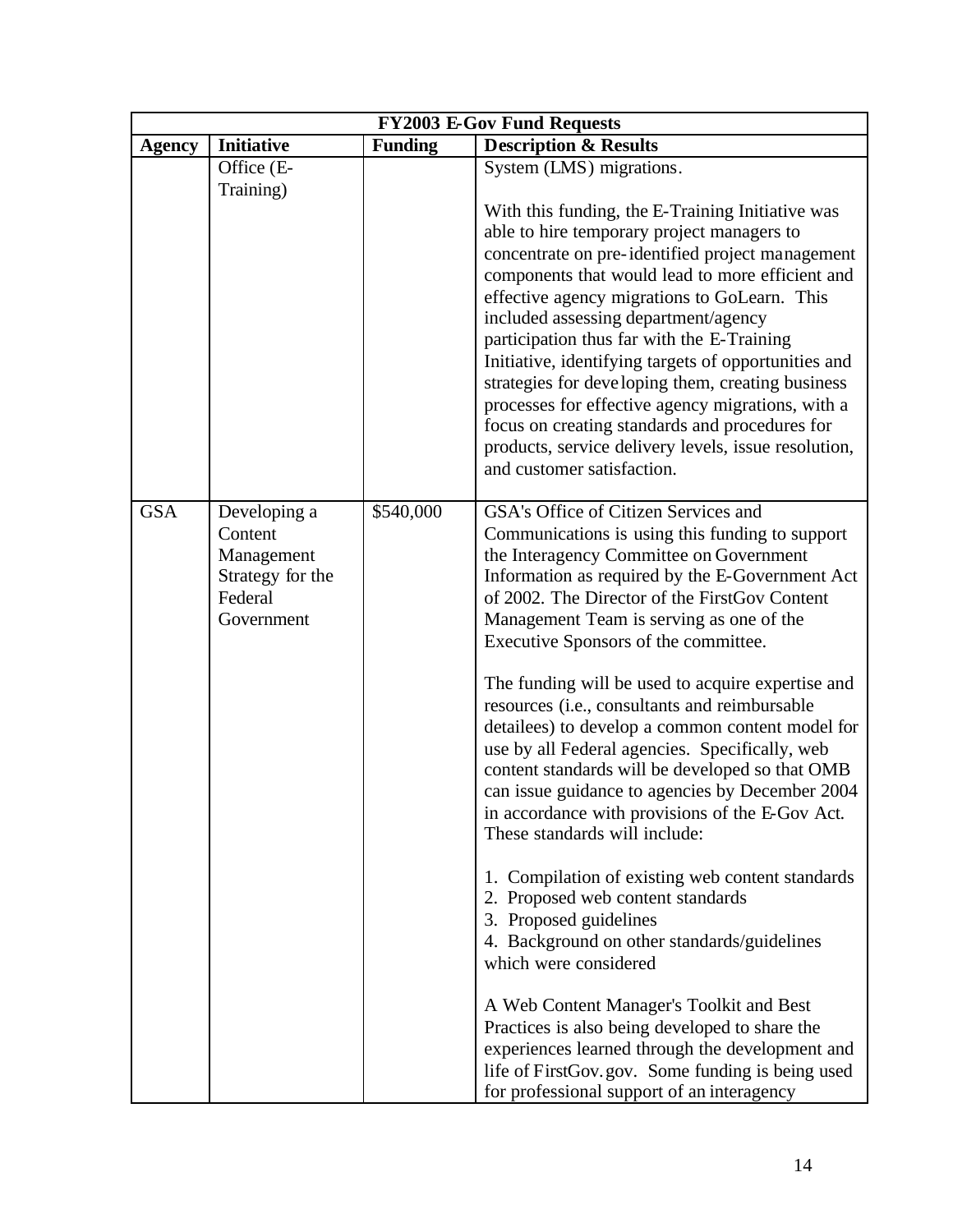|               |                                                                                        |                | <b>FY2003 E-Gov Fund Requests</b>                                                                                                                                                                                                                                                                                                                                                                                                                                                                                                                                                                                                                                                                                                                                                                                                                                                                                                                                                                                      |
|---------------|----------------------------------------------------------------------------------------|----------------|------------------------------------------------------------------------------------------------------------------------------------------------------------------------------------------------------------------------------------------------------------------------------------------------------------------------------------------------------------------------------------------------------------------------------------------------------------------------------------------------------------------------------------------------------------------------------------------------------------------------------------------------------------------------------------------------------------------------------------------------------------------------------------------------------------------------------------------------------------------------------------------------------------------------------------------------------------------------------------------------------------------------|
| <b>Agency</b> | <b>Initiative</b>                                                                      | <b>Funding</b> | <b>Description &amp; Results</b>                                                                                                                                                                                                                                                                                                                                                                                                                                                                                                                                                                                                                                                                                                                                                                                                                                                                                                                                                                                       |
|               |                                                                                        |                | committee that contains members from all cabinet<br>and independent agencies. As the project<br>progresses, we will also need a communications<br>and outreach program to collect input and build<br>consensus and educate all levels of government<br>on the outcomes.                                                                                                                                                                                                                                                                                                                                                                                                                                                                                                                                                                                                                                                                                                                                                |
| <b>DOI</b>    | <b>Recreation One-</b><br>Stop                                                         | \$800,000      | The funds are being used to support the<br>improvement of online recreation services<br>provided via Recreation.gov and online recreation<br>reservation systems. The Recreation One-Stop<br>initiative is consolidating several federal<br>campground reservation systems and recreation<br>information sources to create a unified federal<br>recreation portal. The portal will provide a single<br>point of access to information about federal<br>recreation areas, maps, and recreation<br>reservations and transactions.<br>Results achieved will include support for the<br>planning and development of a Request for<br>Proposal (RFP) for the enhanced, single cross-<br>agency recreation reservations system, transition<br>of legacy systems to the unified portal, and the<br>procurement of hardware, software, and<br>telecommunications services for new additions to<br>the reservation system. The single cross-agency<br>portal and reservations system is expected to<br>launch in November 2004. |
| <b>CNCS</b>   | Expansion and<br>Enhancement of<br><b>USA Freedom</b><br>Corps Volunteer<br>Network    | \$250,000      | These funds have not been expended. USA<br>Freedom Corps and CNCS are currently<br>evaluating potential enhancements to the USA<br>Freedom Corps web site (www.volunteer.gov)                                                                                                                                                                                                                                                                                                                                                                                                                                                                                                                                                                                                                                                                                                                                                                                                                                          |
| <b>SBA</b>    | <b>Business</b><br>Gateway<br>(formerly<br><b>Business</b><br>Compliance One-<br>Stop) | \$1,600,000    | The funds were used to support various program<br>activities including the launch of a government-<br>wide electronic forms catalog that allows<br>businesses and citizens to find forms that pertain<br>to them in one location. The money also funded<br>the creation of a formal Program Management<br>Office (PMO) to support the ongoing operation of<br>the program.                                                                                                                                                                                                                                                                                                                                                                                                                                                                                                                                                                                                                                             |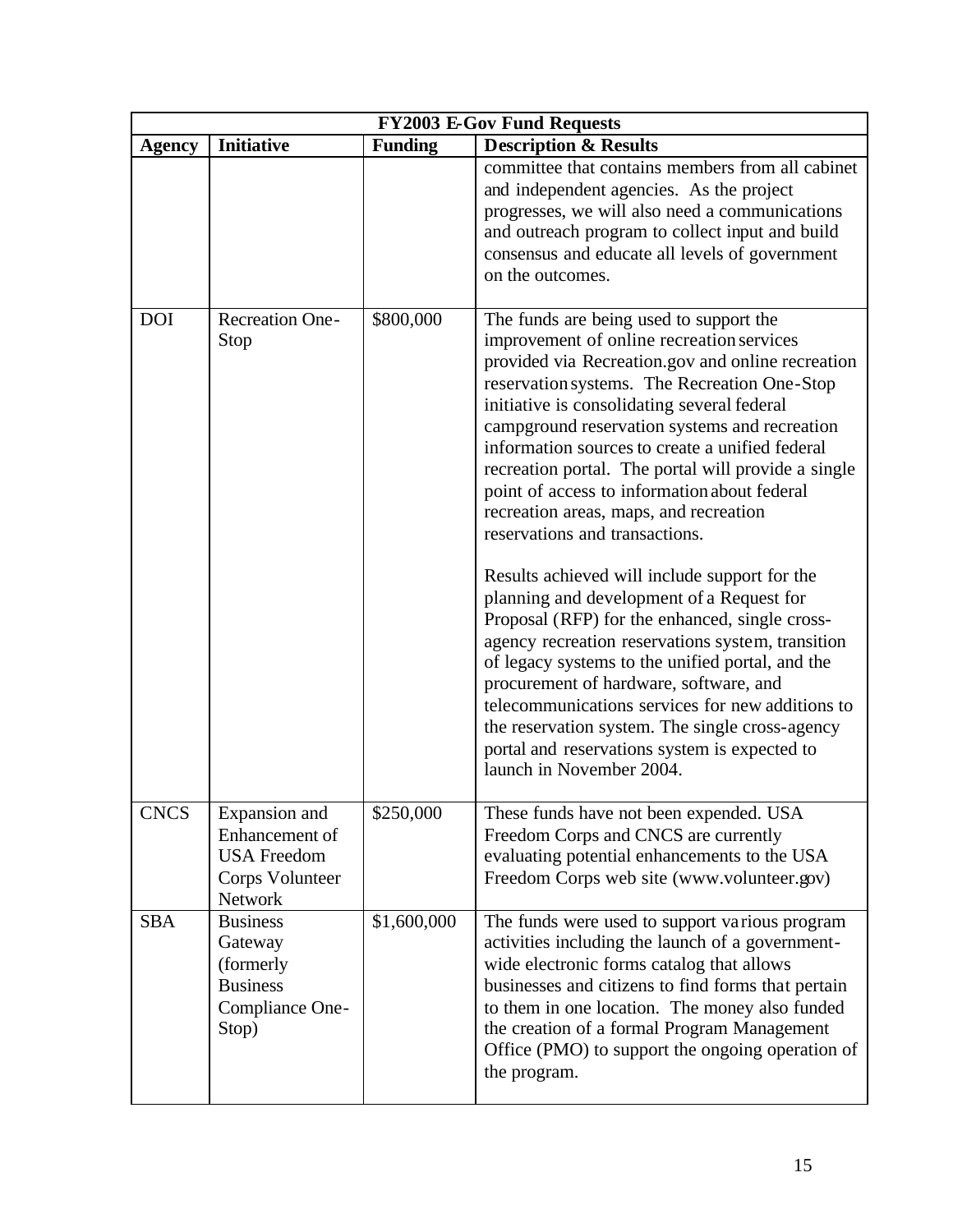| <b>FY2003 E-Gov Fund Requests</b> |                   |                |                                                    |  |
|-----------------------------------|-------------------|----------------|----------------------------------------------------|--|
| Agency                            | <b>Initiative</b> | <b>Funding</b> | <b>Description &amp; Results</b>                   |  |
|                                   |                   |                | Furthermore, the initiative created a Solution     |  |
|                                   |                   |                | Architecture to guide future implementation        |  |
|                                   |                   |                | efforts for the initiative and its partners. The   |  |
|                                   |                   |                | money was also used to support data                |  |
|                                   |                   |                | harmonization efforts in the trucking and surface  |  |
|                                   |                   |                | coal mining verticals, where multiple constituents |  |
|                                   |                   |                | including federal, state, and local government     |  |
|                                   |                   |                | partners met with private sector partners and      |  |
|                                   |                   |                | affected businesses to best share and consolidate  |  |
|                                   |                   |                | information collection requirements.               |  |
|                                   |                   |                |                                                    |  |

OMB will continue to drive the use of the E-Gov Fund for the migration efforts necessary to achieve efficiency and utilization. The fund will act as a venture capital fund in generating cross-agency savings and improving collaboration and cooperation. The reinvestment of funds generated from cross-agency acquisition savings will be used to drive common solutions. By investing these funds in projects with both immediate and long-term benefits we can meet today's day to day operations while keeping an eye on the future.

There will be a continued focus on driving the prudent use of taxpayer funds and support of initiatives serving the citizen and government well. In this effort OMB will continue to use the Federal Enterprise Architecture, the agency EA's and the CIPIC process to identify redundancies and areas where collaboration will solve delivery problems.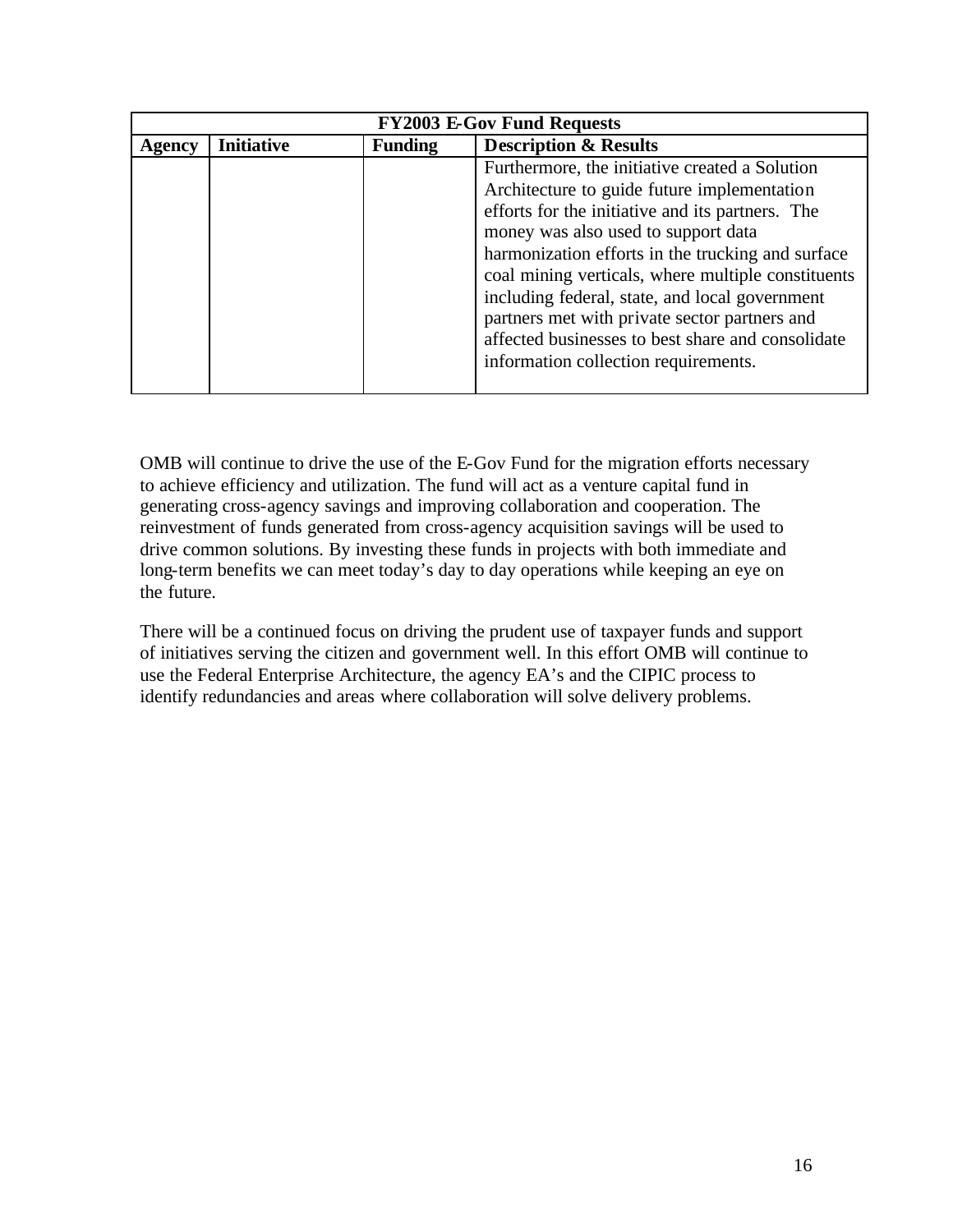# **II. Compliance with Other Goals and Provisions of the Act**

# **A. The Program to Encourage Innovative Solutions to Enhance Electronic Government Services and Processes**

This program will include announcements using FedBizOpps, the Federal Register, and other appropriate outlets, as well as utilizing the media to solicit suggestions and comments for unique solutions to facilitate the development and enhancement of electronic government services and processes. GSA, in conjunction with the Federal CIO Council and the Office of Federal Procurement Policy will review the announcements and participate in the review of the results.

# **B. Accessibility to People with Disabilities**

The E-Government activities undertaken by agencies comply with Section 508 of the Rehabilitation Act of 1973 to ensure that all people have access the benefits of improved IT management. As amended, this section requires federal agencies to purchase accessible electronics and IT in accordance with standards developed by the Access Board and published in the FAR in April 2001. Section 508 also required federal agencies to conduct an initial self-evaluation to determine how accessible their EIT is to people with disabilities. The Department of Justice is charged with reporting to the President and to Congress the results of this evaluation, and then to report biennially on agency progress in implementing Section 508. In 2000, the Department of Justice surveyed agencies to determine the baseline level of accessibility for web pages, software, telecommunications, information transaction machines, and electronic office equipment. The survey also examined agency procurement policies and practices to determine how accessibility requirements were met at each agency.

# **C. Compatibility of Executive Agency Methods for Use and Acceptance of Electronic Signatures**

In order to reduce the paperwork burden on citizens and businesses, users need to be able to quickly and easily access government services via the Internet. Identity verification and authentication is needed to ensure online government services are accessed securely and in a privacy protected manner. The E-Government Act requires GSA to establish a framework to allow efficient interoperability among Executive agencies when using electronic signatures, including processing of digital signatures, so that constituents can obtain government services in a safe and secure manner. Ongoing activities of GSA and the E-Authentication E-Government Initiative (summarized in Table 9.2 of the FY 2005 Budget of the U.S. Government, Analytical Perspectives) begin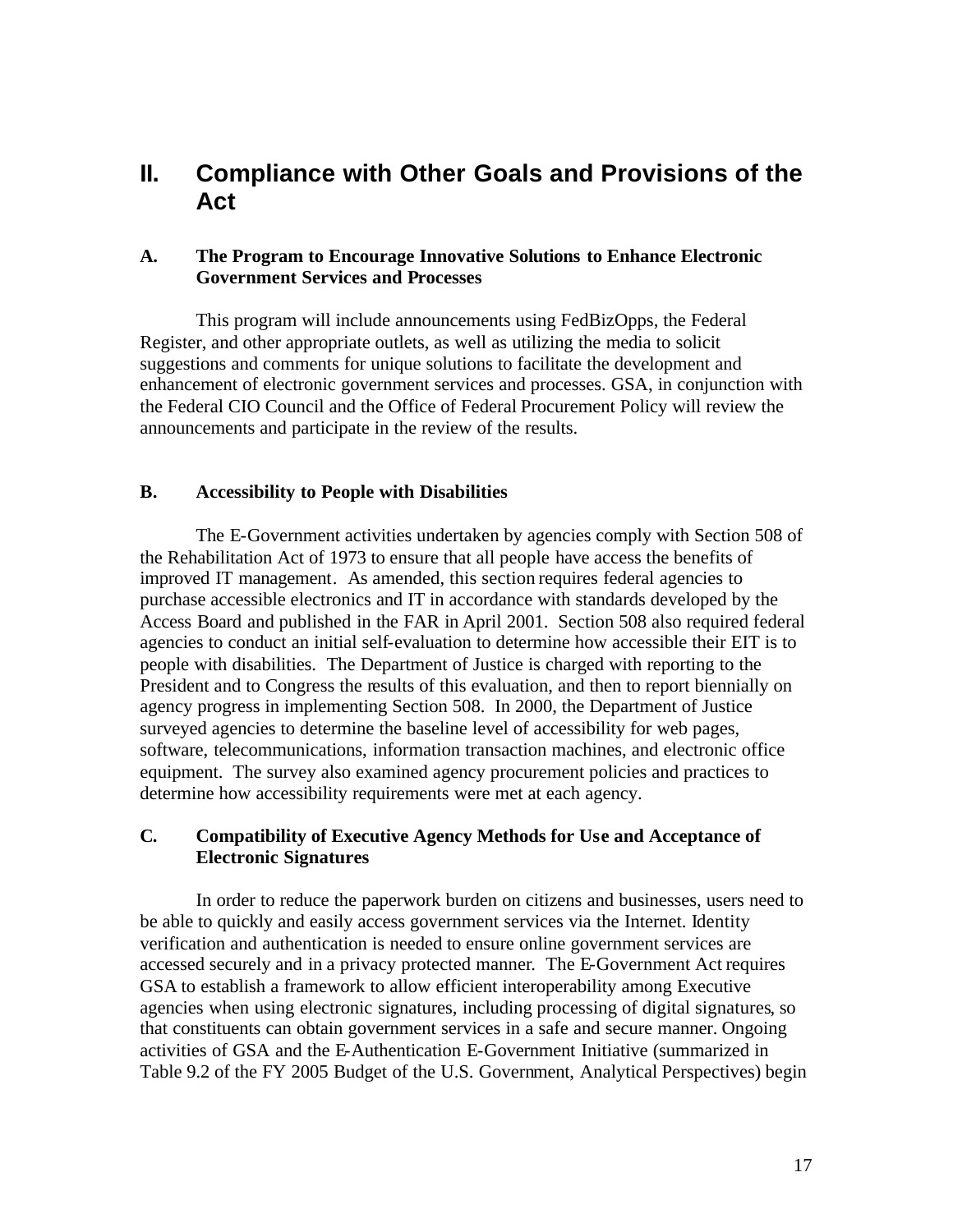to meet the requirements of Section 203 as well as agency activities to implement the GPEA and the ESIGN Act (Public Law 106-229).

The E-Authentication Initiative is expected to provide full operational capability for common authentication services to support electronic signature and remote access control in July 2004. This includes a suite of policy documents and technology services to provide an online identity validation service that enables the American public to access government services in a secure, trusted environment with credentials of their choosing. The Initiative is also developing technology architecture to ensure interoperability between disparate agency systems (available at www.cio.gov/eauthentication). GSA is also working closely with the Small Business Administration (SBA) on the Business Gateway Initiative. GSA's role in the initiative is to provide the electronic forms infrastructure for government-wide use.

Section 203(b) requires the Director of OMB to issue guidance on electronic signatures. On December 16, 2003, the Director issued Memorandum M-04-04, Electronic Authentication Guidance for Federal Agencies<sup>5</sup>, which will assist agencies in determining their authentication needs for electronic transactions. This guidance directs agencies to conduct "e-authentication risk assessments" on electronic transactions to ensure that there is a consistent approach across government. As a follow up to OMB's guidance, the National Institute of Standards and Technology (NIST) issued a companion Draft Special Publication 800-63 Recommendation for Electronic Authentication (located at: http://csrc.nist.gov/publications/drafts/draft-sp800-63.pdf), which establishes consistent technology requirements for electronic transactions that require authentication. Public comments are due to NIST on March 15, 2004, with the final publication expected to be issued in April 2004.

# **D. Federal Internet Portal**

 $\overline{a}$ 

FirstGov.gov is the federal Internet Portal and serves online users as a comprehensive reference point of the U.S. Government. It is the federal government's primary portal for citizen access to U.S. Government information and services. Since its inception, Firstgov.gov has undergone two major redesigns, gradually evolving to meet the needs of the American public. FirstGov.gov provides easy, secure access to federal, state, local, and tribal government information and services. It provides navigational tools, a search function and the option for citizens to e-mail the government questions, with the promise of a response within two business days. Phone and fax communications are also available.

The FirstGov.gov website is organized to provide government information and services directed at key groups through specially designated tabs on the homepage for citizens, businesses and non-profits, federal employees and Government-to-Government. Throughout the website, information and services are organized according to function and topic rather than separated according to the boundaries of agency jurisdiction. For

<sup>&</sup>lt;sup>5</sup> http://http://www.whitehouse.gov/omb/memoranda/fy04/m04-04.pdf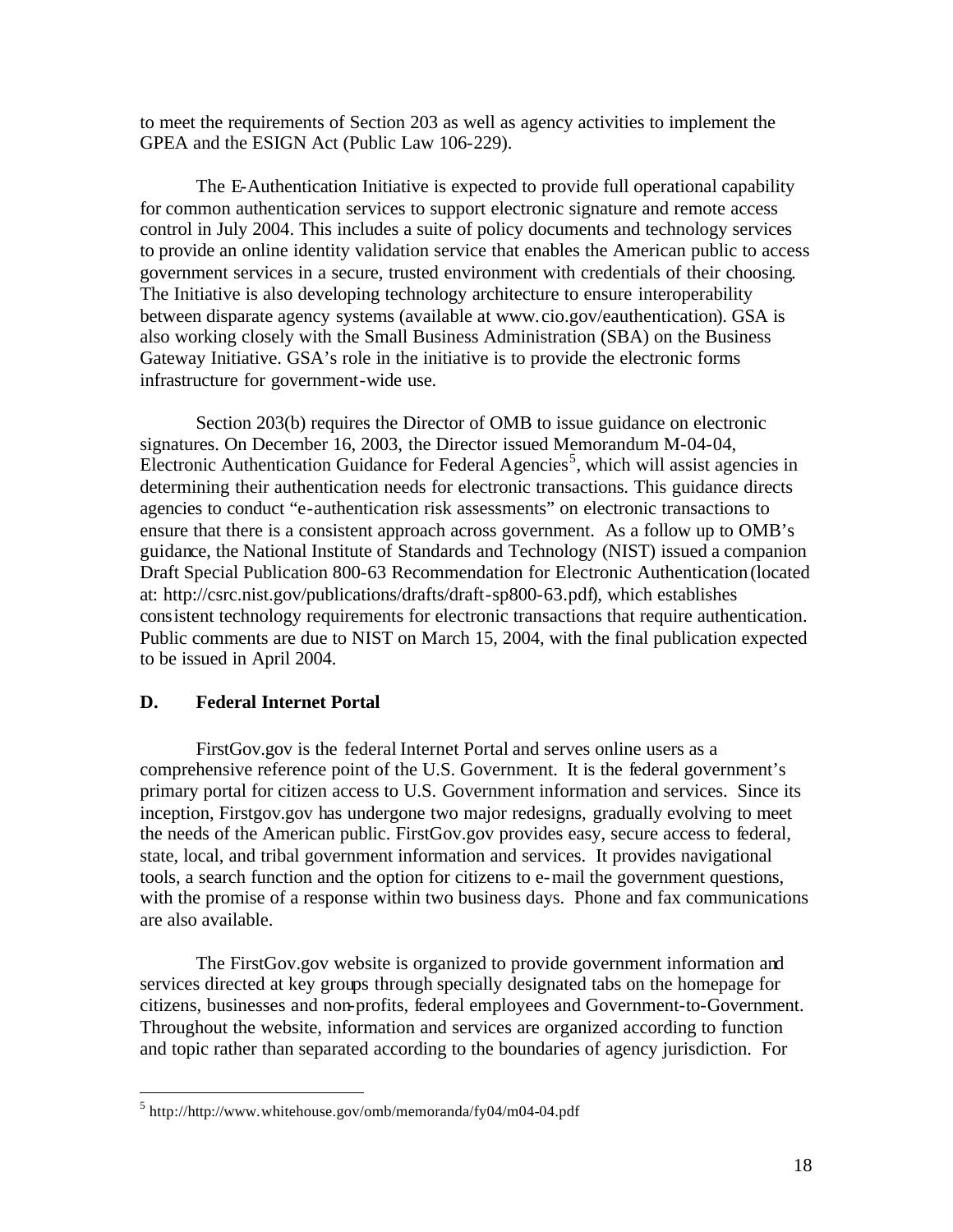example, a section on "Online Services" directs the citizen to services they can obtain electronically. Another section lists information by topic. Other sections provide contact information, a reference center, and more. For those more familiar with the organization of government, FirstGov.gov provides an A-Z Agency Index as well as a hierarchical index of government organizations. In addition, FirstGov en Espanol was added in October 2003, to provide a portal of government information and services to the Spanishspeaking population.

The site search function assists citizens in finding government documents and information, and also has the potential to consolidate federal and state documents for rapid and relevant response to citizen search inquiries. FirstGov.gov provides information in a manner that protects privacy and is consistent with privacy laws, and does not store or collect citizen data. Aggregated usage statistics are provided using standard web trending tools and consolidated summaries on number of visits, and similar data are collected and summarized to monitor performance and identify steps to improve the site's usability for citizens. Currently, FirstGov.gov delivers approximately 16 million page views per month to 5.5 million visitors. At an annualized rate this will approach 192 million page views and 66 million visitors in 2004.

FirstGov.gov and several other citizen-centric programs and offices were consolidated into the GSA new Office of Citizens Services and Communications (OCSC) in July 2002. Among its many responsibilities, OCSC provides leadership and daily support to maintain and enhance FirstGov.gov. Through close coordination with organizations involved in the implementation of E-Government and by participating in cross government E-Government activities, the Office of Citizen Services and Communications maintains constant interaction and communication with federal agencies, other governments, and industry. OCSC has several outreach programs to promote improved interactions with the citizens and to facilitate best practices in implementation of E-Government. Key federal organizations include OMB, the President's Management Council, GSA's Office of Intergovernmental Solutions, GSA's Office of Governmentwide Policy, and others. Key cross government committees include the CIO Council, the Federal Interagency Web Content Managers Committee, and the Federal Webmaster Forum.

FirstGov.gov has received recognition as a superior government portal. It has been ranked the #1 government portal by the United Nations and Brown University; listed by Yahoo! Magazine among the 50 Most Incredibly Useful Sites; and was recently honored with the Innovations in American Government Award by Harvard University and the Ford Foundation.

# **E. Accessibility, Accountability, and Transparency to the Development and Issuance of Agency Regulations**

Section 206 requires regulatory agencies to enhance public participation in Government by electronic means, consistent with the Administrative Procedures Act. By memorandum dated March 1, 2004, the Administrator of OMB's Office of Electronic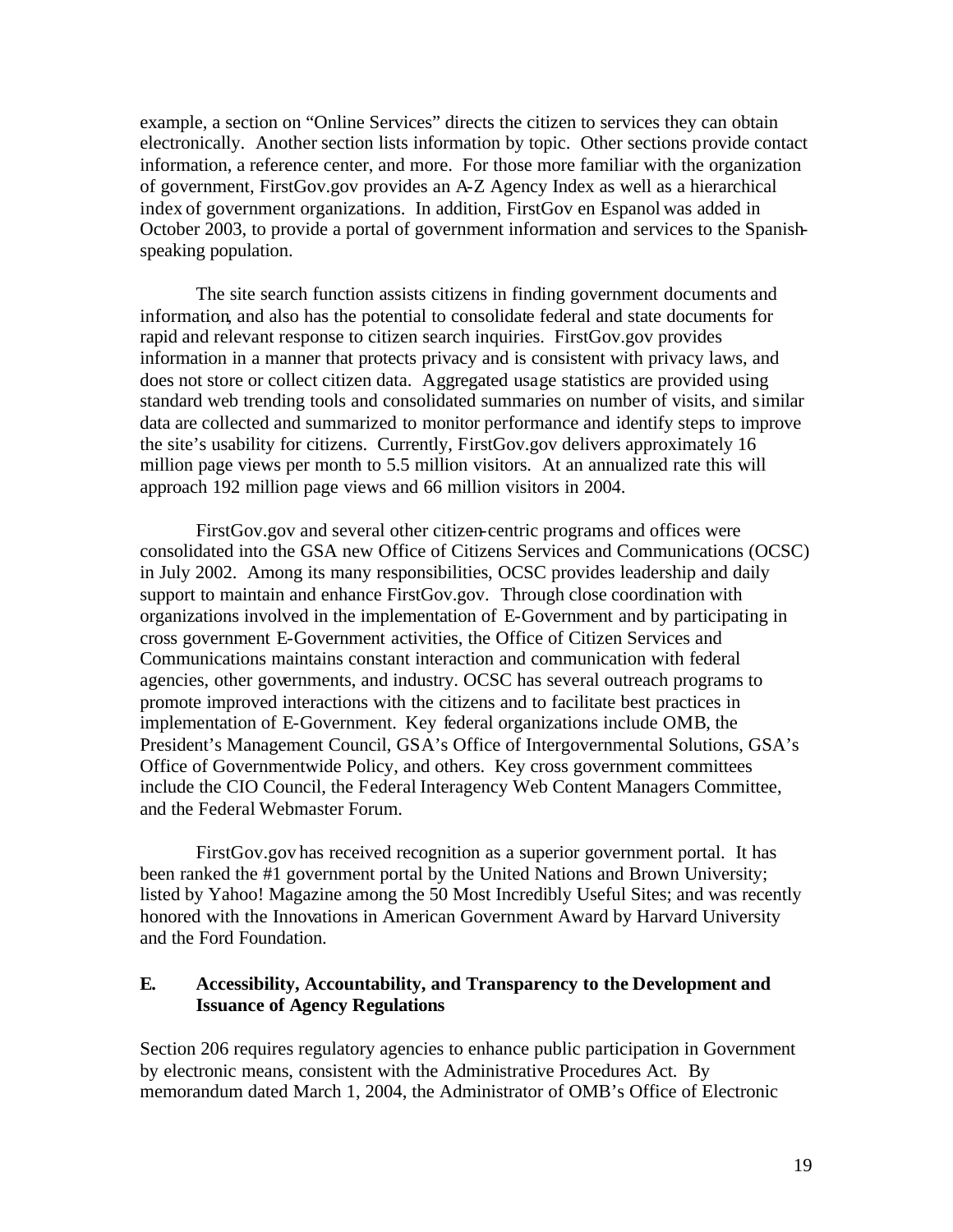Government and IT and the Administrator of the Office of Information and Regulatory Affairs issued guidance in order to encourage public use of www.regulations.gov. The guidance requested the following two steps:

- In the preamble to any regulatory action requesting public comment, agencies should include (in the "Addresses" section) specific reference directing the public to www.regulations.gov; and
- Every agency website should include in an appropriate place on its homepage a link to www.regulations.gov.

The E-Rulemaking Initiative is providing centralized access to the public for finding and submitting comments on federal regulatory material (www.regulations.gov). The key objectives of E-Rulemaking include:

- Creating a government-wide, centralized on-line capability to access and search all publicly available regulatory material;
- Providing an easy and consistent way for the public to find and comment on proposed rules; and
- Building a unified, cost-effective "back room" regulatory management system to ensure efficiency, economies of scale, and consistency for public customers and the government.

Per Section 206, agencies shall migrate to a common federal wide electronic docket system consistent with the timetable as established by the Director and reported to Congress. OMB has established a goal of completing migrations to the common federal wide electronic docket management system by September 2005. Agencies will begin the migrations to this central solution in September 2004.

# **F. Accessibility, Usability and Preservation of Government Information**

The E-Government Act addresses various aspects of federal management and promotion of electronic government services. The purpose of section 207 is to improve the methods by which government information, including information on the Internet, is organized, preserved, and made accessible to the public.

Section 207 requires the Director of OMB to establish the Interagency Committee on Government Information (ICGI), which was established on June 17, 2003. The committee members are meeting and working toward the deadlines for recommendation to OMB and NARA. After these recommendations are made OMB and NARA will evaluate them and issue any necessary guidance or policy in accordance with the Act. Below is a summary of the committee's deliverables: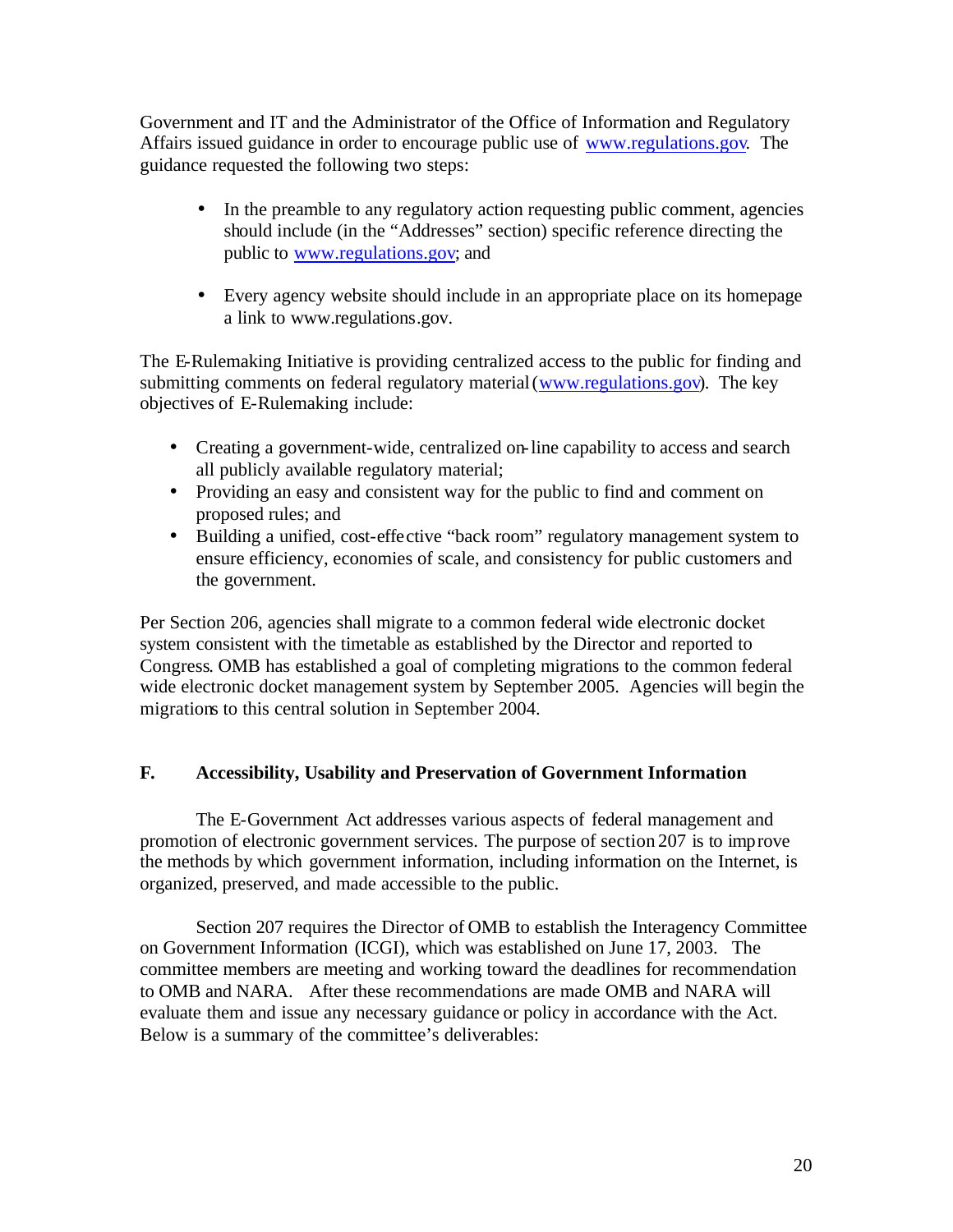| <b>Deliverable</b>                                          | <b>Deadline</b>  |
|-------------------------------------------------------------|------------------|
| Establish Interagency Committee on Government Information   | Established      |
|                                                             | June 2003        |
| Recommend method of establishing public domain directory to | <b>June 2004</b> |
| <b>OMB</b> Director                                         |                  |
| Recommend standards for agency websites to OMB Director     | June 2004        |
| Recommend policies to improve agency reporting and          | June 2004        |
| dissemination of Federally funded R&D to OMB Director and   |                  |
| <b>OSTP</b>                                                 |                  |
| Recommend to OMB Director standards for categorizing and    | December 2004    |
| indexing government information                             |                  |
| Recommend policies and procedures to OMB Director and       | December 2004    |
| NARA Archivist for recordkeeping of information on the      |                  |
| Internet and other electronic records                       |                  |

The fourth and fifth deliverables, while not explicitly called for in the Act, are necessary for the ICGI and OMB to comply with the intent of delivering robust governmentwide policy and implementations.

The illustration below shows that ICGI consists of an Executive Committee comprised of representatives of the NARA, the offices of the Chief Information Officers (CIOs) of federal agencies, and other relevant officers from the executive branch. The ICGI's executive committee, which operates under the direction of the CIO Council, has overall responsibility for the requirements specified in section 207 of the E-Government Act. A designee of the OMB Director chairs the ICGI executive committee. Inaddition to the OMB Chair, the ICGI executive committee includes the executive sponsor of each ICGI working group and a Co-Chair from the CIO Council. The ICGI executive committee can create and delegate work to subordinate working groups.

There are currently three ICGI working groups (see illustration below): the Categorization of Information Working Group; the Electronic Records Policy Working Group, and the Web Content Management Working Group. These working groups are charged with developing final draft deliverables of the ICGI, which will be submitted to the executive committee for review and final approval.

The working groups include representatives from agencies throughout the federal government, including any relevant E-Government programs. They are also available for consultations with any federal agency. Each ICGI working group is consulting with interested communities and with government agencies. ICGI working groups report to the executive committee on progress and refer matters of information policy to the executive committee.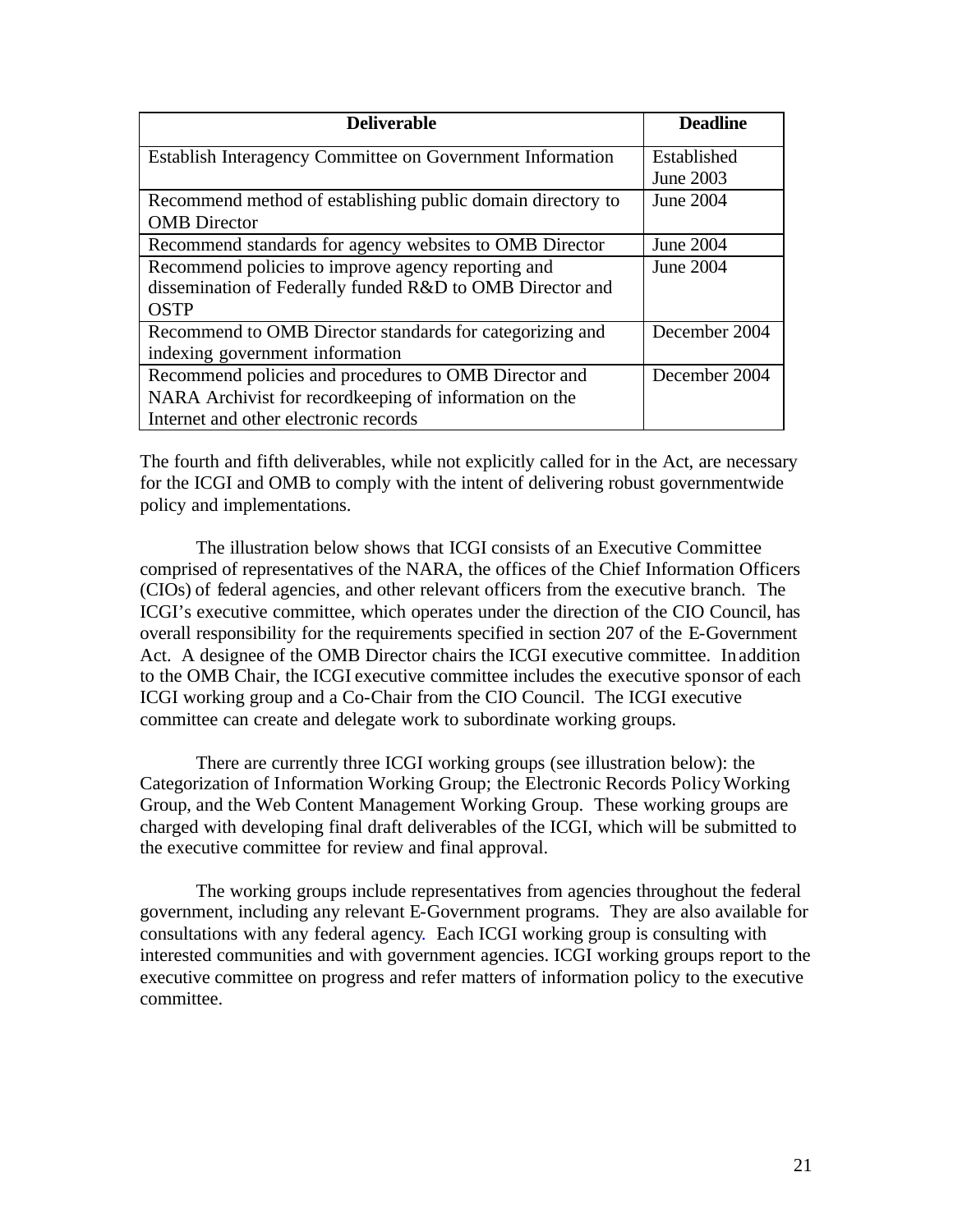

# **Categorization of Information**

The Categorization of Information Working Group's purpose is to fulfill the requirements of subsection 207(d) of the Act, "Categorizing of Information." Specifically on:

| (A) | the adoption of standards, which are open to the maximum extent       |
|-----|-----------------------------------------------------------------------|
|     | feasible, to enable the organization and categorization of government |
|     | information in a way that is searchable electronically, including by  |
|     | searchable identifiers; and in ways that are interoperable across     |
|     | agencies;                                                             |

- (B) the definition of categories of government information which should be classified under the standards; and
- (C) the determination of priorities and the development of schedules for the initial implementation of the standards by agencies.

The ICGI recommendations also address what defined categories of government information shall be required to be categorized under the standards. The Categorization of Information working group will provide ongoing consultation with OMB and interested parties regarding modifications to policies and procedures.

#### **Public Access to Electronic Information**

The Electronic Records Policy Working Group's purpose is to fulfill the requirements of subsection 207(e) of the Act, "Public Access to Electronic Information." Specifically on:

(A) the adoption by agencies of policies and procedures to ensure that chapters 21, 25, 27, 29, and 31 of title 44, United States Code, are applied effectively and comprehensively to government information on the Internet and to other electronic records; and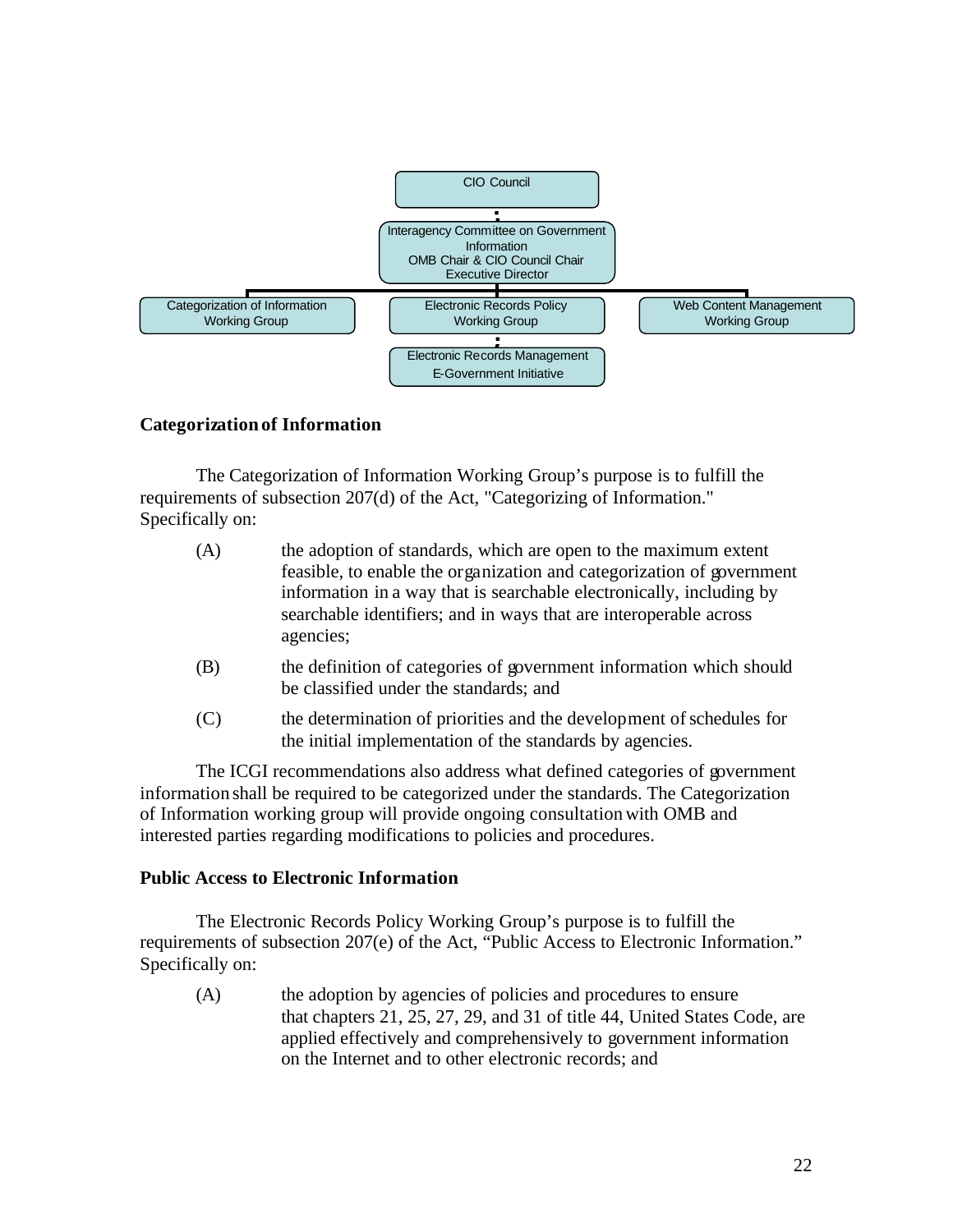(B) the imposition of timetables for the implementation of the policie s and procedures by agencies.

In addition, the Electronic Records Policy Working Group acts as executive board for the Electronic Records Management E-Government project. The Electronic Records Policy Working Group will provide ongoing consultation with the Archivist and interested parties regarding modifications to policies and procedures.

# **Agency Websites**

The Web Content Management Working Group's purpose is to assist OMB in fulfilling the requirements of subsection  $207(f)(1)$ , and  $207(f)(3)$  of the Act, "Standards" For Agency Websites," and "Public Domain Directory of Public Federal Government Websites," respectively. The website standards will require agencies to include direct links to agency missions and statutory authority, including their strategic plans, as well as information about the organizational structure of the agency. The standards will also provide minimum goals for agencies to assist users in quickly retrieving search results of high relevancy, tools to aggregate the data, and protocols to protect information.

# **G. Access to Federally Funded Research and Development**

A governmentwide repository and website of federally funded research and development will integrate into one location information about research and development funded by the federal government. The repository shall integrate information about each separate research and development task or award, and facilitate the coordination of federal research and development activities. The National Science Foundation (NSF) and OMB have completed a detailed analysis and evaluation of RaDiUS, a database system currently supported by NSF. RaDiUS can provide access to information regarding federally Funded Research and Development, and has closely aligns to the functional requirements of the database and website prescribed by the E-Government Act. OMB and NSF will work with agency representatives through the National Science and Technology Council to discuss the potential uses for and implementation of such a database. As advised by OMB, NSF will continue to support RaDiUS at least through the end of FY2004. The Web Content Management working group from the ICGI will also assist OMB and NSF on any future evaluation.

# **H. Implementation of E-Government Act Privacy Provisions**

# *Background*

The Administration is committed to protecting the privacy of the American people. In September 2003, the OMB Director issued guidance (Memorandum M-03-22) addressing privacy protections when Americans interact with their government. The guidance directs agencies to conduct reviews of how information about individuals is handled within their agency when they use IT to collect new information, or when agencies develop or buy new IT systems to handle collections of personally identifiable information. Agencies are also directed to describe how the government handles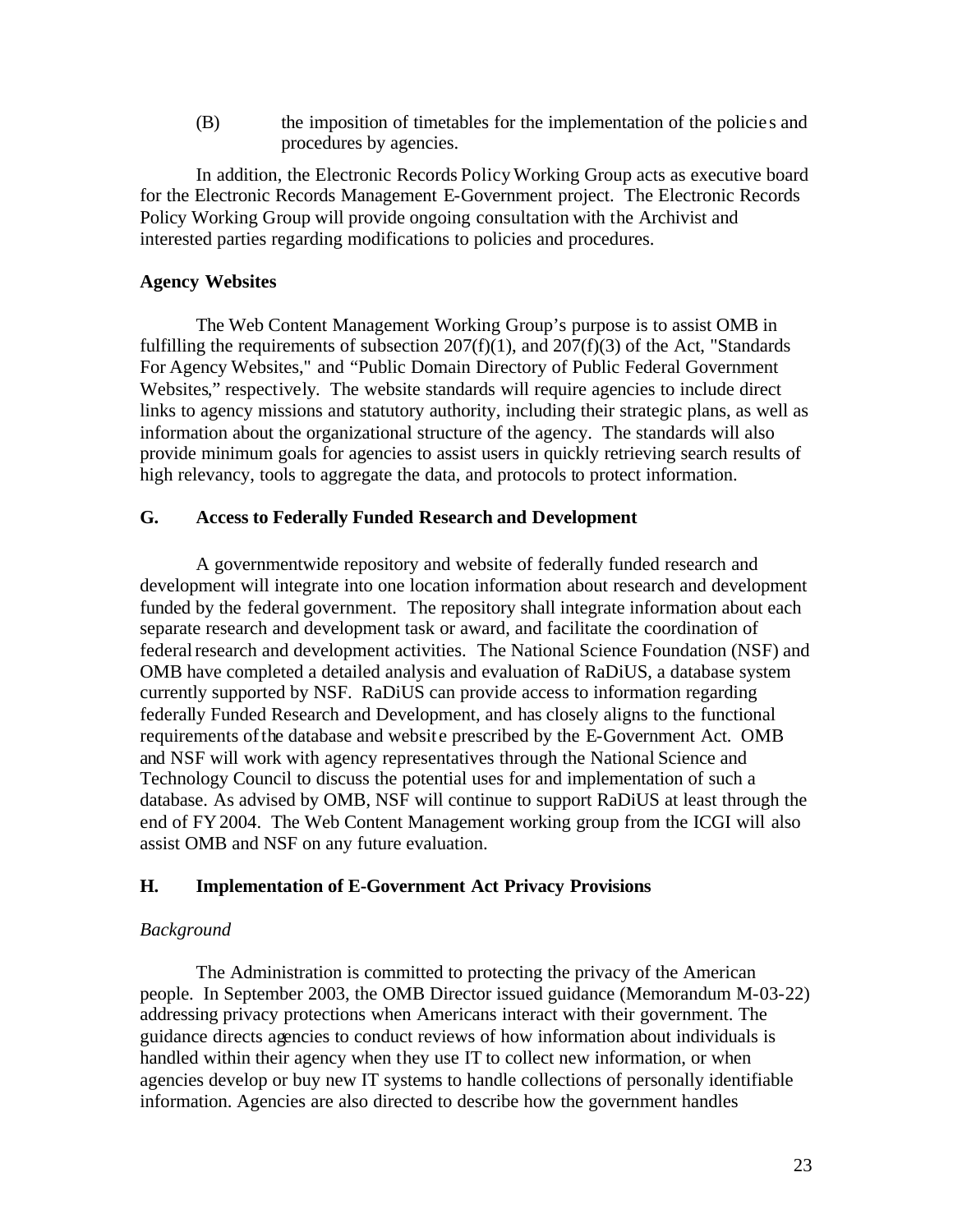information that individuals provide electronically, so that the American public has assurances that personal information is protected. All OMB privacy guidance is available at OMB's website.<sup>6</sup>

#### *Results and Next Steps*

The E-Government Reporting Instructions called for agencies to report on their privacy impact assessments, use of persistent tracking technology, implementation of machine-readable privacy tools, and to supply contact information for officials principally responsible for IT, web, and privacy matters.

The privacy impact assessment (PIA) is a process for determining: (i) whether the agency's information handling practices conform to the established legal, regulatory, and policy privacy framework, (ii) what risks arise from electronic collection and maintenance of information about individuals and (iii) what protections or alternative processes should be implemented to mitigate the risks identified. It is a description of business processes, data flows and technologies in the context of applicable privacy principles.

Agencies satisfied the PIA requirement by providing assessments when system changes created new privacy risks. Agencies are refining their understanding of the PIA requirement and working to conform to OMB standards articulated in circular A-11 regarding the circumstances in which an agency must conduct a PIA and continue outreach and training forums in which the PIA requirement is reviewed and explained. Agencies should take a multidisciplinary approach to completing the PIA, inviting the coordinated efforts of system and program owners as well as experts in IT, security, privacy law, and policy. Agencies indicated they plan to post PIAs on their web sites unless the publication of the PIA would raise security concerns or reveal classified or sensitive information.

Persistent tracking technology refers to technologies (such as persistent cookies, web bugs, web beacons) that permit the tracking, monitoring or surveillance of a visitor's activity on the Internet (i.e., beyond the immediate web session). In most cases, tracking technology may not be employed to follow the activities of identifiable users of the site. However, exceptions may be granted when a proper authorizing official approves its use for a compelling agency purpose. In such instances, the agency must report to OMB the reasons necessary for tracking the individual's activities and the safeguards instituted to protect the information collected.

Of the sixty agencies reporting, most did not employ persistent tracking technology. Of those that did, the persistent tracking technology was appropriately approved by the head of the agency, or the head of the subordinate agency or CIO reporting directly to the agency head. In addition, agencies reporting the use of tracking technology provided citations to the required privacy policy informing the public about the application of tracking technology. The Department of Homeland Security reported

 $\overline{a}$ 

 $6$  http://www.whitehouse.gov/omb/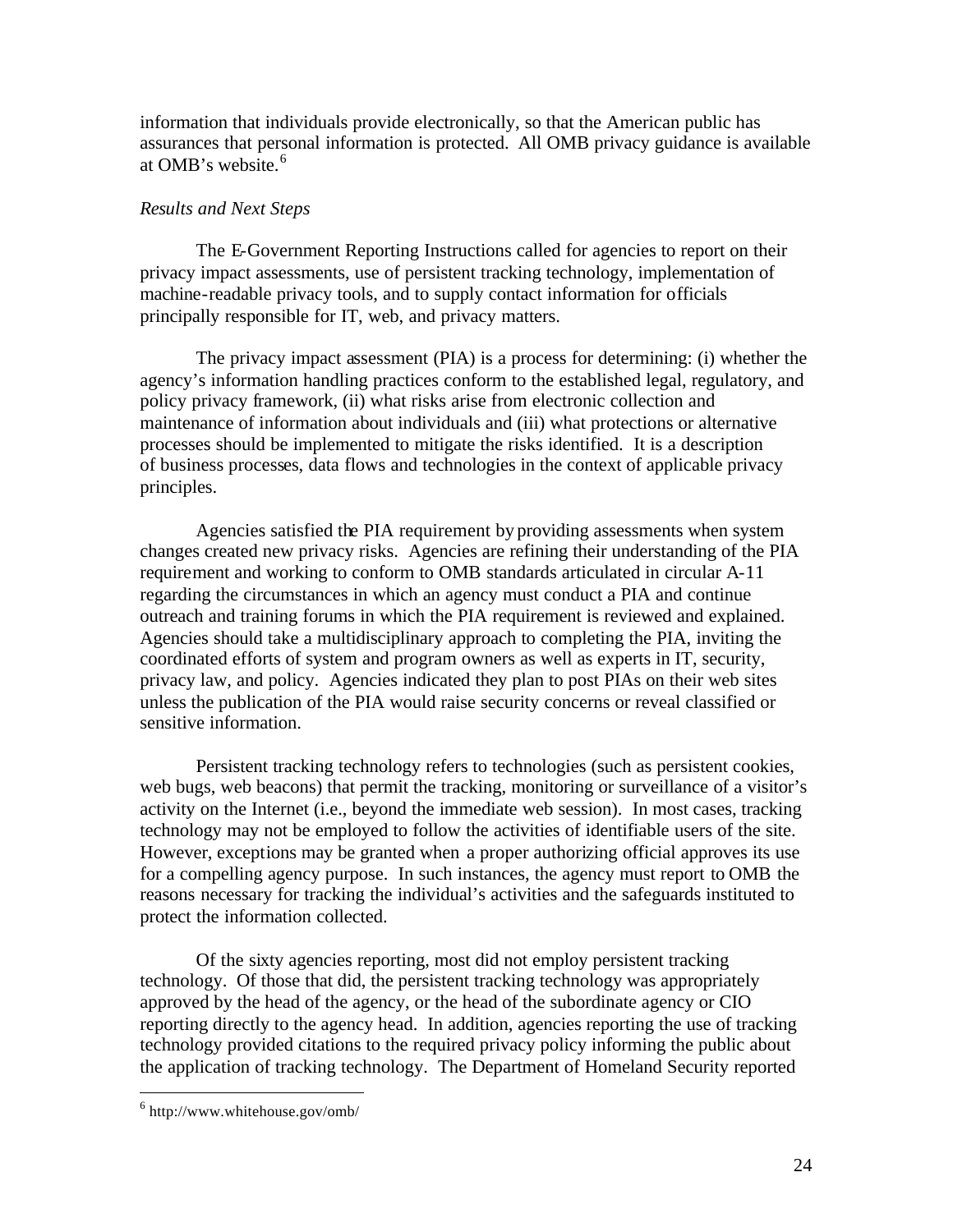while they were not aware of any use of persistent tracking technology they are currently developing an inventory of several hundred websites. One goal of this work is to verify their sites do not have or use such technologies. If such technology is identified the Department's report noted they would follow the appropriate procedures in law and policy.

Machine readable privacy policies are web privacy policies that have been translated into a standard computer language readable by a browser. Where a privacy policy is so translated, the browser automatically informs the user if an agency's privacy practices do not reflect the user's keyed-in privacy preferences. Of the sixty reporting agencies, over half identified current or future use of a standard for machine readability as well as the date such technology will be implemented. Other agencies were "undecided", indicating they were either examining the field or they were awaiting a recommendation from OMB on what standard to use. OMB remains technology-neutral and will not endorse a particular standard even though only one standard exists at this time, and will provide information to agencies about emerging standards as alternatives to the existing standard develop.

The E-Government Reporting Instructions also asked agencies to identify the primary officials responsible for privacy policies designated by the head of the Department or Agency. Agencies generally designated a single individual as the point of contact for IT and web matters and another individual as the principal point of contact for privacy policies. Several agencies designated three separate individuals and several agencies assigned all three responsibilities to a single individual. OMB is in the process of communicating with the listed individuals to supplement the information provided and develop a contact roster. By communicating with all three principals, OMB can ensure that agency privacy officials are part of the agency's capital planning and investment process.

# **I. Federal Information Technology Workforce Development**

# *Background*

 $\overline{a}$ 

The government must have an IT workforce capable of effectively delivering E-Government products and services. Prior to implementation of Section 209 of the E-Government Act, the Clinger Cohen Act and the President's Management Agenda were also drivers for the collaborative efforts of the CIO Council, OMB, the Office of Personnel Management (OPM), and the General Services Administration (GSA) to improve the recruitment, development, retention and management of a fully trained and qualified IT workforce.

In 2001, the CIO Council Workforce and Human Capital for IT Committee worked with OPM in creation and issuance of the Information Technology Management Series, GS-2210<sup>7</sup> that replaced the Computer Specialist Series, GS 334, and other series previously used to classify changing IT occupations. Under GS-2210, ten specialty areas

<sup>7</sup> http://www.opm.gov/fedclass/2200a/gs2200a.pdf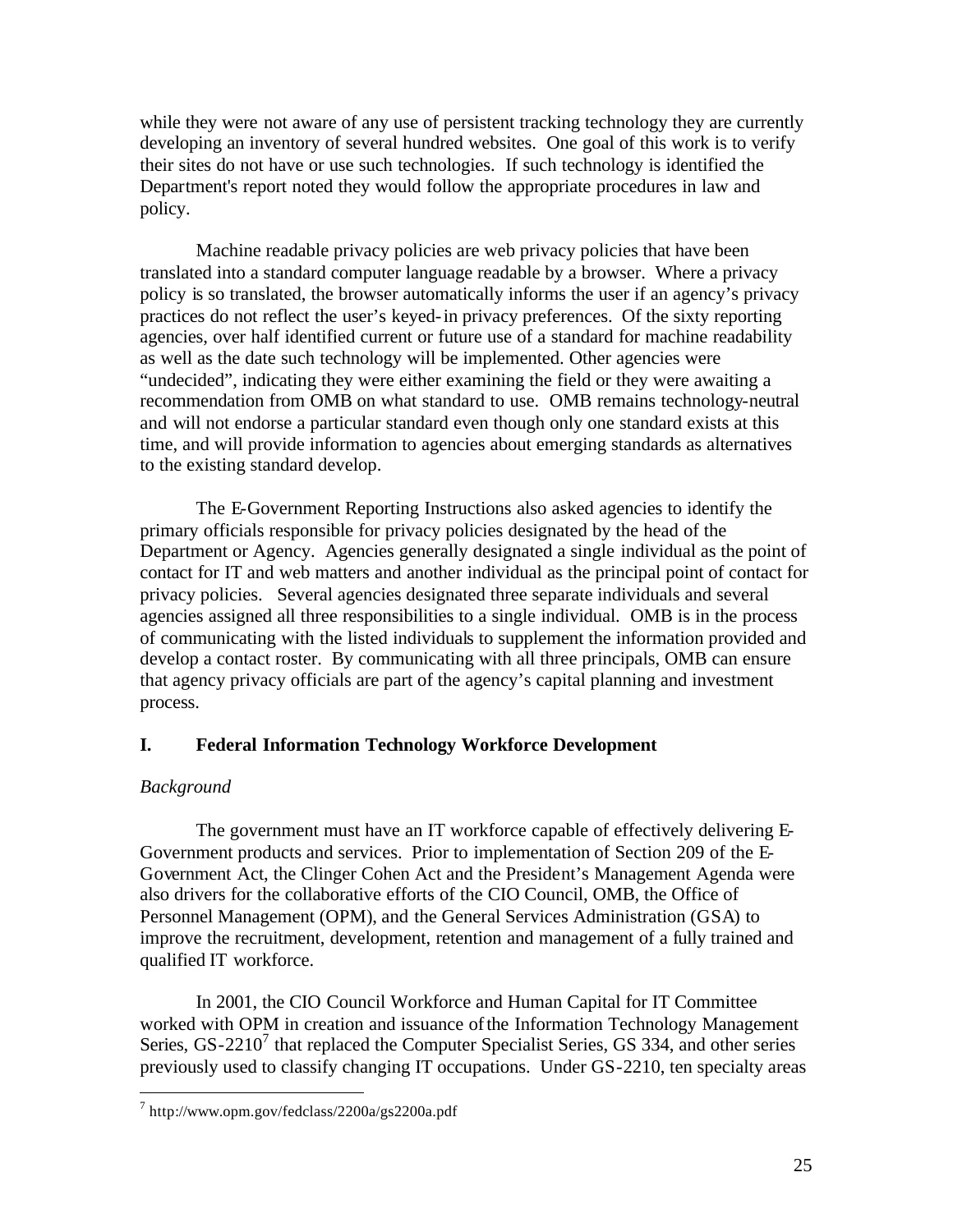and job titles were created (1) to more effectively communicate job-related information to potential applicants for vacant positions (2) to more easily identify the composition of the current IT population for IT workforce planning purposes and (3) to more readily link job titles with required competencies. In 2002 and 2003, the Committee collaborated with OPM in its development of interpretive guidance for IT Project Management positions.

As the federal government increases the "corporate" management of IT resources, resulting in more enterprise-wide programs, the IT workforce must be able to effectively plan, manage and execute such projects. In September 2003, the CIO Council Workforce and Human Capital for IT Committee developed a survey to gauge the qualifications status of IT project managers across government. It also formed a Project Management best practices study team, the first product of which is the Project Management Training Directory that can be found at www.cio.gov. The Directory is a compilation of government, academic and commercial training and education sources with a crossreference by state listing. Follow-up actions to remedy the identified project management skills gap will remain a high priority in FY2004. This work provided a strong foundation for the federal CIO Council's emerging role in developing competent project managers for enterprise-level IT initiatives. The CIO Council most recently has requested CIOs to provide their estimated skills gap analysis of Project Managers, IT Security Specialists and Solution Architects to assist in FY 04 hiring, education, and development remedial actions.

To make it easier to ascertain the skills an employee needs to improve upon and provide a mechanism for him/her to develop those competencies, the CIO Council Workforce and Human Capital for IT Committee developed federal IT Core Competencies and sponsored the development of the IT Skills Roadmap, a skills assessment and development tool.<sup>8</sup>

The Committee also sponsored the first federal-wide IT Workforce assessment tool, which provides the first step in agencies' compliance with OMB policy requirements for FY 04 to conduct and report annually on IT workforce skills in accordance with the Clinger Cohen Act.

In collaboration with OMB and the CIO Council, GSA offers federal IT professionals training opportunities to keep up with constantly evolving IT and E-Government competencies. Training is offered at the CIO University, Strategic and Tactical Advocates for Results (STAR) program, and the Interagency Resources Management Conference (IRMCO).<sup>9</sup>

The CIO University is a virtual consortium of universities that offers graduate level programs to address executive core competencies. STAR is a one-week residential seminar program focused on program and project management, leadership, security, technology, government and capital planning. STAR is held at least twice a year and

<sup>8&</sup>lt;br>http://www.cio.gov/index.cfm?function=documents&section=it%20workforce%20/%20hr&startrow=1&e ndrow=10

<sup>&</sup>lt;sup>9</sup> http://www.gsa.gov/Portal/gsa/ep/channelView.do?pageTypeId=8199&channelId=-13450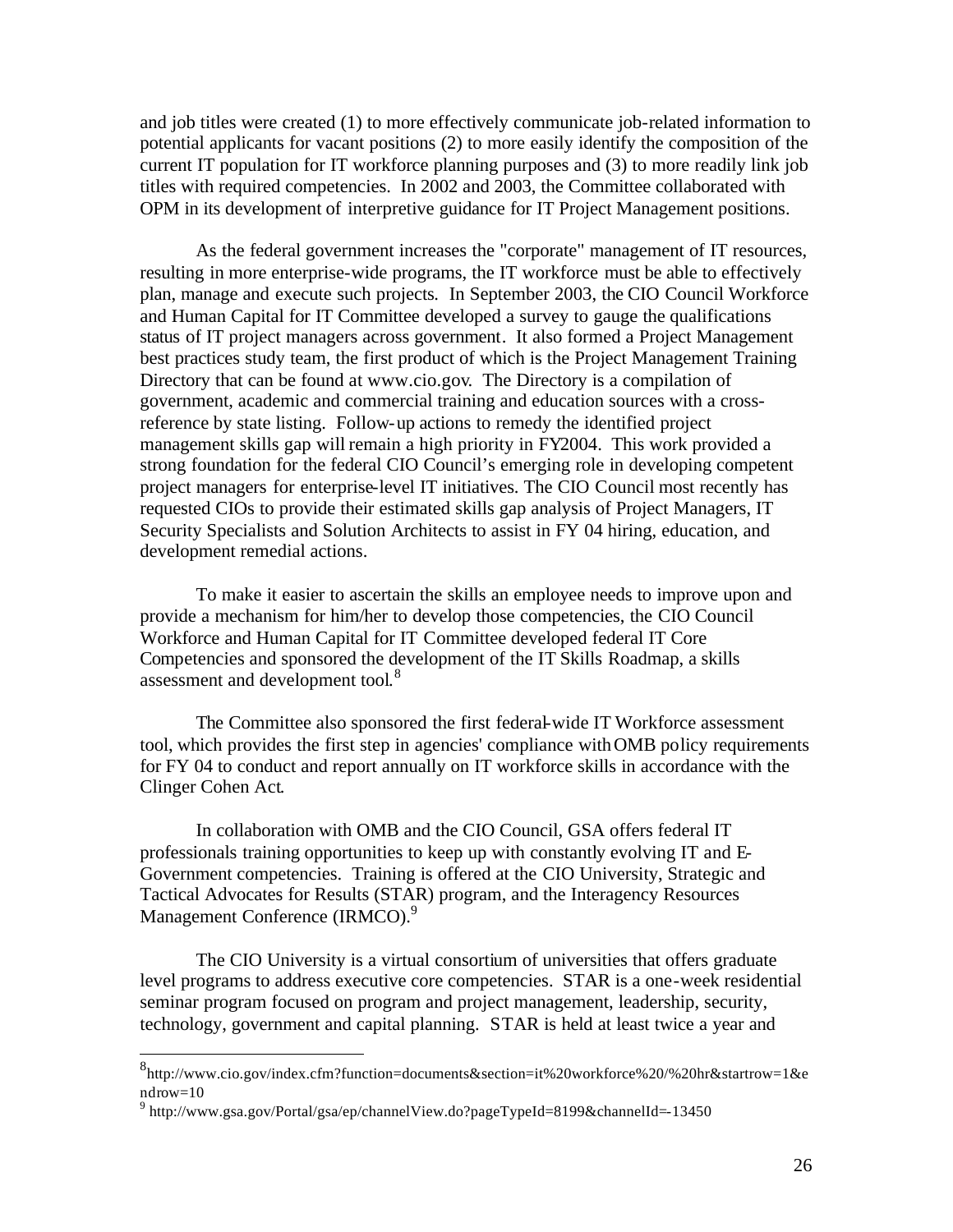emphasizes Clinger-Cohen results-based management and "information technology as a strategic resource." IRMCO is the federal government's premier annual interagency forum for senior executives and managers to address the most significant and timely issues facing government communities and has developed several certificate programs to address key IT management education and training needs. Additionally, the CIO Council Workforce and Human Capital for IT Committee supports OPM's Scholarship for Service "Cyber Corp" program, whose graduates will add federal IT workforce capability in cyber security for years to come. $10$ 

Finally, federal mentoring and job shadowing programs are also early and continuing contributors to the federal government's successful collaborative efforts to meet the changing and increasing need for a strong IT workforce.

#### *Results and Next Steps*

In leading the Human Capital initiative of the President's Management Agenda, OPM has primary responsibility for fulfilling the requirements of Section 209 of the E-Government Act. The E-Government Report called for OPM to report on its progress in providing IT Workforce guidance to agencies. IT Workforce planning should be integrated in an agency's overall Human Capital efforts. OPM designed the Workforce Planning Model and the Human Capital Assessment and Accountability Framework located at to ensure federal agencies have the information and tools necessary to devise successful workforce plans. $11$ 

On August 23, 2003, OPM published *Interpretive Guidance for Project Manager*  Positions.<sup>12</sup> The Guidance delineates the particular duties, tasks, knowledge, skills, abilities, and competencies for IT project manager positions and authorizes an official position title of IT Project Manager covered by the Information Technology Management Series, GS-2210. This will assist agencies in identifying qualified candidates as well as develop current employees who will assume these responsibilities. OPM is developing and coordinating a report on existing government-wide IT training programs and recommendations for improvement as required by the E-Gov Act.

OPM posted a proposed rule in the Federal Register on January 15, 2004, to seek input on the development of the digital exchange program established in the E-Government Act.<sup>13</sup> The program, "Information Technology Exchange," is intended to improve the competency of the federal workforce in using IT to deliver government information and services. In accordance with reporting requirements of the E-Government Act, on December 18, 2003, OPM submitted a Report on Existing Exchange Programs to the Committee on Governmental Affairs, which identified exchange programs in existence as of December 17, 2002.

 $\overline{a}$ 

<sup>&</sup>lt;sup>10</sup> http://www.opm.gov/hr/employ/products/recruitment/scholarship/scholarship.asp

<sup>11</sup> http://www.opm.gov/workforceplanning and http://apps.opm.gov/HumanCapital/tool/index.cfm

<sup>&</sup>lt;sup>12</sup> http://www.opm.gov/fedclass/PM/index.asp

<sup>13</sup> http://www.opm.gov/fedregis/2004/69-011504-2311-a.pdf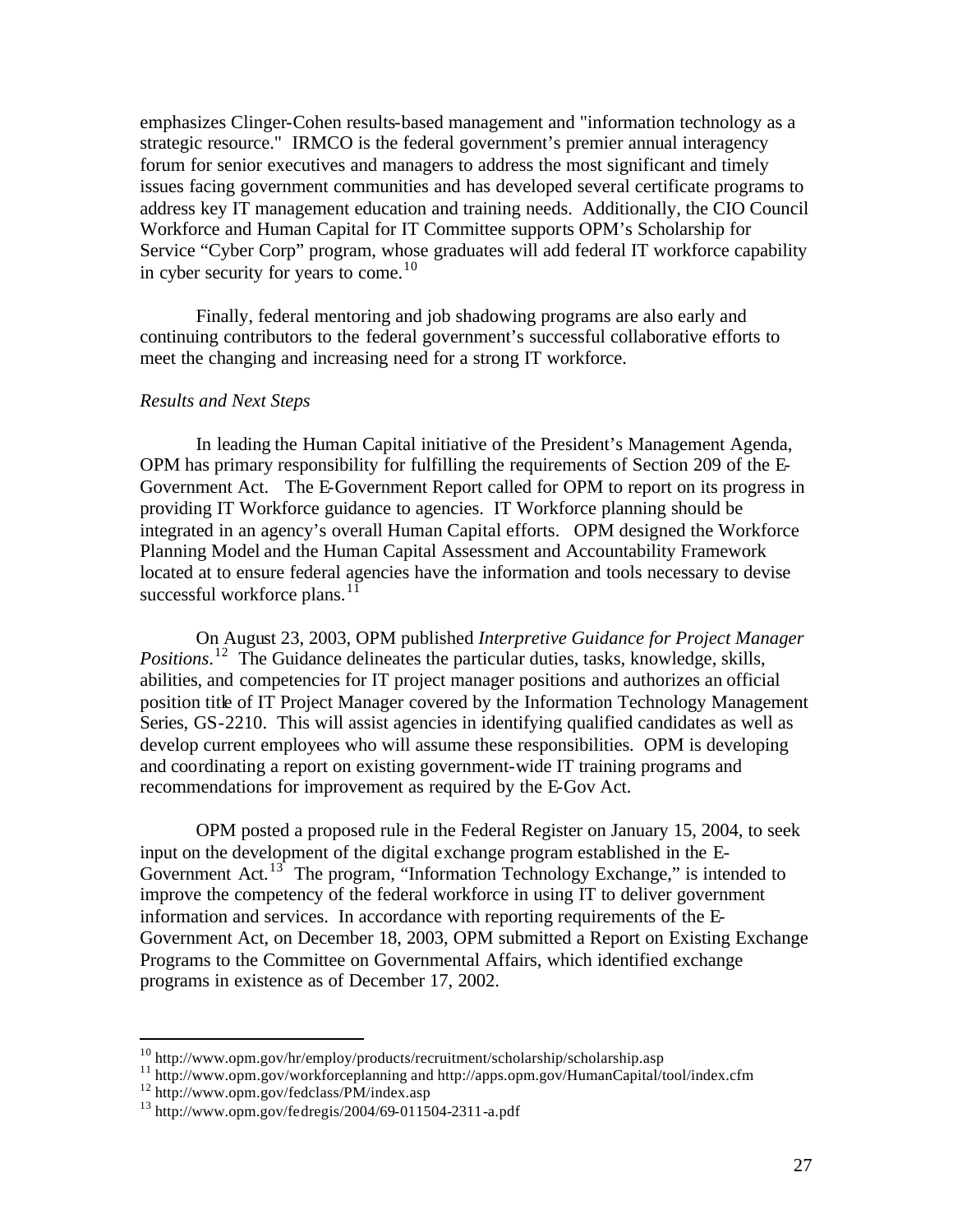In partnership with the federal CIO Council IT Workforce Committee, the first federal-wide Clinger Cohen IT Workforce Assessment Survey was conducted in September 2003. Results at the federal level are being coordinated and will be published soon. Agencies are using their agency-specific results to assess their "bench strength" and as a tool in their IT Human Capital Planning. OPM will review and evaluate agencies' workforce analysis plans; review and evaluate agency gap closure plans, and analyze government-wide trends by applying the Human Capital Assessment and Accountability Framework to the IT workforce challenge found at http://apps.opm.gov/HumanCapital/tool/index.cfm. Furthermore, OPM will refine the assessment tool to enable annual or biannual assessments, the results of which will become the basis for specific gap-filling federal-wide education and training strategies.

OMB's E-Government Act reporting instructions asked agencies to report on their IT workforce planning, management activities, and progress in accordance with OPM guidance and the President's Management Agenda Human Capital initiative. Agencies were requested to identify job categories, specialty areas, skills, and competencies that are critical to fulfilling their strategic plans, enterprise architectures, and IT investment portfolios. Additionally, they were asked to report gaps that require action plans to close, strategies to do so, and measures of success.

Most executive agencies have set strategic direction regarding workforce planning and are in the second step of Human Capital planning as prescribed in OPM's Workforce Planning Guide. The next step requires assessment and gap analysis. Several agencies participated in the October 2003 federal-wide Clinger Cohen IT Workforce Assessment and were analyzing their data at the time of reporting to OMB. A few agencies are further along and are involved in action planning and implementation to close skills gaps and measure success in doing so. The occupational areas most often identified as critical were IT Policy and Planning, IT Project Management, IT Security, Systems Analysis, Applications and Data Management, Contracting/Procurement, and Customer Service. Almost all agencies reporting a skills gap cite the IT Project Management.

There are several federal-wide resources to close existing competency gaps. These include OPM's Recruitment-One-Stop, OPM's virtual training center, Go.Learn.gov, OPM's IT Roadmap, a self-assessment tool that produces individual development plans, OPM's Scholarship for Service to develop and place Cyber Security Specialists, and OPM's direct-hire authority and other incentive allowances and bonuses. A few agencies, such as Department of Energy, have allotted a percentage of their IT budgets for the development of their IT workforce. The Department of State and Department of Veterans Affairs were one of the first Departments to streamline the recruitment process through the use of electronic recruitment and assessment tools.

Agency performance measures relative to IT workforce planning are in the early stages of development and use. Some cited the traditional personnel statistics to track vacancies, hires, training hours, and retention and attrition rates. A few agencies, such as the Department of Transportation and Department of State, incorporated IT workforce planning as part of the overall Agency Human Capital planning through partnership with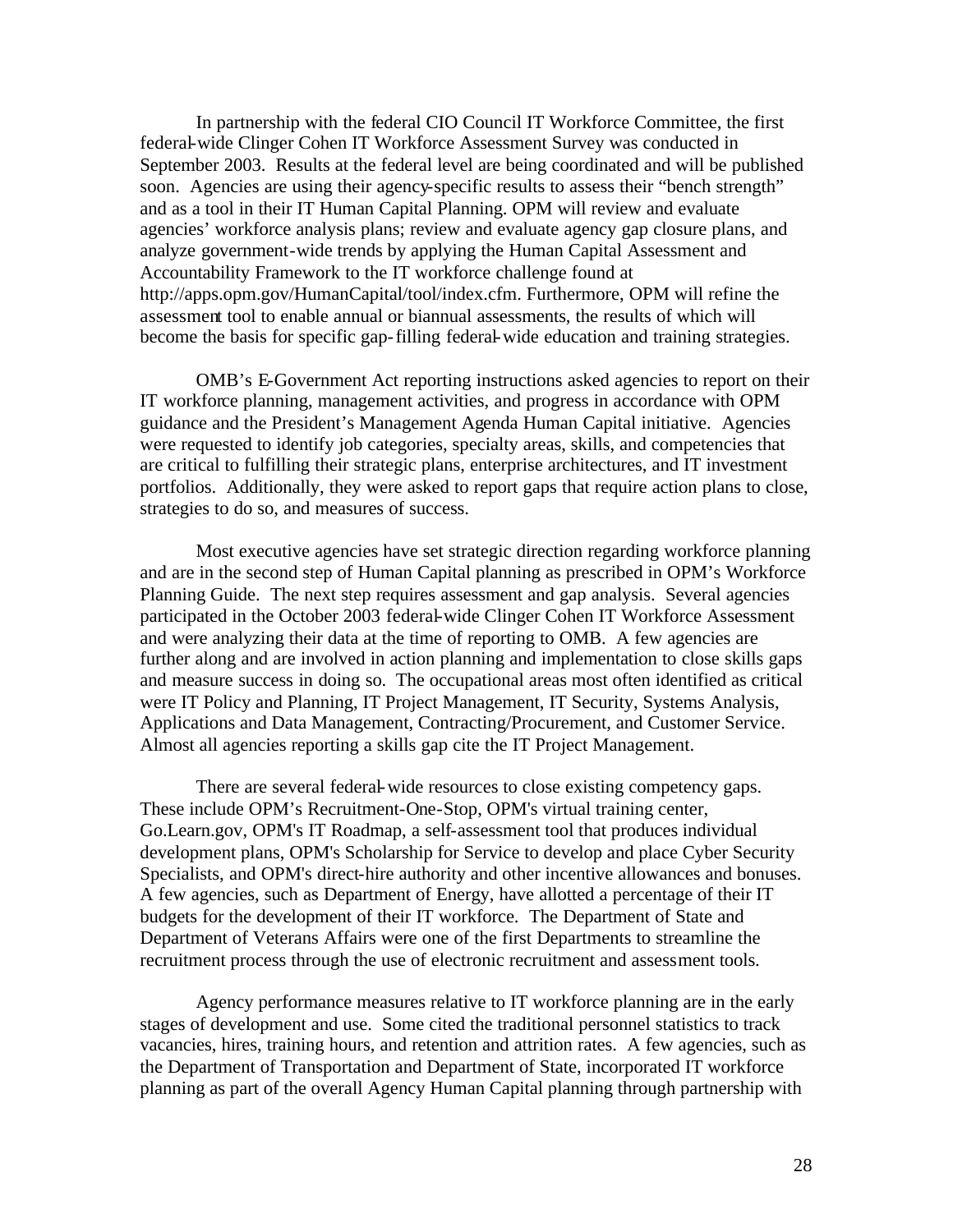their Agencies' Human Capital Officers. DOT, State, and VA provided specific numeric goals and results; such as, rate and timelines for IT PM certifications and required security awareness training, time to fill vacancies, training achieved in accordance with development plans. The Office of Personnel Management, Small Business Administration, Department of State, and U.S. Agency for International Development stated meeting mission and customer satisfaction as primary measures used to build workforce plans.

# **J. Share-in-Savings Initiatives**

The General Services Administration (GSA), in consultation with OMB, is required to identify potential Share-in-Savings (SiS) opportunities across government and develop guidance on how to determine mutually beneficial savings share ratios for the contractor and agency, as well as baselines for measuring savings. OMB is required to develop techniques in consultation with Congress to permit an agency to retain savings, and to report to Congress within 2 years of the enactment of the E-Government Act on the use of SiS contracting.

SiS is intended for use in cases where projects are innovative and transformational. The Clinger-Cohen Act directed the use of SiS for a few pilot projects, but the potential downside for these pilots was fairly significant. Agencies were not allowed to keep the savings they recognized and the financial benefits were therefore negligible. The E-Government Act allows agencies to retain some of the savings and brings tremendous value and benefit to government by spreading risk across projects. SiS has been used very successfully to recognize significant benefit to the services government provides while costing the taxpayers significantly less money. Advantages of SiS contracts to agencies are:

- low up-front costs
- shifting of burden to the contractor
- payment for results, not effort.

In order for SiS contracts to be successful, a number of criteria must be met. Project managers must have clear baseline data, and be able to answer how many web servers there are, the current costs of operation, and be able to identify any hidden costs. There must also be buy in from the highest levels. The proposed solution must generate enough savings to justify the approach, and there should be true partnership between government and industry. These calculations need to be precise, complete, and available to the vendor if they are to assume financial risk based on that information.

GSA, DoD, and NASA issued an advance notice of proposed rulemaking on October 1, 2003 to solicit public input on potential FAR amendments to motivate contractors and successfully capture the benefits of SS contracting. Public comments have been analyzed and proposed changes to the FAR will be issued shortly. In addition, GSA has established a series of e-tools on its website to assist agencies with developing sound business cases for suitable SiS projects available at www.gsa.gov/shareinsavings.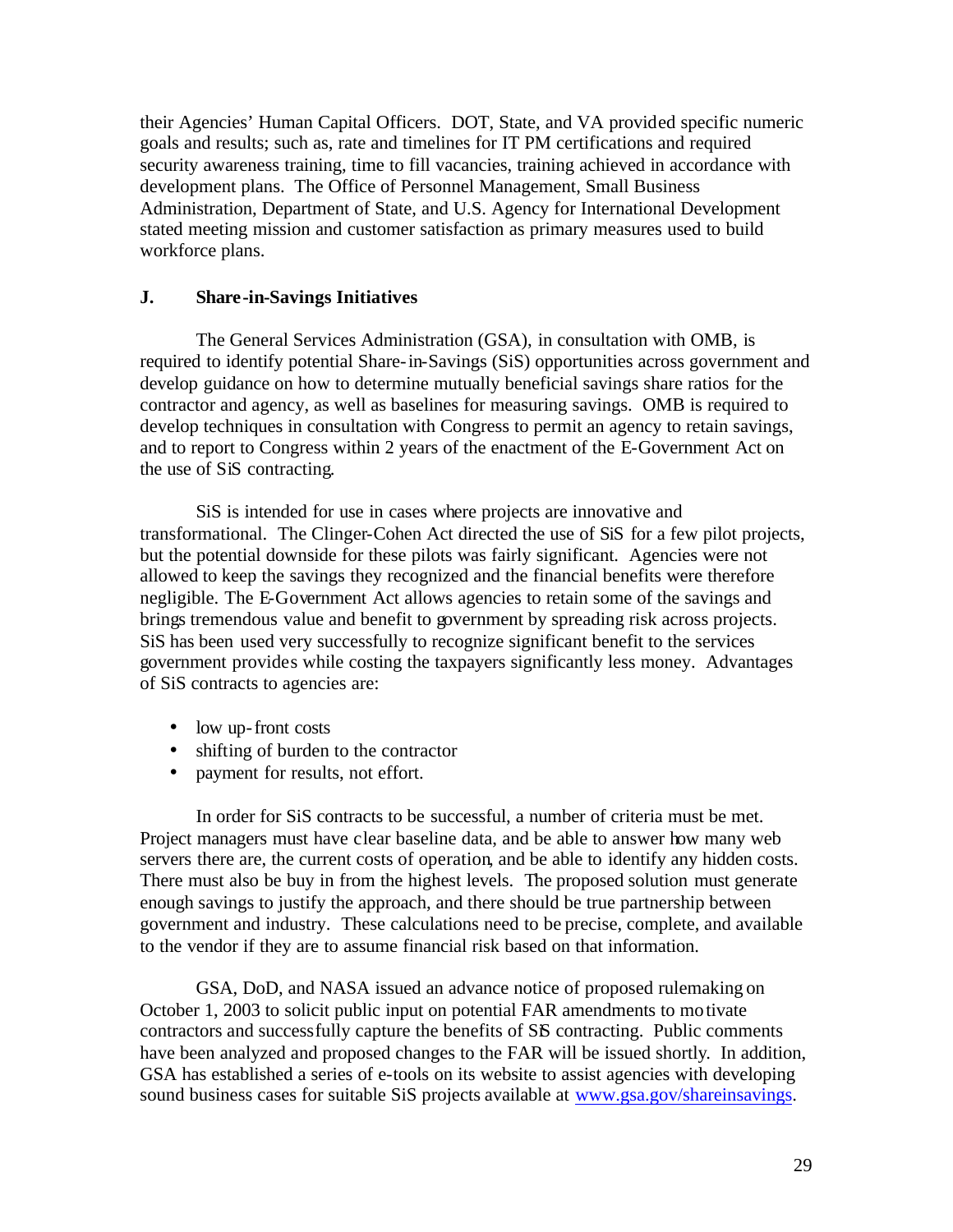Projects can be tracked through these e-tools, which will provide seminal pieces of information for reporting to Congress.

# **K. Authorization for Acquisition of Information Technology by State and Local Governments through Federal Supply Schedules**

Section 211 of the E-Government Act provides for the use by States or local governments of GSA's Federal Supply Schedules for automated data processing equipment (including firmware), software, supplies, support equipment, and services as included in Schedule 70. GSA issued an interim rule on May 7, 2003 amending the GSA Acquisition Regulation (GSAR). Comments on the interim rule are being analyzed and a final rule is pending.

# **L. Integrated Reporting Study and Pilot Projects**

An Enterprise Architecture is a comprehensive view of what an organization does, how it does it, and how IT supports it. OMB is leading the development of the FEA with the support of GSA and the federal CIO Council. The FEA is a business-focused framework that provides OMB and federal agencies with a way to monitor, analyze, and control federal investments in information technology. The FEA will make possible horizontal (cross-federal) and vertical (federal, state, and local governments) collaboration and communication with respect to IT investments.

The FEA framework is nearing completion and identifies opportunities for federal-wide systems interoperability and collaboration. The FEA reference models are a viable framework to analyze agency IT investments, enabling the government to wisely target inter- and intra-agency collaboration efforts to improve citizen services and streamline government business processes. Each model is constantly updated to reflect evolving government operations. The models are defined at: http://feapmo.gov/fea.asp as the:

- Performance Reference Model
- Business Reference Model
- Service Component Reference Model
- Data and Information Reference Model
- Technical Reference Model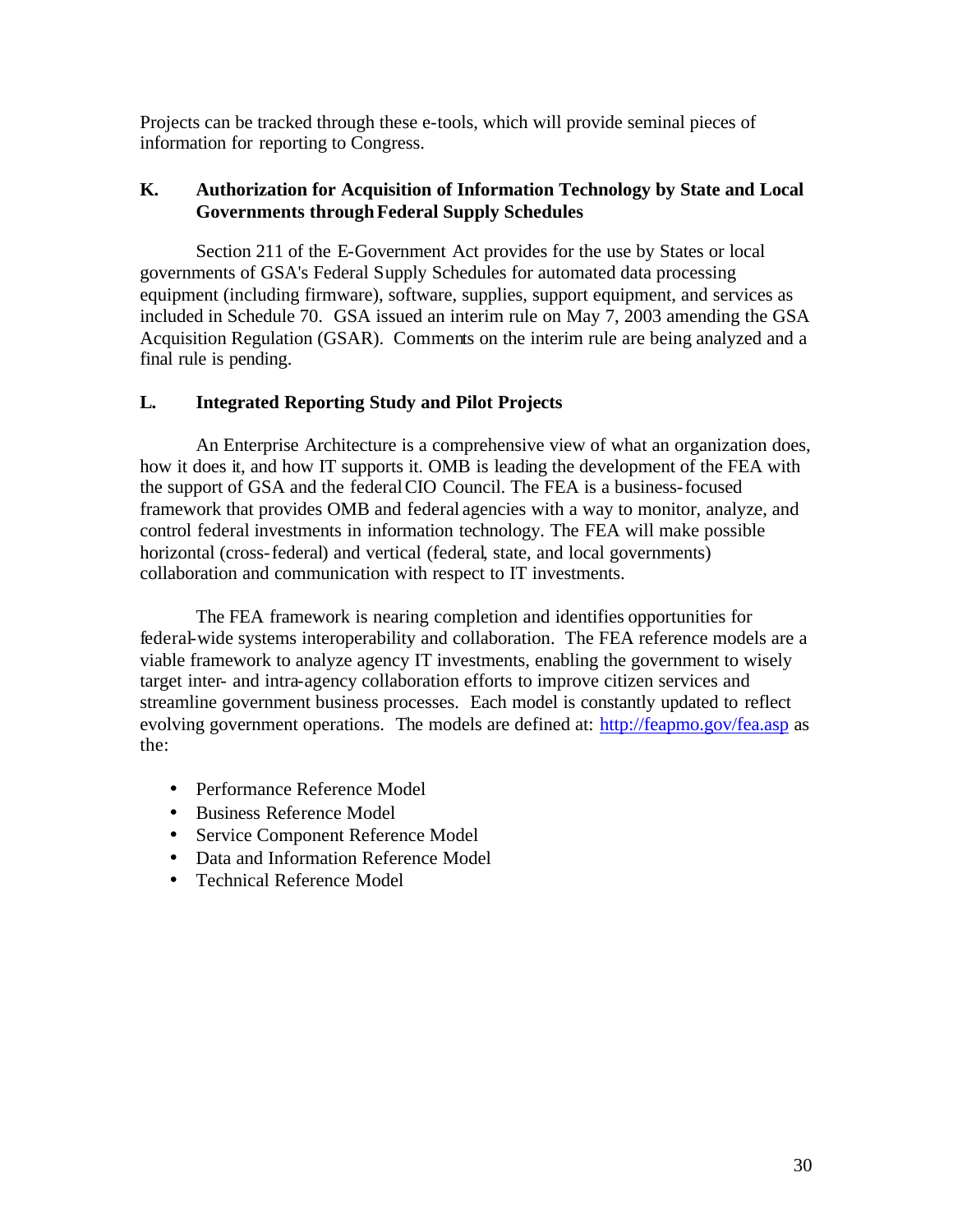

As a result of using the FEA last year, OMB identified and targeted redundancies across five federal functions, which have been identified as lines of business (LoB). These LoBs are case management, federal health architecture, financial management, human resources information, and the second phase of E-Grants. Initial analysis of these activities identified hundreds of millions dollars in IT investments that should be reviewed for potential savings. Now underway as pilot projects, the LoB initiatives will enable agencies to implement common business practices and technology solutions. Over the next year, these initiatives will produce new roadmaps outlining best practices for agencies to follow and enable the government to ensure interoperability of the systems. The end result saves taxpayer dollars, measurably reduces the administrative burden, and significantly improves service delivery beginning in FY2005.

# **M. Development of Online Tutorial on Government Information and Services (IMLS)**

The Institute of Museum and Library Sciences (IMLS), in consultation with the Secretary of Education, OMB, the GSA Administrator, and other relevant agencies will develop an online tutorial for users wanting to learn how to take full advantage of the content found at the Federal Internet Portal, FirstGov.gov. IMLS, OMB, and FirstGov.gov program officials from GSA identified the scope of the tutorial to include information for users on how to quickly and easily find government information as well as identify opportunities for citizens to participate in federal activities.

# **N. Study on Community Technology Centers**

The Department of Education began an evaluation of Community Technology Center practices in March 2003 with its America Connects website (americaconnects.net) which posts best practices of Community Technology Centers (CTC). During FY 2004,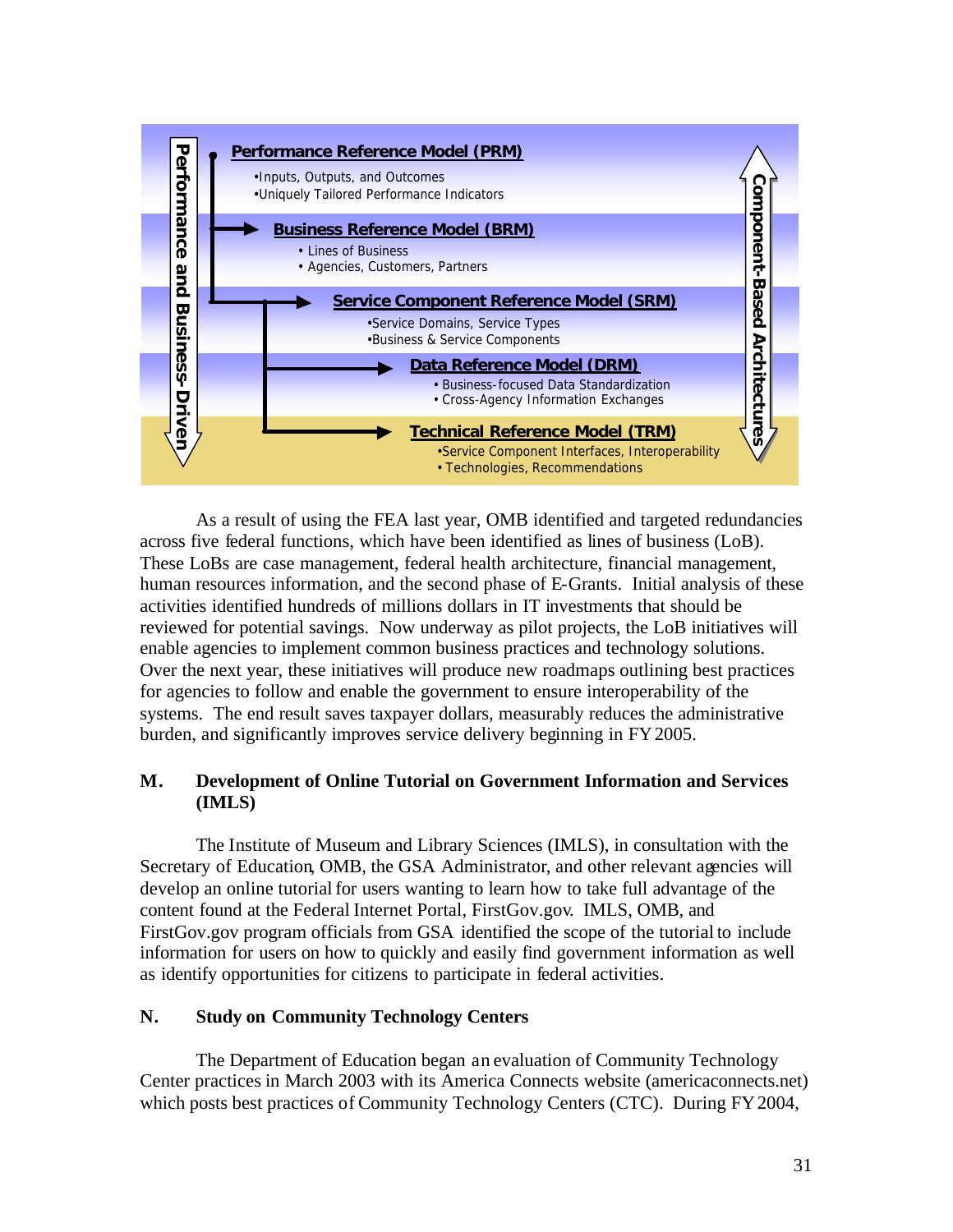the work will proceed in partnership with the CTC Network and others, to consolidate information and provide outreach to technology centers, public libraries and other institutions that provide internet access to the public along with a database of technology centers throughout the country. The study will identify characteristics of effective CTCs and recommend ways to promulgate best practices with other CTCs.

#### **O. Enhancing Crisis Management through Advanced Information Technology**

IT is used to coordinate and facilitate information across multiple channels to improve disaster preparedness, response, and recovery. Section 214 of the E-Government Act charged the Administrator, in consultation with the Federal Emergency Management Agency (FEMA), to complete a study on how IT can be used to enhance crisis preparedness, response, and consequence management of natural and man-made disasters. FEMA (through the Project SAFECOM E-Government initiative) worked with the Department of Defense in conducting this study. A contractor team identified and modeled interoperability technologies and processes at Federal, state, and local levels. Some of the factors SAFECOM documented include, affordability, lead time to implementation (six months or less), compliance to open standards (as certified by nationally recognized standards organizations), and scalability. This effort served the dual purpose of meeting short-term interoperability needs while gathering information to inform the gap analysis work for developing architecture framework for two Presidential E-Government initiatives described below..

Additionally, DHS has held a number of events in which vendors are given the opportunity to present and discuss IT solutions which would assist in crisis preparedness, response, and consequence management of natural and man-made disasters. DHS also issued a request for information (RFI) focused on IT relating to interoperability of public safety communications and is about to issue an RFI relating to information sharing and integration among first responder communities and government jurisdictions.

Section 214 also charges the E-Gov Administrator, in consultation with FEMA, to initiate pilot projects or report to Congress on other activities which further the goal of maximizing the use of IT in disaster management. There are two Presidential interagency E-Government initiatives that directly support and promote improving information sharing between Federal, state, and local public safety officials through maximization of IT, Disaster Management and Project SAFECOM. DHS is the managing partner for these initiatives. Partner agencies for Disaster Management include: DOC, DOD, DOI, DOJ, EPA, HHS, and USDA. Partner agencies for Project SAFECOM include: DoD, DOE, DOI, DOJ, HHS, and USDA. Additional information on both of these initiatives is available at www.egov.gov.

The goal of Disaster Management is to: 1) provide Federal, state and local emergency manager's online access to disaster management-related information, planning, and response tools; and 2) improve first responder interoperability through partnership with the public safety community and industry by developing common standards and an architecture. Disaster Management provides Federal, State, and local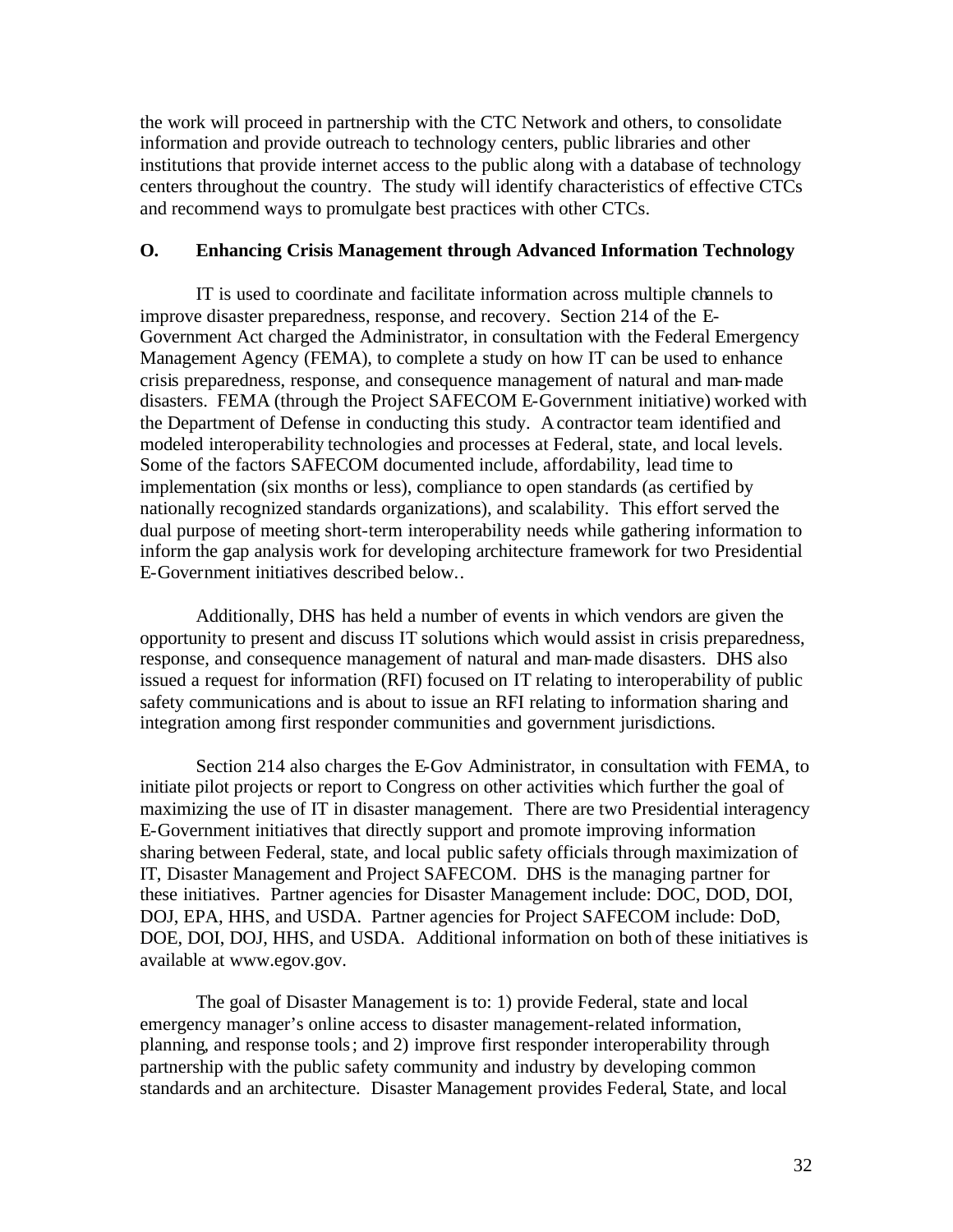emergency managers, as well as citizens, with online access to disaster managementrelated information, as well as planning and response tools, making it easier to find disaster assistance information. The DisasterHelp.gov portal has over 11,500 registered users. This portal is in the process of being transitioned to the DHS enterprise-wide portal consolidation effort led out of the DHS CIO office which is expected to be completed mid FY 2004.

At its core, this initiative is working toward achieving interoperability among all types of public safety officials at all levels of government. To date, the first responder toolset has been delivered to nearly 300 collaborative operating groups in 46 states and has been used to respond to more than 30 real-world incidents. Additionally, Federal agencies are expected to coordinate all disaster and emergency management investments, including incident or emergency management systems, through the Disaster Management initiative.

The Project SAFECOM initiative partners with Federal agencies, state, local, and tribal public safety organizations to achieve interoperable wireless communication and information sharing across all levels of government so public safety officials can communicate and share information as they respond to emergencies. The three objectives of this initiative are to: 1) develop standards to promote wireless interoperability; 2) develop a national architecture to assist in the progression towards wireless interoperability; and 3) coordinate the Federal government's wireless interoperability investments and programs.

In conjunction with representatives from the public safety community, SAFECOM developed common grant guidance to be used by all grant programs related to public safety communications. Last year, this guidance was incorporated by grant programs at both COPS and FEMA and Federal agencies with grant programs that address public safety communications were expected to adopt the common grant guidance.

#### **P. Disparities in Access to the Internet**

GSA and the National Academy of Science (NAS) are developing a methodology and approach for examining disparities in Internet access and how they influence the effectiveness of online government services. The study will include a review of the nature and causes of disparities in Internet access. The study will also examine how the increase in online government services influences the disparities in Internet access and how technology development and diffusion trends may offset these adverse influences. GSA will work to compile the results of the best studies in the field of disparities of public access to information including existing NAS works. The report will be completed by December 2004.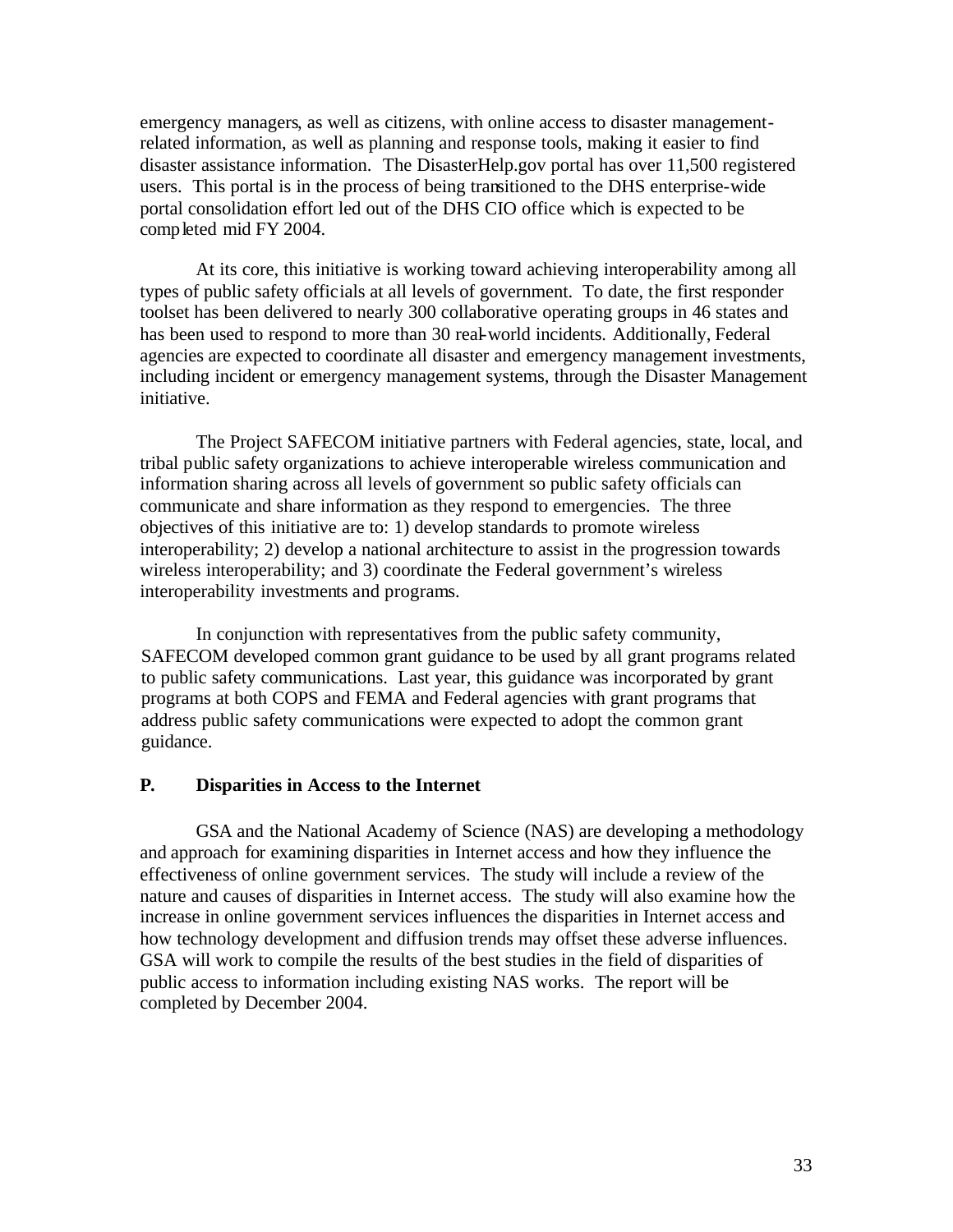#### **Q. Common Protocols for Geographic Information Systems**

Section 216 of the E-Government Act discusses common protocols for geographic information systems and geospatial data. Geospatial data identifies the geographic location and characteristics of natural or constructed features and boundaries on the Earth. Although a wealth of geospatial information exists, it is often difficult to locate, access, share, and integrate in a timely and efficient manner. Many Federal, state, and local agencies collect and use geospatial data in different formats and standards based on their requirements. This results in wasteful spending, redundant data collection, and can hinder the ability of federal, state, and local governments to effectively and efficiently provide information and services to each other, citizens, and business.

This section charges the E-Gov Administrator, in consultation with the Secretary of the Interior, and working through an interagency group, to facilitate the development of common protocols for the development, acquisition, maintenance, distribution, and application of geographic information. The Federal Geographic Data Committee (FGDC), The FGDC is chaired by the Secretary of the Department of the Interior, with the Deputy Director for Management at OMB, serving as Vice-Chair. It was organized in 1990 under OMB Circular A-16, "Coordination of Geographic Information, and Related Spatial Data Activities", serves as the interagency group. The FGDC promotes the coordinated use, sharing, and dissemination of geospatial data on a national basis and is composed of representatives from nineteen Cabinet level and independent federal agencies.

Additionally, another key interagency effort underway is the President's E-Government initiative, Geospatial One-Stop. The goal of this initiative is to promote coordination and alignment of geospatial data collection and maintenance among all levels of government. Specifically, this initiative is working to:

- Facilitate sharing of geospatial information;
- Improve planning for future investments in geospatial data;
- Expand collaborative partnerships that help leverage investments and reduce duplication; and
- Collaborate on the development and implementation of standards that encourage sharing and use of best practices and advance implementation of the National Spatial Data Infrastructure.

Additionally, Geospatial One-Stop is accelerating the development of the National Spatial Data Infrastructure (NSDI), which will provide federal, state, and local governments, as well as private citizens, with "one-stop" access to geospatial data. Interoperability tools, which allow different parties to share data, will be used to migrate current geospatial data from all levels of government to the NSDI, following data standards developed and coordinated through the FGDC using the standards process of the American National Standards Institute.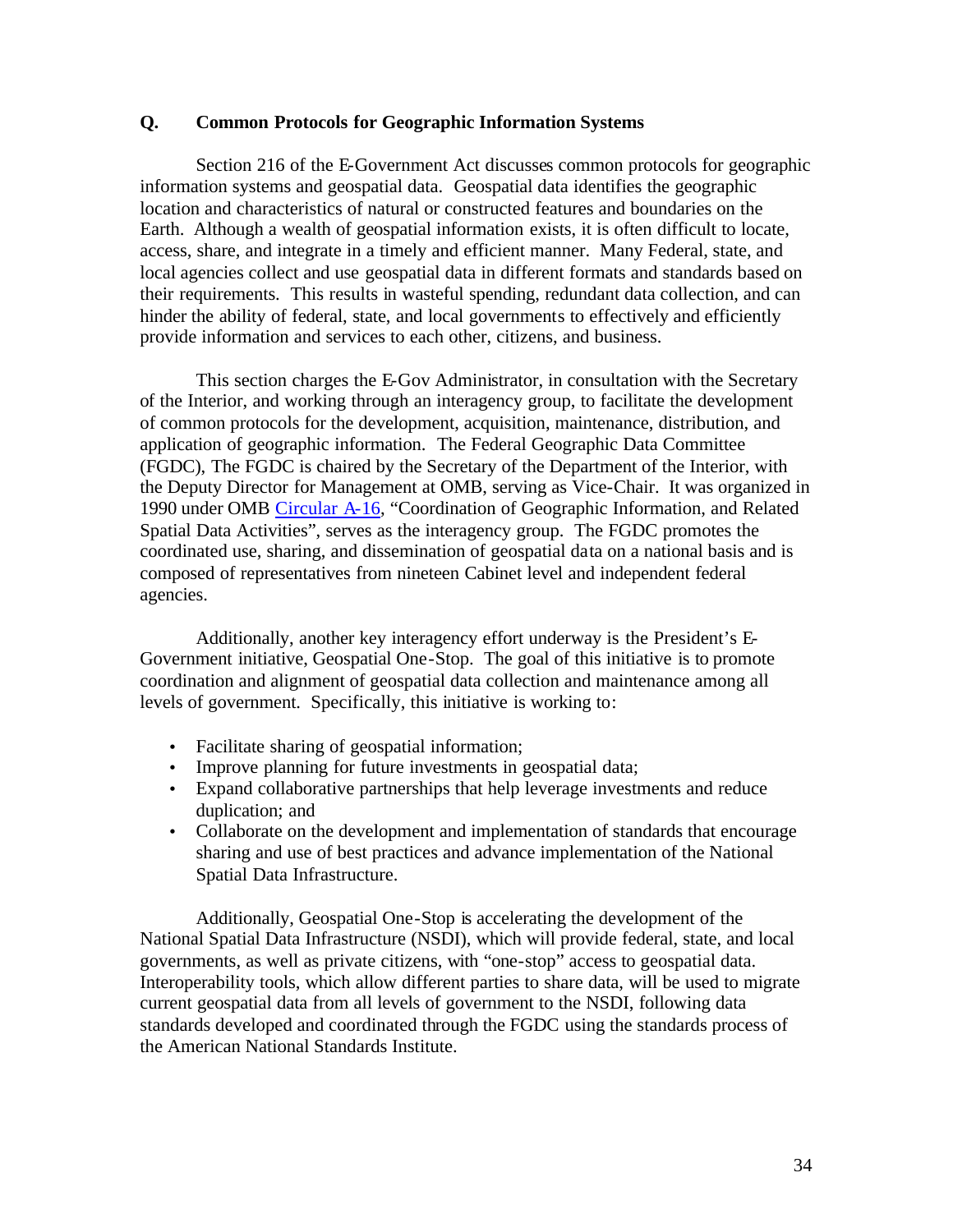To date, Geospatial One-Stop has developed a portal for seamless access to geospatial information, provided a number of standards and models for geospatial data, and created an interactive index to geospatial data holdings at federal and non-federal levels. Twenty-four Federal agencies are posting data sets to GeoData.gov with over 214 Federal records posted. Eighteen states have posted data sets representing 213 state records posted with another 2,126 local jurisdiction records posted. OMB will continue to work with GeoSpatial One-Stop and Federal agencies to drive utilization of this initiative.

By making it easier for government officials at all levels to share, coordinate the collection of and gain access to geospatial data, Geospatial One-Stop will help to improve decision making and the delivery of government services. In its first months of operation, the Geospatial One-Stop Portal responded to support several national disaster events including Hurricane Isabel and the California Wild Fires. From one location, users of the portal could access storm tracking, modeling, weather information, satellite images and regional and local mapping services and links to disaster planning web sites.

Geospatial One-Stop will also accelerate cost efficiencies while reducing duplication as governments better allocate their data resources. Additionally, data consistency, compatibility, and easy access will stimulate vendor development of geospatial tools and reduce technology risk for geospatial data users. Over the next six months the current operational portal capabilities will be enhanced and the content and number of network providers of metadata will grow significantly as production metadata harvesting begins. In addition, a schedule for purchasing interoperable portal components will be developed by the Geospatial One-Stop team and released by the GSA.

A contract is being created for Interoperable Geospatial Portal Components. This contract will be available for organizations at all levels of government to acquire interoperable, standards-based geospatial components for use in portals and other applications. This objective is aligned with the E-Government Act, the Federal government's IT management principles, the work being conducted under the Federal Enterprise Architecture, and the OMB policy on creating the NSDI.

### **R. Compliance with the Government Paperwork Elimination Act**

#### *Background*

Before the E-Government Act, the primary legislative driver for E-Government was the Government Paperwork Elimination Act (GPEA) of 1998, 44 U.S.C. § 3504. GPEA requires agencies to provide for electronic submission of forms, including electronic signature and proper security. GPEA required agencies by October 21, 2003, to provide for the (1) option of electronic maintenance, submission, or disclosure of information, when practicable as a substitute for paper; and (2) use and acceptance of electronic signatures, when practicable. GPEA states that electronic records and their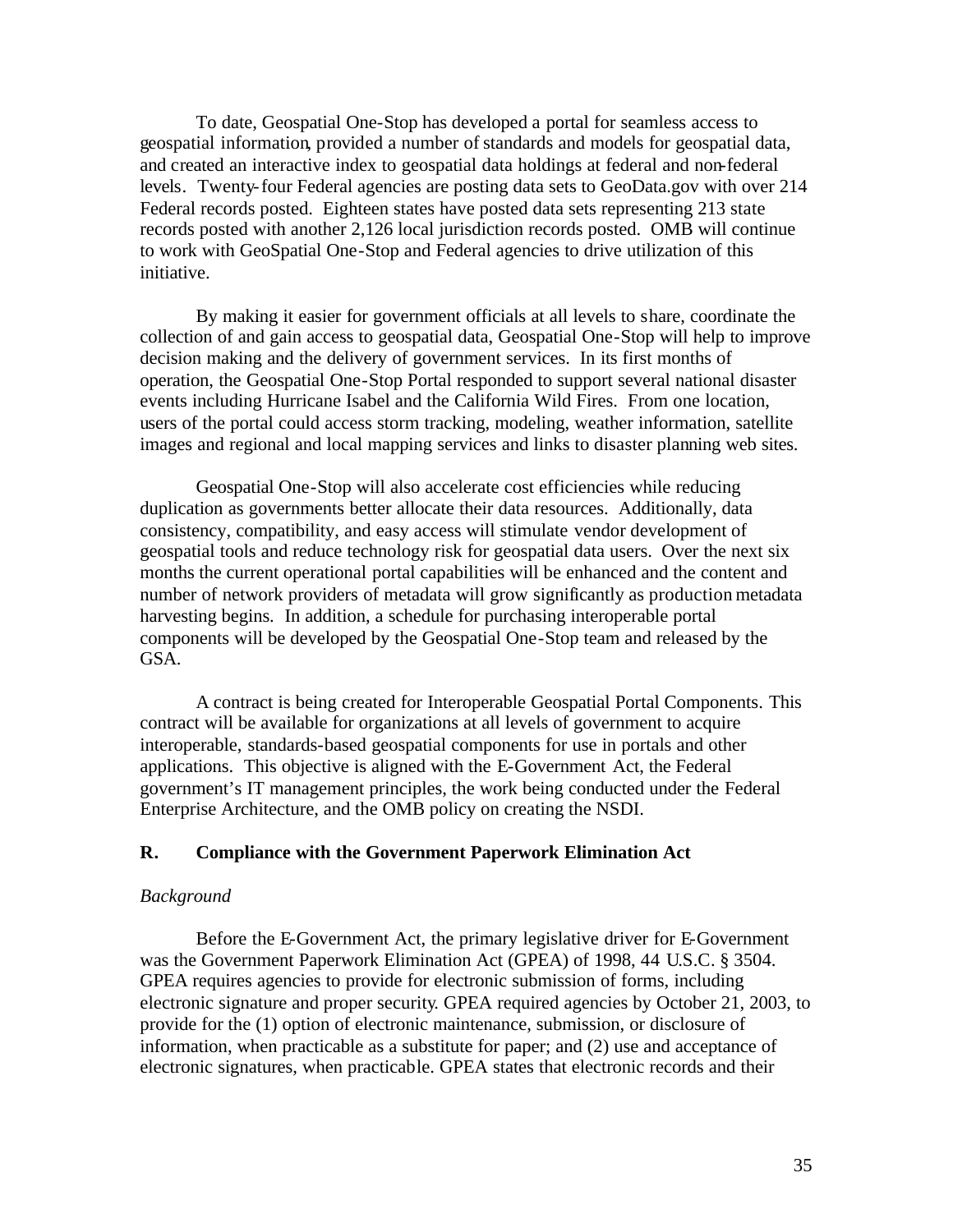related electronic signatures are not to be denied legal effect, validity, or enforceability merely because they are in electronic form.

OMB's Procedures and Guidance on Implementing the Government Paperwork Elimination  $Act^{14}$  provides guidance for GPEA implementation and required that each agency update annually its plan for implementing GPEA and submit to OMB a summary of that plan. Agencies were asked to build on their existing efforts to implement electronic government, prioritize their implementation based on achieve-ability and net benefit, and coordinate the plan and schedule with their strategic IT planning activities to support program responsibilities consistent with the budget process.

# *Results and Next Steps*

 $\overline{a}$ 

Agencies have been aggressively working to meet the GPEA deadline, focusing on those transactions that will provide the greatest benefit to the citizen. Statistics, as of December 2003, showed that 57% of all government transactions met the GPEA deadline to provide an electronic option. Table One summarizes federal government compliance as of December 2003.

|                                     | Percentage | <b>Number of Transactions</b> |
|-------------------------------------|------------|-------------------------------|
| Transactions Compliant As of        | 56%        | 4040                          |
| October 21, 2003                    |            |                               |
| <b>Transactions Compliant After</b> | 12%        | 898                           |
| October 21, 2003*                   |            |                               |
| Transactions that will not be       | 32%        | 2249                          |
| Completed                           |            |                               |
| <b>Total Transactions Reported</b>  |            | 7187                          |

# Table One: Summary of Federal Government Compliance

\*Agencies provided an expected date of completion of 2004 and beyond

However, the GPEA implementation statistics do not provide the complete picture of government-wide compliance:

- GPEA provides agencies the flexibility to determine whether or not a transaction is practicable. For example, there are some paper transactions that are not suitable to do on the web (e.g. customs form filled out on airplane).
- Compliance data include data on both transactions (e.g. forms submitted to the government) and information dissemination activities (e.g. posting of publications on a government website).

Beginning in September of 2000, agencies have been asked to submit an annual status report of their progress in meeting the requirements of GPEA. Table Two summarizes agency compliance as of December 2003. Agency compliance will be continually monitored through the E-Government Act Report and the OMB process for

<sup>14</sup> OMB Memorandum M-00-10, 4/25/00, http://http://www.whitehouse.gov/omb/memoranda/m00-10.html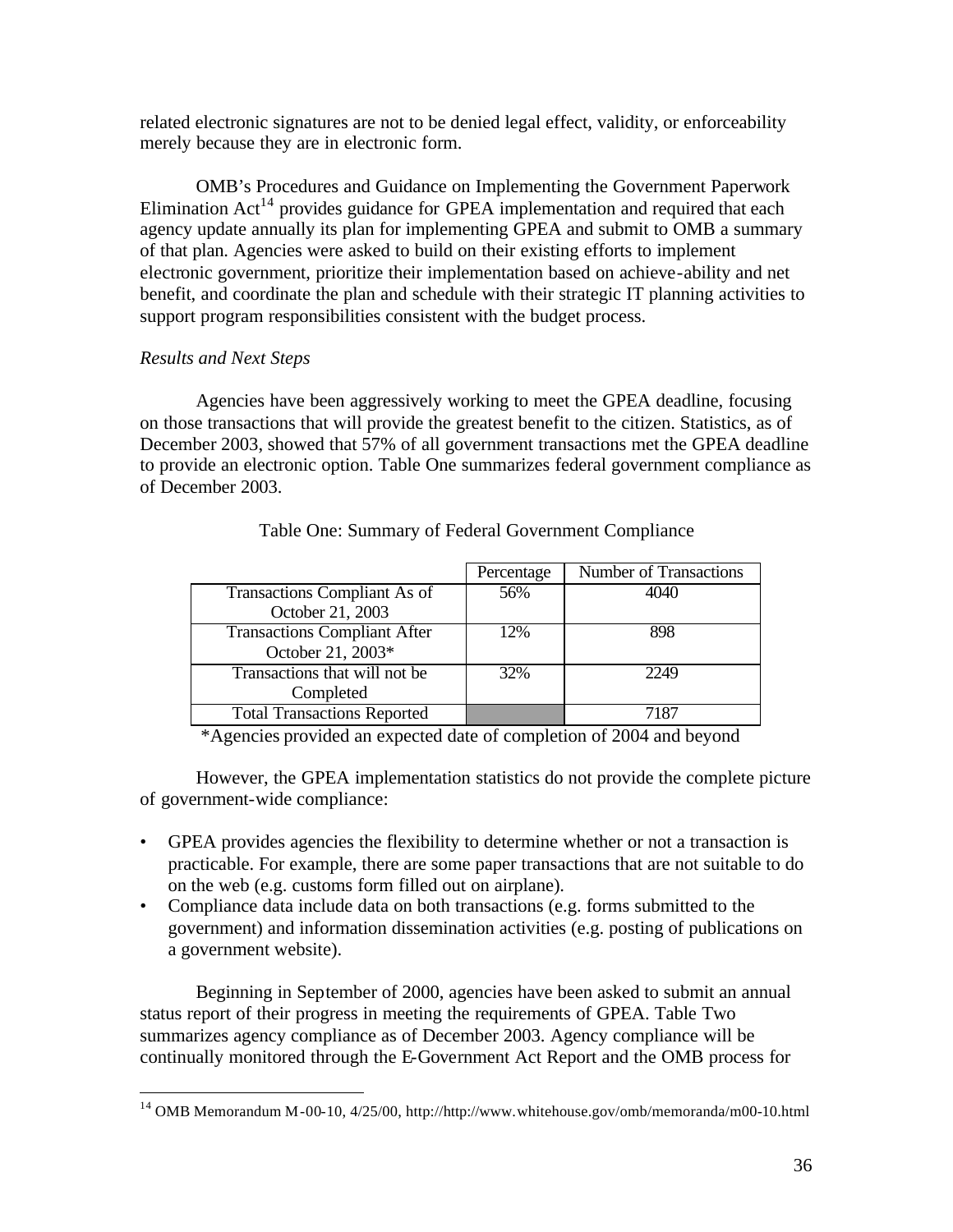approving information collections under the Paperwork Reduction Act (PRA, 44 U.S.C. 3501-20). As this report demonstrates, agencies are continuing to make progress on the implementation of GPEA.

In addition to continued agency efforts to work towards GPEA compliance, the Business Gateway Initiative has created an E-forms catalog, which will provide an easy one-stop access to publicly available forms that affect businesses and citizens. The development of this catalog is the first step towards providing agencies with a service to manage their forms electronically.

|              | <b>Agency</b>                                       | <b>Total</b><br><b>Transactions</b><br>Reported | <b>Transactions</b><br>Compliant<br>As of<br>10/21/03 | <b>Transactions</b><br>Compliant<br><b>After</b><br>10/21/03 | <b>Transactions</b><br>that will not<br>be<br>Completed |
|--------------|-----------------------------------------------------|-------------------------------------------------|-------------------------------------------------------|--------------------------------------------------------------|---------------------------------------------------------|
| <b>USAID</b> | Agency for International Development                | 57                                              | 17                                                    | 40                                                           | $\Omega$                                                |
| <b>USDA</b>  | Department of Agriculture                           | 509                                             | 188                                                   | 140                                                          | 181                                                     |
| <b>DOC</b>   | Department of Commerce (1)                          | 321                                             | 201                                                   | 54                                                           | 66                                                      |
| DOD          | Department of Defense                               | 137                                             | 77                                                    | 17                                                           | 43                                                      |
| Education    | Department of Education                             | 297                                             | 257                                                   | $\overline{2}$                                               | 38                                                      |
| <b>DOE</b>   | Department of Energy (2)                            | 93                                              | 52                                                    | 24                                                           | 17                                                      |
| <b>HHS</b>   | Department of Health and Human Services             | 344                                             | 207                                                   | 44                                                           | 93                                                      |
| <b>DHS</b>   | Department of Homeland Security                     | 277                                             | 215                                                   | 35                                                           | 27                                                      |
| <b>HUD</b>   | Department of Housing and Urban Development         | 225                                             | 132                                                   | 51                                                           | 42                                                      |
| <b>DOI</b>   | Department of the Interior                          | 299                                             | 46                                                    | 95                                                           | 158                                                     |
| <b>DOJ</b>   | Department of Justice                               | 117                                             | 71                                                    | 32                                                           | 14                                                      |
| <b>DOL</b>   | Department of Labor (3)                             | 408                                             | 249                                                   | 35                                                           | 124                                                     |
| <b>DOS</b>   | Department of State                                 | 94                                              | 62                                                    | 19                                                           | 13                                                      |
| <b>DOT</b>   | Department of Transportation                        | 290                                             | 290                                                   | $\boldsymbol{0}$                                             | $\overline{0}$                                          |
| Treasury     | Department of the Treasury                          | 708                                             | 297                                                   | 50                                                           | 361                                                     |
| <b>VA</b>    | Department of Veteran's Affairs                     | 189                                             | 158                                                   | 5                                                            | 26                                                      |
| <b>EPA</b>   | <b>Environmental Protection Agency</b>              | 449                                             | 103                                                   | $\boldsymbol{0}$                                             | 346                                                     |
| <b>GSA</b>   | <b>General Services Administration</b>              | 48                                              | 30                                                    | 9                                                            | 9                                                       |
| <b>NARA</b>  | National Archives and Records Administration        | 50                                              | 18                                                    | 29                                                           | 3                                                       |
| <b>NASA</b>  | National Aeronautics and Space Administration       | 12                                              | 6                                                     | $\mathbf{1}$                                                 | 5                                                       |
| <b>NSF</b>   | National Science Foundation                         | 19                                              | 15                                                    | 3                                                            | $\mathbf{1}$                                            |
| <b>NRC</b>   | <b>Nuclear Regulatory Commission</b>                | 692                                             | 565                                                   | $\mathbf{1}$                                                 | 126                                                     |
| <b>OPM</b>   | Office of Personnel Management                      | 111                                             | 60                                                    | 28                                                           | 23                                                      |
| <b>SBA</b>   | <b>Small Business Administration</b>                | 57                                              | 38                                                    | $\mathbf{1}$                                                 | 18                                                      |
| <b>SSA</b>   | Social Security Administration                      | 219                                             | 76                                                    | 10                                                           | 133                                                     |
|              | Other Independent Agencies, Boards, and Commissions |                                                 |                                                       |                                                              |                                                         |
| <b>BBG</b>   | <b>Broadcasting Board of Governors</b>              | 5                                               | 3                                                     | $\mathbf{1}$                                                 | $\mathbf{1}$                                            |
| <b>CFTC</b>  | <b>Commodity Futures Trading Commission</b>         | 10                                              | 3                                                     | $\boldsymbol{0}$                                             | $\boldsymbol{7}$                                        |
| <b>CPSC</b>  | <b>Consumer Product Safety Commission's</b>         | 7                                               | 3                                                     | $\mathfrak{2}$                                               | $\overline{2}$                                          |
| <b>CNCS</b>  | Corporation for National and Community service      | $\overline{4}$                                  | 3                                                     | $\overline{0}$                                               | $\mathbf{1}$                                            |
| <b>EEOC</b>  | <b>Equal Employment Opportunity Commission</b>      | 164                                             | 59                                                    | 101                                                          | $\overline{4}$                                          |
| <b>EXIM</b>  | Export-Import Bank of the United States             | 14                                              | $\overline{4}$                                        | $8\,$                                                        | $\overline{c}$                                          |

# Table Two: Summary of Agency Compliance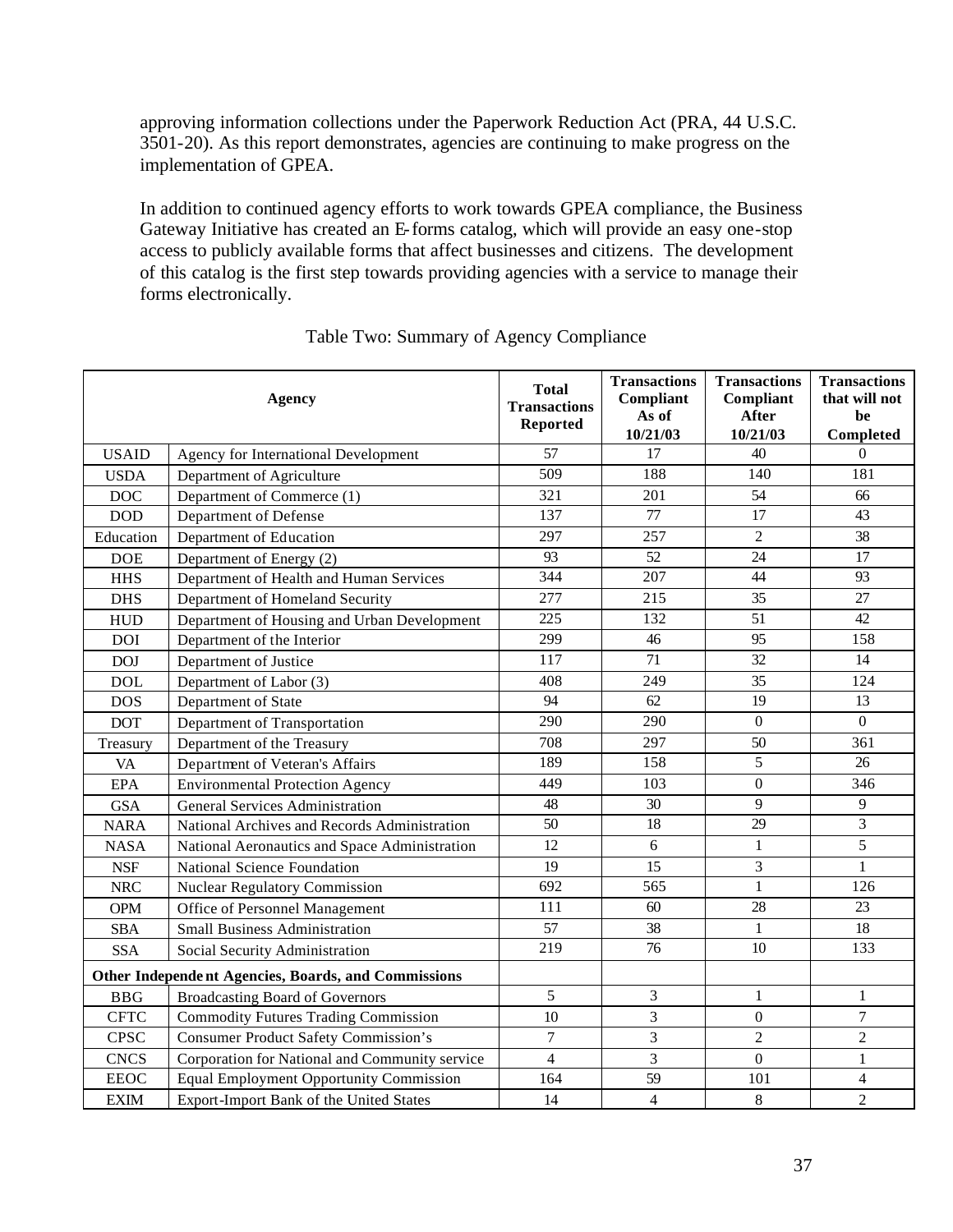|              | Agency                                              | <b>Total</b><br><b>Transactions</b><br><b>Reported</b> | <b>Transactions</b><br>Compliant<br>As of<br>10/21/03 | <b>Transactions</b><br>Compliant<br><b>After</b><br>10/21/03 | <b>Transactions</b><br>that will not<br>be<br>Completed |
|--------------|-----------------------------------------------------|--------------------------------------------------------|-------------------------------------------------------|--------------------------------------------------------------|---------------------------------------------------------|
| <b>FAR</b>   | <b>Federal Acquisition Regulations</b>              | 100                                                    | 98                                                    | 0                                                            | 2                                                       |
| <b>FCA</b>   | Farm Credit Administration                          | $\overline{7}$                                         | $\mathcal{E}$                                         | $\Omega$                                                     | 4                                                       |
| <b>FCC</b>   | <b>Federal Communications Commission</b>            | 80                                                     | 69                                                    | 3                                                            | 8                                                       |
| <b>FDIC</b>  | Federal Deposit Insurance Corporation               | 57                                                     | 1                                                     | 4                                                            | 52                                                      |
| <b>FHFB</b>  | Federal Housing Finance Board                       | 7                                                      | $\overline{c}$                                        | $\overline{c}$                                               | 3                                                       |
| <b>FLRA</b>  | Federal Labor Relations Authority                   | 10                                                     | $\Omega$                                              | $\theta$                                                     | 10                                                      |
| <b>FMC</b>   | <b>Federal Maritime Commission</b>                  | 13                                                     | 13                                                    | $\theta$                                                     | $\Omega$                                                |
| <b>FTC</b>   | <b>Federal Trade Commission</b>                     | 46                                                     | 9                                                     | $\overline{c}$                                               | 35                                                      |
| <b>IMSLS</b> | Institute of Museum and Library Services            | 1                                                      | $\Omega$                                              | $\theta$                                                     | 1                                                       |
| <b>USITC</b> | International Trade Commission                      | 8                                                      | 5                                                     | 3                                                            | $\Omega$                                                |
| <b>MSPB</b>  | Merit Systems Protection Board                      | 7                                                      | 5                                                     | $\overline{c}$                                               | $\Omega$                                                |
| <b>NCUA</b>  | National Credit Union Administration                | 34                                                     | 16                                                    | $\theta$                                                     | 18                                                      |
| <b>NEA</b>   | National Endowment for the Arts                     | 8                                                      | 5                                                     | 3                                                            | $\Omega$                                                |
| <b>NEH</b>   | National Endowment for the Humanities               | 10                                                     | 8                                                     | $\boldsymbol{0}$                                             | $\overline{2}$                                          |
| <b>NLRB</b>  | National Labor Relations Board                      | 5                                                      | 1                                                     | $\overline{4}$                                               | $\Omega$                                                |
| <b>NMB</b>   | <b>National Mediation Board</b>                     | 10                                                     | 9                                                     | 1                                                            | $\Omega$                                                |
| OGE          | Office of Government Ethics                         | 4                                                      | $\Omega$                                              | 4                                                            | $\Omega$                                                |
| <b>OSC</b>   | Office of Special Counsel                           | $\overline{c}$                                         | $\overline{c}$                                        | $\theta$                                                     | $\Omega$                                                |
| <b>OSHRC</b> | Occupational Safety and Health Review<br>Commission | 1                                                      | $\Omega$                                              | 1                                                            | $\Omega$                                                |
| <b>OPIC</b>  | Oversee Private Investment Corporation              | 21                                                     | 20                                                    | 1                                                            | $\Omega$                                                |
| Peace        | Peace Corps                                         | 13                                                     | 3                                                     | 1                                                            | 9                                                       |
| <b>RRB</b>   | Railroad Retirement Board                           | 159                                                    | 10                                                    | 29                                                           | 120                                                     |
| <b>SEC</b>   | Securities and Exchange Commission                  | 313                                                    | 218                                                   | 1                                                            | 94                                                      |
| <b>TVA</b>   | Tennessee Valley Authority                          | 45                                                     | 38                                                    | $\Omega$                                                     | 7                                                       |
| <b>Total</b> |                                                     | 7187                                                   | 4040                                                  | 898                                                          | 2249                                                    |

(1) Includes Patent and Trademark Office

(2) Includes Federal Energy Regulatory Commission

(3) Includes Pension Benefit Guaranty Corporation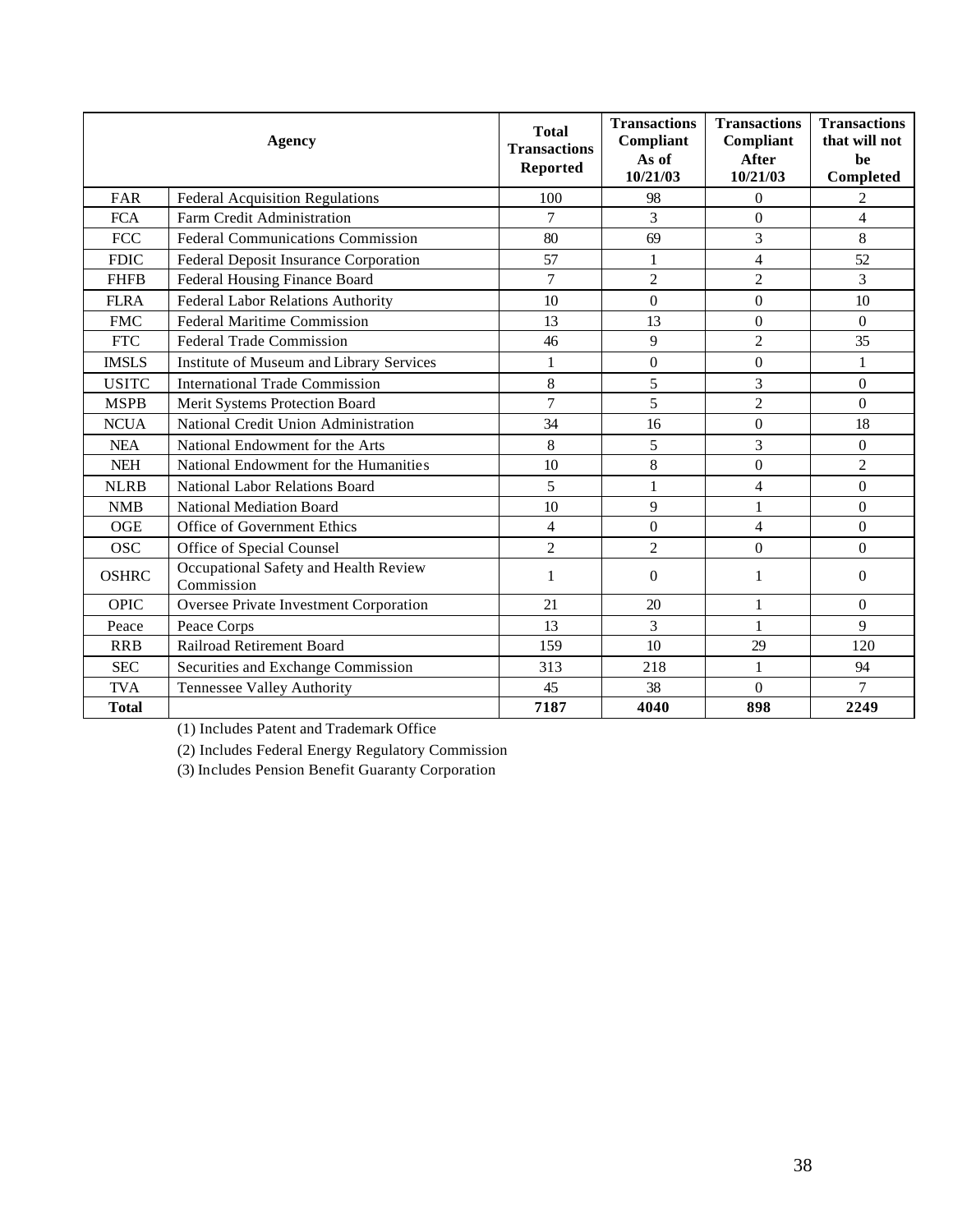# **III. Summary of Agency E-Government Activities**

## **Agency for International Development**

## *Agency Accomplishments*

USAID has engaged in many of the E-Government exercises under the Presidential Management Agenda. Working in concert with the State Department, two of the most active E-Government programs at USAID include the overseas deployment of a new accounting system called Phoenix, and the design and purchase of a Procurement Solution (PSIP) aligned with Phoenix and the Department of State's financial management system. Phoenix is fully implemented in Washingtonand further modules of Phoenix are being rolled out to four pilot missions. PSIP is in the design phase as systems requirements are being refined and documented.

## *Maintaining Communication*

USAID strives to promote the best interests of the public by participating in workgroups such as USAID/Department of State Joint Management Council (JMC). These entities use this forum to develop policy solutions through a variety of shared management challenges in an effort to achieve their unique but parallel missions with more efficiency and effectiveness. The Department has not specified if it works with private or non-profit entities to promote its organizational objectives.

## *Public Accessibility*

USAID ensures information on its website can be accessed by those without internet access by providing this information in hardcopy through the agency printing office.

## **United States Department of Agriculture**

## *Department Accomplishments*

Over the next five years, the USDA plans to develop and implement a modern supply chain management system that will optimize its delivery and execution of its domestic and international food programs. This effort will focus on satisfying the needs of employees, food customers and suppliers by providing the information, tools and resources they need to receive and provide food across the globe. One of the most critical enablers of this transformation will be implementing and using advanced technologies to allow the seamless, transparent and efficient flow of food products throughout the supply chain process.

A COTS solution will be used to achieve objectives of the initiative. The COTS technology platform envisioned for Web-based Supply Chain Management (WBSCM) is in line with private sector technology solutions leveraged by many leading companies.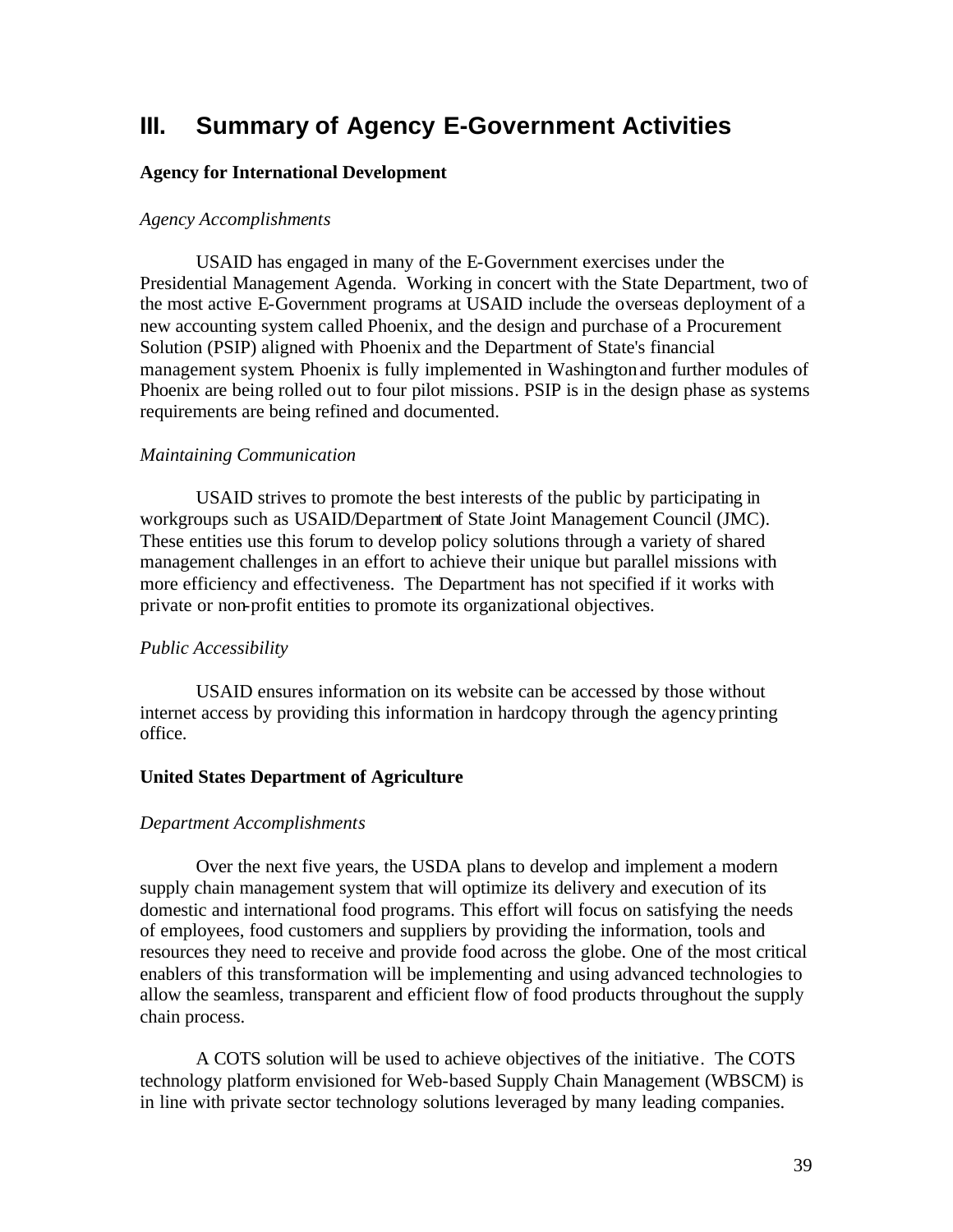Additionally, the system is designed so that after completion of initial development and rollout for commodity distribution programs and processed commodity management, it can be extended to USDA's bulk commodity management programs (which includes grain, sugar, and cotton), to replace the current Grain Inventory Management System (GIMS). These programs manage billions of dollars of inventory and touch over \$5 billion of the FSA's budget.

The WBSCM initiative is a cross-agency effort including representatives from all USDA agencies involved in commodity distribution programs (AMS, FAS, FNS, and FSA), as well as the U.S. Agency for International Development (USAID) and the U.S. Department of Transportation's Maritime Administration (MARAD). As part of the process of developing the business case, feedback from USDA business partners and customers across the supply chain process was considered. Planned performance measures include:

- 10-20% reduction in overall staff time devoted to bid and contract management processes.
- 15-25% Reduction in amount of export spoilage and shrinkage.
- 24 x 7 operation, 99.9% overall uptime and reliability.

Other cost savings and benefits include:

Strategic:

- Reduces costs for customers; reduces storage costs paid by school districts for late deliveries.
- Increases food aid and meals: A \$50 million savings would fund the annual cost of the Food Distribution Program on Indian Reservations (FDPIR) and/or USDA portion of millions of school meals.

Financial:

- Reduces total commodity spending (estimated value: \$120 million/year in 3-5 years);
- Reduces transportation costs (estimated value \$22-35 million).
- Reduces inventory and warehouse costs and investments (estimated value: \$0.3- \$0.6 million).
- Reduces information technology cost (estimated value \$5-\$8 million).
- The significant estimated cumulative seven-year benefits of the WBSCM solution, which will deliver additional productivity benefits, are expected to range from \$455-790 million.

Operational:

- Improves timely delivery of USDA commodities and reduces processing cycles.
- Improves collaboration and integration across the Departments.
- Ensures timely financial management and reconciliation and improves reporting capabilities.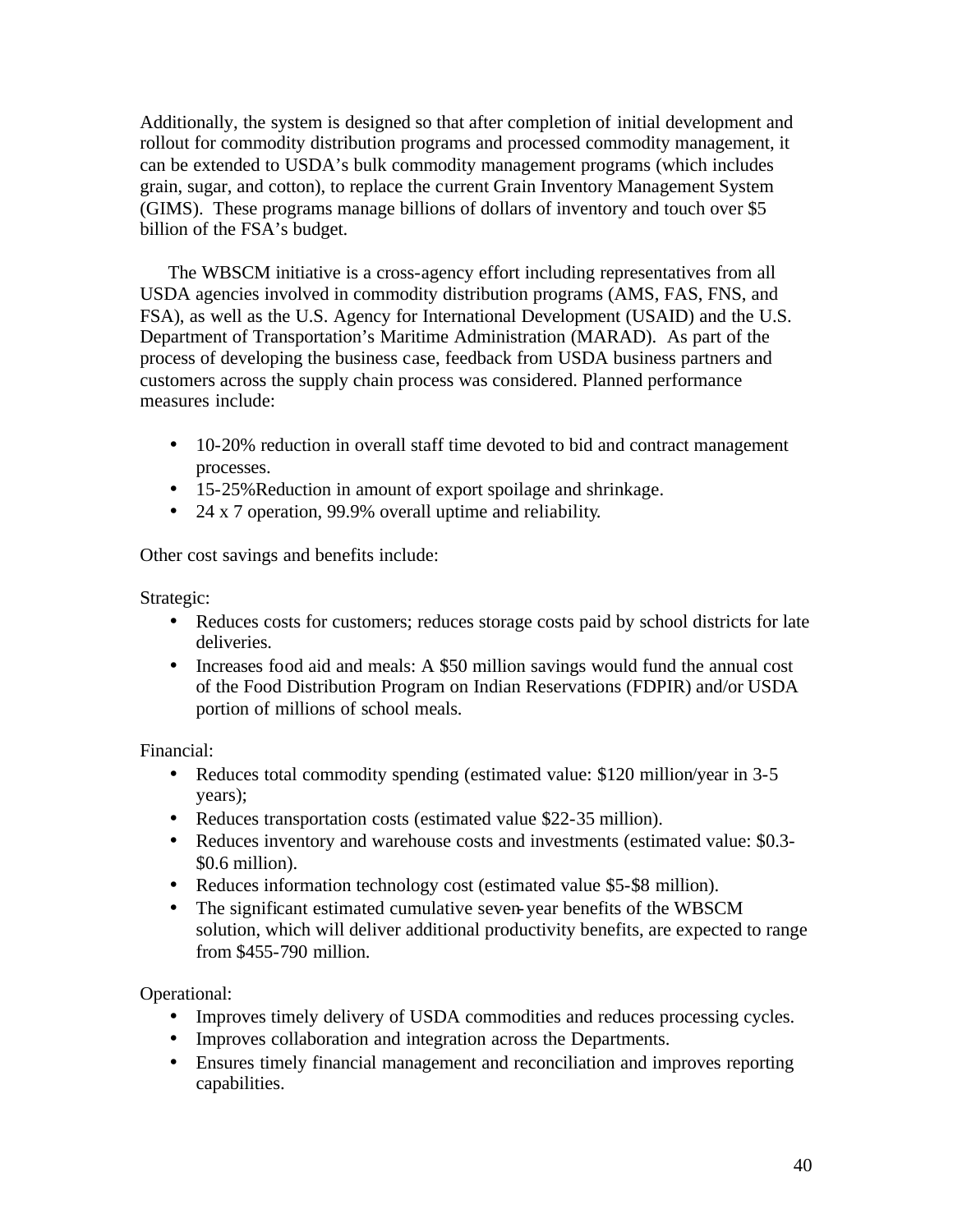#### *Maintaining Communication*

USDA puts forth a concerted effort to frequently communicate with three stakeholder groups: employees, business partners, and citizens, around whom the Department's E-Government Strategic Plan is organized. USDA collaborates with these groups through various outreach programs which are used as a means of conducting surveys, usability studies and discussion groups. The Department uses these forums to learn how it can more efficiently use electronic tools to deliver services and information to agricultural producers and consumers.

## *Public Accessibility*

USDA is a business about and for people; the human element in USDA's services — the food inspector, the Extension agent, the county office — will neither be diminished nor displaced by the Internet. The Web will not entirely replace paper-based, phone, or live communications options for those who are dependent on or prefer these means. However, the Internet is a prominent and growing channel for service and product delivery that USDA must embrace. In our vision, Web-based technology will be used to support, supplement, and enhance the more meaningful personal interactions between citizens, business partners, and USDA employees.

USDA's mission includes economic and community development for rural communities as well as food assistance programs for poor children and families. Lack of access to technology and technical skills in an era dominated by electronic change threatens economic opportunity and social inclusion. USDA is doing many things to help bridge the "digital divide." Cognizant of our mission and this goal, USDA assessed the readiness of its core citizen customers for E-Government and their level of Internet access. Some highlights are shared in the table below:

| <b>Major USDA Citizen Group</b> | <b>Estimated # of Customers</b> | <b>Internet Access</b> |
|---------------------------------|---------------------------------|------------------------|
| Farmers/Producers               | 2.2 Million                     | 43%                    |
| Rural Communities & Businesses  | 2.5 Million (direct),           | 39%                    |
|                                 | 50 Million (indirect)           |                        |
| Children                        | 30 Million                      | 89%                    |
| Low-Income Families $\&$        | 20 Million                      | 24%                    |
| Individuals $(\$15-\$25K/yr)$   |                                 |                        |
| Landowners and Conservationists | 10 Million                      | N/A                    |
|                                 |                                 |                        |
| All Americans                   | 285 Million                     | 44%                    |
|                                 |                                 |                        |

## **Department of Commerce**

## *Department Accomplishments*

For the 2002 Economic Census, the Census Bureau offered electronic reporting to all 3.5 million participating businesses. In an innovative use of XML and a meta data repository, businesses were able to download forms from the Internet, and file them on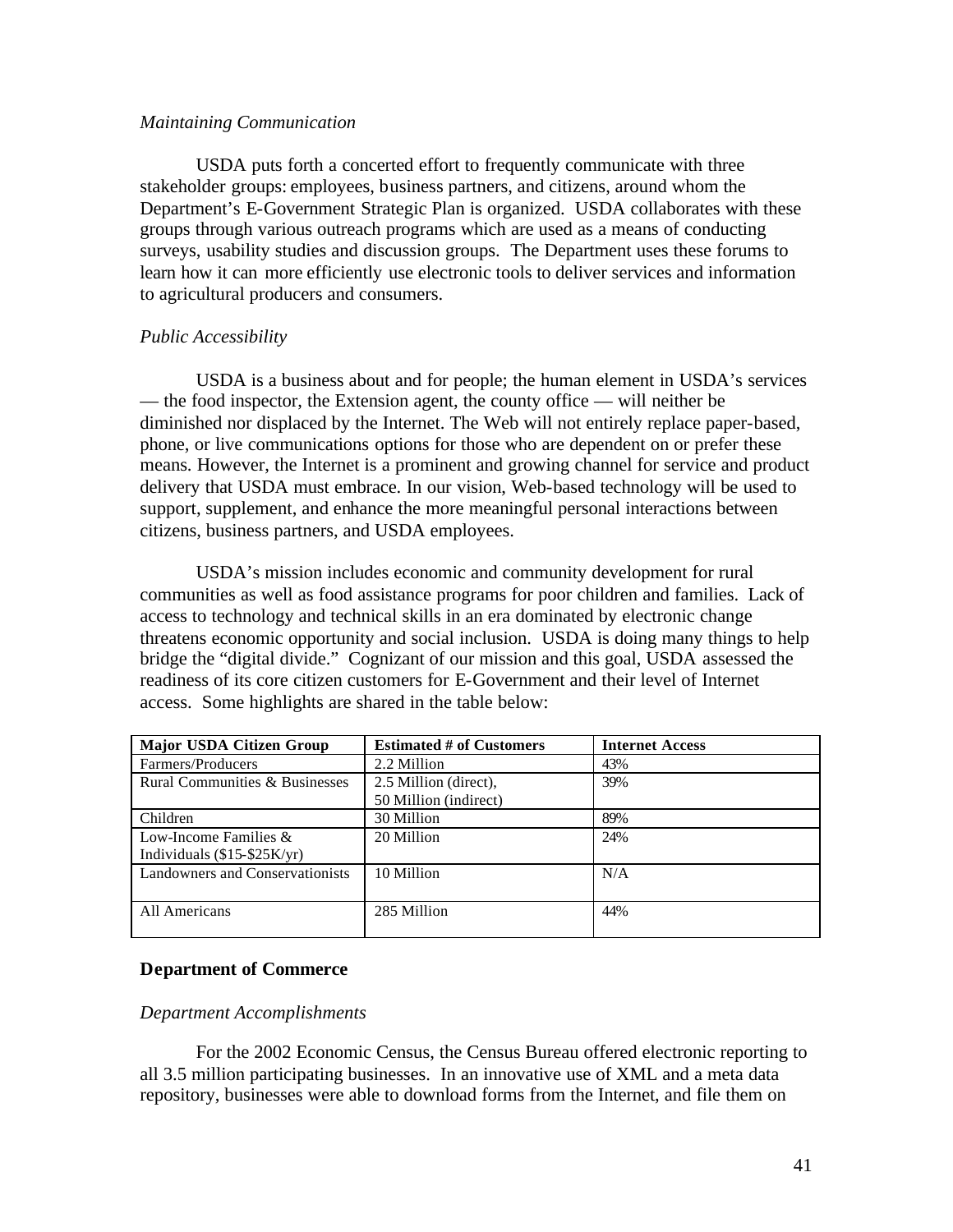the Census Bureau's Web site. More than 50,000 online requests for extensions, re-mails, and additional form requests have been made using the Census Web site. Further, the Census Bureau provides one-stop access to the most popular Bureau data and products through the Internet.

Finally, the National Oceanic and Atmospheric Administration (NOAA) Center for Operational Oceanographic Products is working with a private company to develop data delivery technique s for cell phones and personal data assistants. While still in the experimental stages, it is expected tides and water level data will be available to users who can simply download the information to their personal electronic devices.

#### *Maintaining Communication*

In FY2003, DOC collaborated with a variety of groups interested in finding new ways of using IT to identify and to address the needs of the public. DOC organized user groups and forums to offer the public the opportunity to voice their needs and concerns. The Department continuously works with government officials from all levels to develop new tools and procedures for its IT infrastructure.

## *Public Accessibility*

DOC makes information about its services and products available to those without internet access in hardcopy format as well as by phone, fax and CD-ROM. Examples of other non-Internet services include the National Weather Service (NWS) disseminating observations, forecasts, and warnings available to the mass media for widespread distribution through the NOAA Weather Radio and via the Family of Services (FOS), which provides external users access to weather information through a collection of data services. Text products are disseminated to NWS partners using the Satellite Broadcast Network, NOAA Weather Radio (NWR), and the NOAA Weather Wire System (NWWS). NWS's Alaska region operates a system called the "Alaska Weather Line" (AWL). The AWL is an interactive system that provides toll-free telephone access to weather information throughout the state. There is no Internet dependency for the AWL operation.

## **Department of Defense**

#### *Department Accomplishments*

DoD's Central Contractor Registration (CCR) has been so successful in reducing the registration efforts of vendors for DoD contracts that OMB mandated the use of CCR throughout the federal government as of October 1, 2003. CCR is Section 508 compliant, and through the CCR Help Desk, individuals without internet access can register with CCR. CCR supports the expansion of E-Government by serving as the single repository for vendor business information, including electronic payment data, for the entire federal government.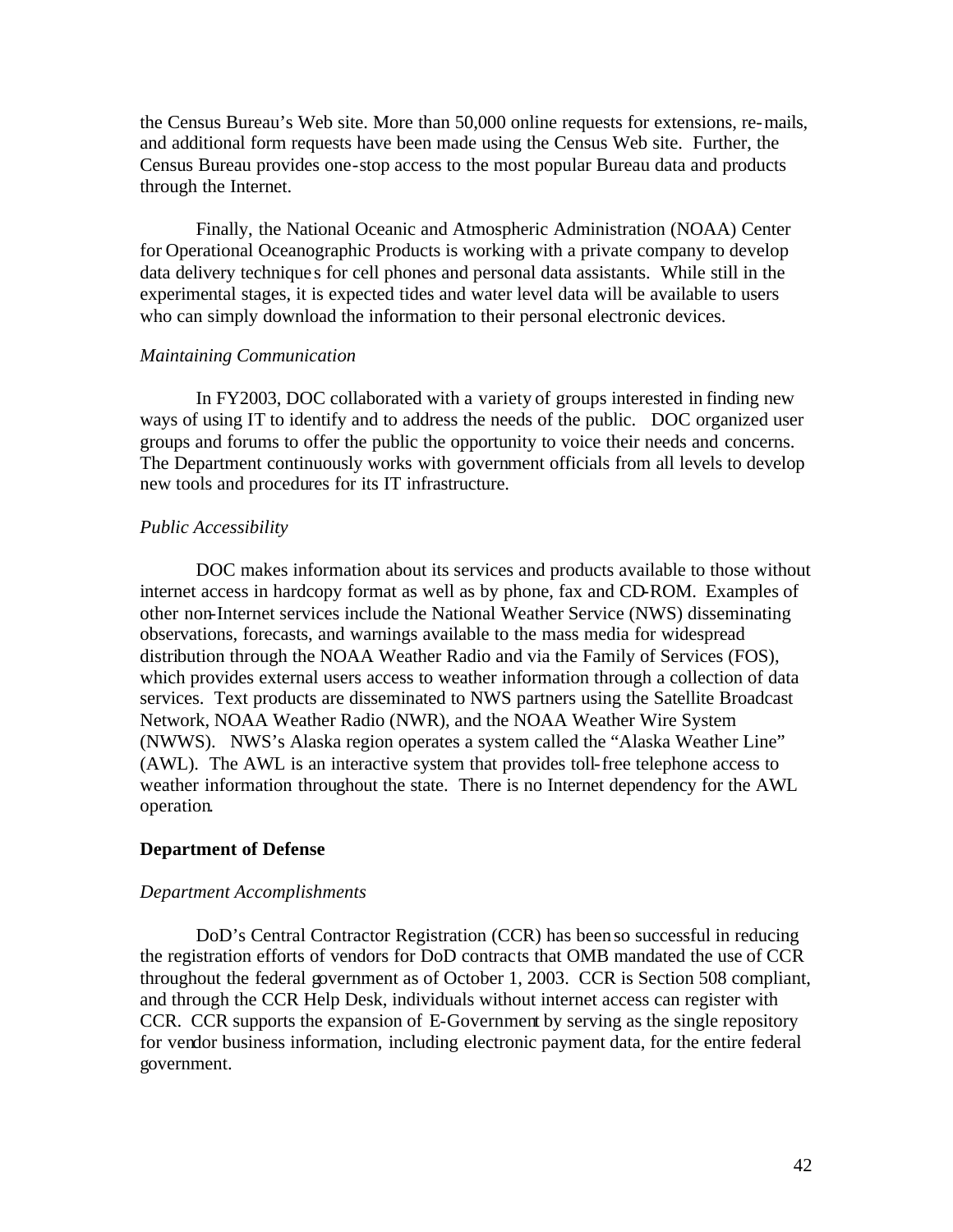DoD is also leading an initiative to better anticipate the impacts of emerging information technologies through a web-based Community of Practice. This project, titled Technology, leverages the combined efforts of the Air Force, DoD, industry, and academic communities in a synergistic manner to study the military implications of commercial information technologies. The Technology project performed two case studies in 2003 and is poised to expand to broader communities of interest and a broader set of information technologies.

Another significant cross-agency collaboration effort is occurring with GSA's SmartBUY initiative. The broad success of the DoD Enterprise Software Initiative is providing lessons learned to execute SmartBUY and successfully leverage the federal government's immense purchasing power to drive down software prices.

### *Maintaining Communication*

DoD is also heavily engaged in leveraging standards to meet mission requirements through enhanced interoperability while reducing the cost of IT systems through the promotion and use of commercial standards. As the DOD Executive Agent for IT Standards, the Defense Information Systems Agency (DISA) works with the Institute for Electronics and Electrical Engineering (IEEE), the International Standards Organization (ISO), and many other similar groups to ensure that the needs of DOD and the federal government are addressed in standards. DISA also works with the National Institute for Standards and Technology (NIST) and the Department of Homeland Security on certain non-governmental standards to promote effective communications for critical governmental functions.

#### *Public Accessibility*

To ensure that the availability of government information and services is not diminished for those without internet access, DoD and its components continue to respond to a wide range of queries and contacts through traditional media, such as telephone, mail, fax, and personal contacts. In addition, DoD routinely distributes information to the public via hard copy publications and normal distributions through the print and electronic media (e.g., press releases).

Other ways DoD provides information related to E-Government initiatives include the Central Contractor Registration (CCR) Help Desk and the Defense Technical Information Center (DTIC) reference staff. For government agencies that require access to the CCR database but do not have access to the Internet, the CCR Program Office can supply CDROM versions of the CCR database on a monthly basis. The DTIC reference staff performs database searches and produces printed results for those users who cannot or do not wish to search via the Internet.

### **Department of Education**

#### *Department Accomplishments*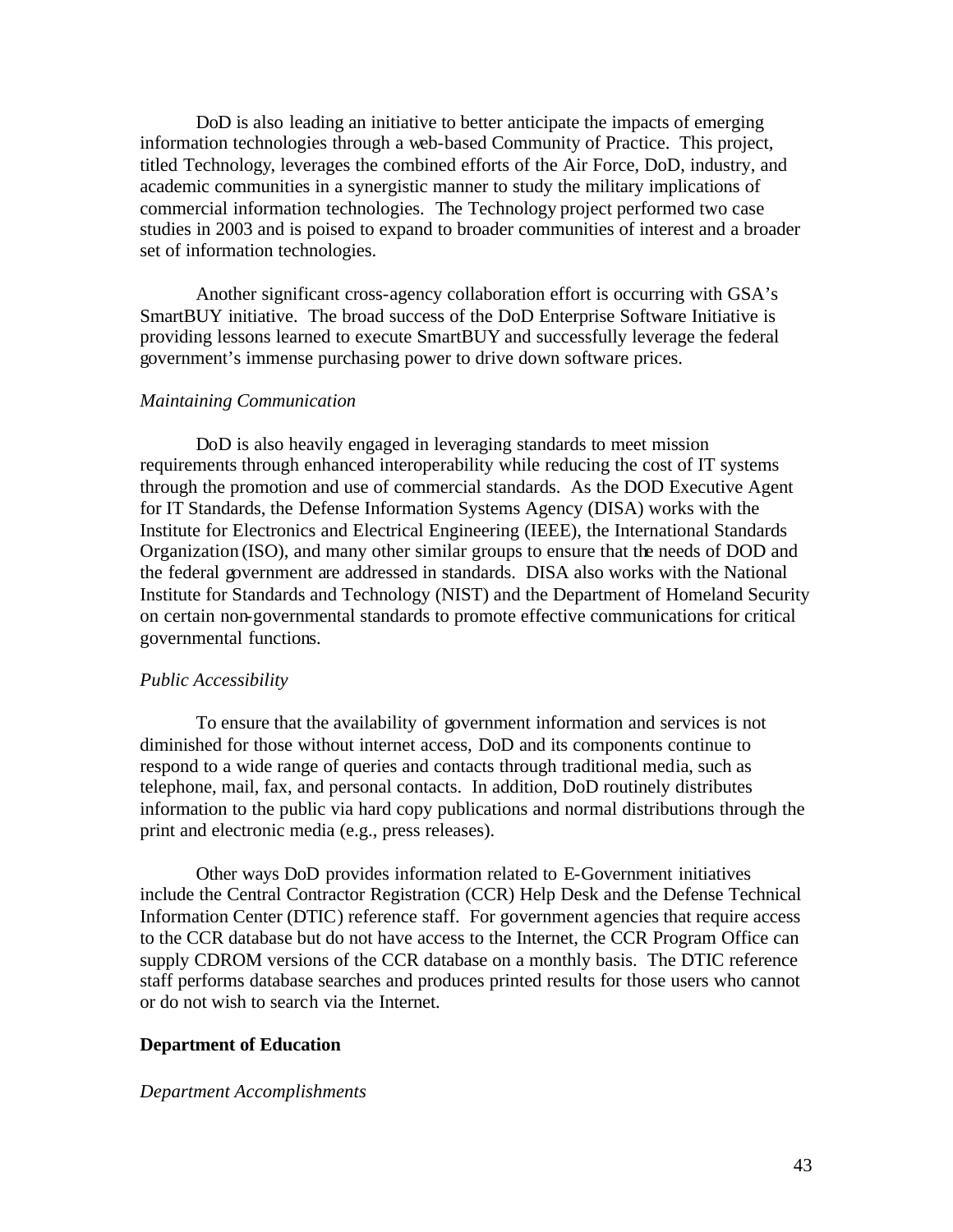The September redesign of www.ed.gov integrated No Child Left Behind and ed.gov into a single, more engaging and aesthetically appealing website. This integration established a common look and feel across the site, thereby creating a recognizable branding for ED.gov and No Child Left Behind. The redesign offers "information paths" for our most frequent visitors -- students, parents, teachers, and administrators -- and standardizes navigation to make it easier for visitors to find their way around the site and locate what users are looking for. The new site is more robust than its predecessor, and unscheduled downtime has dropped by 34%.

The Department of Education has continued to focus on its on-line services to customers. During FY 2003, the Department expanded public access to grants, loans, and research information through improvements in electronic transactions. 100% of the Department's Title IV loan programs provide online capability. In addition to the fact that the eligibility application (FAFSA) is available online, students and parents can also complete and sign loan applications/promissory notes online. Fifty-seven percent (105 competitions) of the Department's FY 2003 grant competitions provided the capability for applicants to submit electronic applications using the Department's e-Application system, which is an increase over the 31% of programs that provided this capability in FY 2002. This is the fourth year that the Department's e-Application system for grants has been available. The e-Application system supports all of the Department's standard grant forms and has been modified to support additional program specific grant forms and requirements for grant programs that do not use the Department's standard forms and application process.

The Department of Education has launched the Performance-Based Management Initiative (PBDMI) to provide a central data repository of performance information for federal grant programs. PBDMI will include analytic tools so that users will have easy access to performance information and an electronic survey tool to accommodate unique information requirements. PBDMI is a system for measuring student achievement by: 1) providing an integrated, Web-based collection of timely data on student achievement and educational outcomes; 2) eliminating existing reporting burdens that divert State and local school resources from their educational mission; and 3) assisting in analysis of data on educational results to identify performance trends and inform management, budget, and policy decisions.

Implementation of the system will help lay the groundwork for shifting the Department's emphasis from focusing on compliance with procedural requirements to a focus on actual student achievement. All the State Educational Agencies (SEAs) will use the PBDMI system to provide required performance information to ED. The system will be available to ED staff to obtain performance information. In addition, it is envisioned that selected information will be provided to the public through the Internet. It is anticipated that the reduction in the reporting burden achieved by PBDMI will promote the redirection of State and local resources from responding to collection requests to addressing core mission objectives.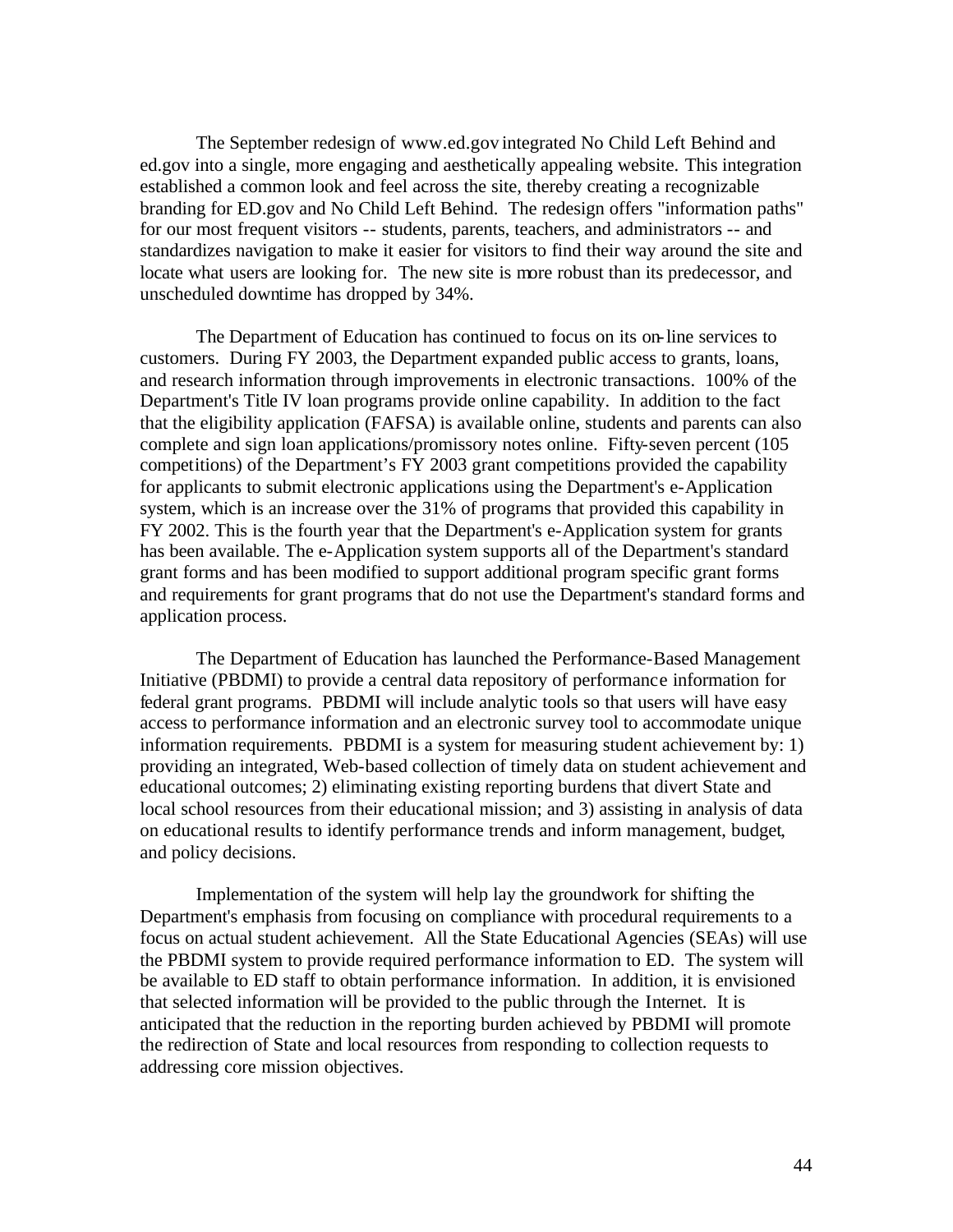#### *Maintaining Communication*

From the Electronic Access Conferences to the Software Developers Conference, the Department of Education, Federal Student Aid (FSA) annually hosts thousands of financial aid professionals from across the nation at conferences and events designed to promote dialogue on IT updates, industry best practices, recent developments and process improvements. In addition, FSA constituencies can access any one of several websites developed and maintained by FSA to receive real-time information on issues impacting student aid.

## *Public Accessibility*

Customers who do not have access to the Internet may still receive Department of Education information and services via toll-free telephone (including a TTY number), fax, and mail from ED Pubs. In addition, multi-lingual customer service representatives answer all ED Pubs toll-free telephone lines. Upon request, ED Pubs provides publications in alternate formats such as Braille and large print for customers who need special services. The Department also has an Information Resource Center (IRC) that links families, schools and communities to education information. As a central entry point for the U.S. Department of Education through 1-800-USA-LEARN and usa learn@ed.gov, the IRC assists Principal Offices and initiatives in reaching their customers. The IRC is staffed with a team of experienced information specialists who provide customers with the latest education information. In addition, the Department offers optional grant electronic submission for most programs that use the Department's e-Application system, and there is a waiver process for programs that may require electronic submission.

## **Department of Energy**

## *Department Accomplishments*

To accomplish the Department of Energy's (DOE) unique E-Government initiatives, DOE developed Project IDEA (Innovative Department of Energy E-Government Applications), which includes agency-specific E-Government investments. Sample initiatives identified below enable the agency to move forward in meeting its strategic goals. DOE has completed one project and initiated seven of its nineteen original IDEA initiatives.

DOE has redesigned its website to be organized around the principle Departmental strategic objectives and standardizes the layout of individual program office web sites. The new departmental web presence initiative has been deployed and is fully operational. This project was completed in FY 2003. This initiative supports DOE Strategic Corporate Management Goals & Objectives: "Advocate and implement E-Government citizen service delivery. Performance metrics include:

• 50% increase in number of user's sessions in the first six months of operation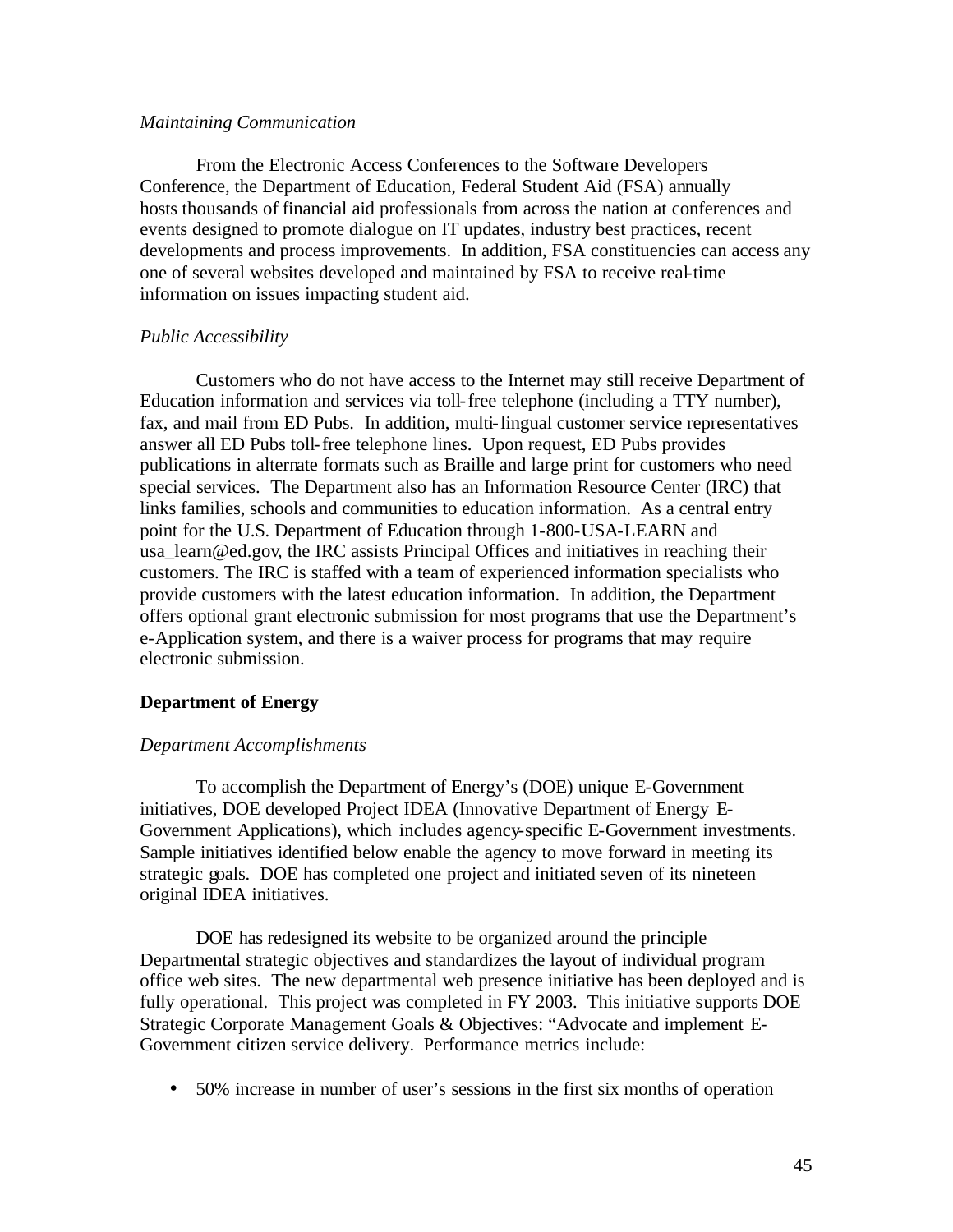over the existing energy.gov usage.

- 100% increase at the conclusion of the first year, and a 200% increase by the end of the second year of operation.
- Reduction of 50% in request for users request for general information (vice detailed information) submitted to the DOE Webmaster within six months of operation. 75% reduction by the end of the first year of operation.
- In the first six months of operation, program offices will submit collectively, on average, one article per day for posting to the new Departmental site, an average of two submittals per day at the end of the first year of operation, three per day by the end of the first year of operation.
- Public can find 95% of all information they seek on Departmental services and data within three clicks.

The goals and objectives of I-MANAGE/STARS and I-MANAGE outlined in the DOE 2004 Annual Performance Plan are directly and indirectly supported by the Standard Accounting and Report System (STARS) and the Standard Budget System (SBS) through best practices for budget planning, budget execution, financial accounting and reporting. These new systems will provide integrated information processing capabilities to better plan, budget, manage, and measure the performance of program activities. This initiative supports DOE Strategic Corporate Management Goals & Objectives to: "Demonstrate excellence in the management of the Department's human, financial, physical and information assets" and will help meet the Departmental Strategic Objectives to:

- Achieve an effective and efficient management of the Department of Energy by implementing the President's Management Agenda initiatives by taking advantage of industry best practices resident in the application.
- Implement the President's E-Government initiatives" using applications built upon Oracle's Internet Computing Architecture (ICA) and through alignment with the Department's Enterprise Information Architecture.

Two of the Department's Goals for Corporate Management are heavily dependent on the successful implementation of these systems:

- Management of the Department's financial resources and other assets, attainment of an unqualified audit opinion, and integration of financial, budget and program information will rely on a successful implementation of the STARS system. A significant risk to the Department will be avoided by replacing existing legacy system hardware and software.
- Full integration of the Department's budget and performance will rely on the power, flexibility, and scalability of the STARS System architecture and software.

Performance metrics to assess effectiveness of this initiative are:

• Implement major project development and implementation milestones on schedule and within budget.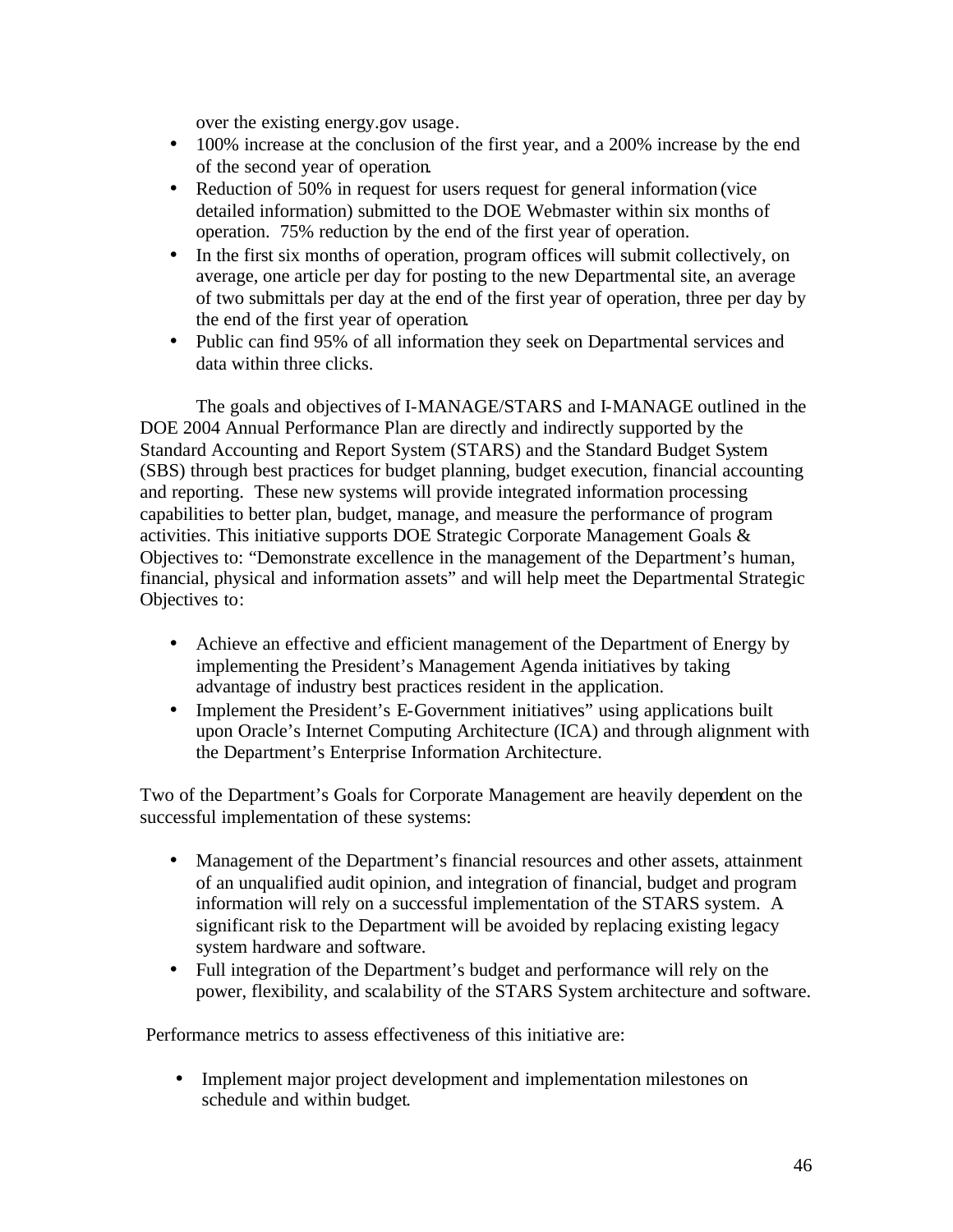- Obtain an unqualified audit opinion on the Department's financial statements.
- Demonstrate integration by eliminating redundant data files, crosswalk tables, and manual interfaces.

The I-MANAGE Data Warehouse will enable progress toward agency objectives, strategic goals, and statutory mandates by eliminating manual data calls, increasing accessibility to data, decreasing response time to ad-hoc queries, linking transactional systems with related data, reduc ing the need for paper reports, and increasing the quality and consistency of data. System requirements have been drafted and circulated for comment. Performance metrics for this initiative include:

- 50% of data calls eliminated because information is retrieved from I-MANAGE Data Warehouse.
- Senior management utilization of the Data Warehouse for formulating information in a timely manner.

e-Assessment of Foreign Owned, Controlled or Influenced (FOCI) Companies automates FOCI Companies' determination process and aids the Department in reducing adverse security incidents. New Authentix password software has been fully integrated into the FOCI processing site. Efforts continue in the areas of graphics and related programming, Section 508 compliance, documentation of software development, and data entry for the historical FOCI determinations.

This initiative supports DOE Strategic Corporate Management Goals & Objectives to "manage information technology systems and infrastructure to improve the Department's efficiency and effectiveness." Performance metrics used to assess the effectiveness of this initiative are:

- Database populated 50%, analytical tools work begins, and all submission types can be accommodated.
- Electronic signatures added to system.

## *Maintaining Communication*

The Office of the Chief Information Officer provides overall leadership and direction for the Departments electronic government initiatives through the Information Technology Leadership Council, the Innovative Department of Energy E-Government Applications (IDEA) Task Force, and the Capital Planning and Investment Control process (CPIC). The CIO serves on several E-Government inter and intra - governmental working groups to promote cross agency collaboration in the area of E-Government, while maintaining a continued dialogue with local, state, private and non-profit sectors.

## *Public Accessibility*

DOE's Office of Public Affairs redeployed the agency's Internet Web site and other outreach programs (i.e., print media) to ensure the availability of program specific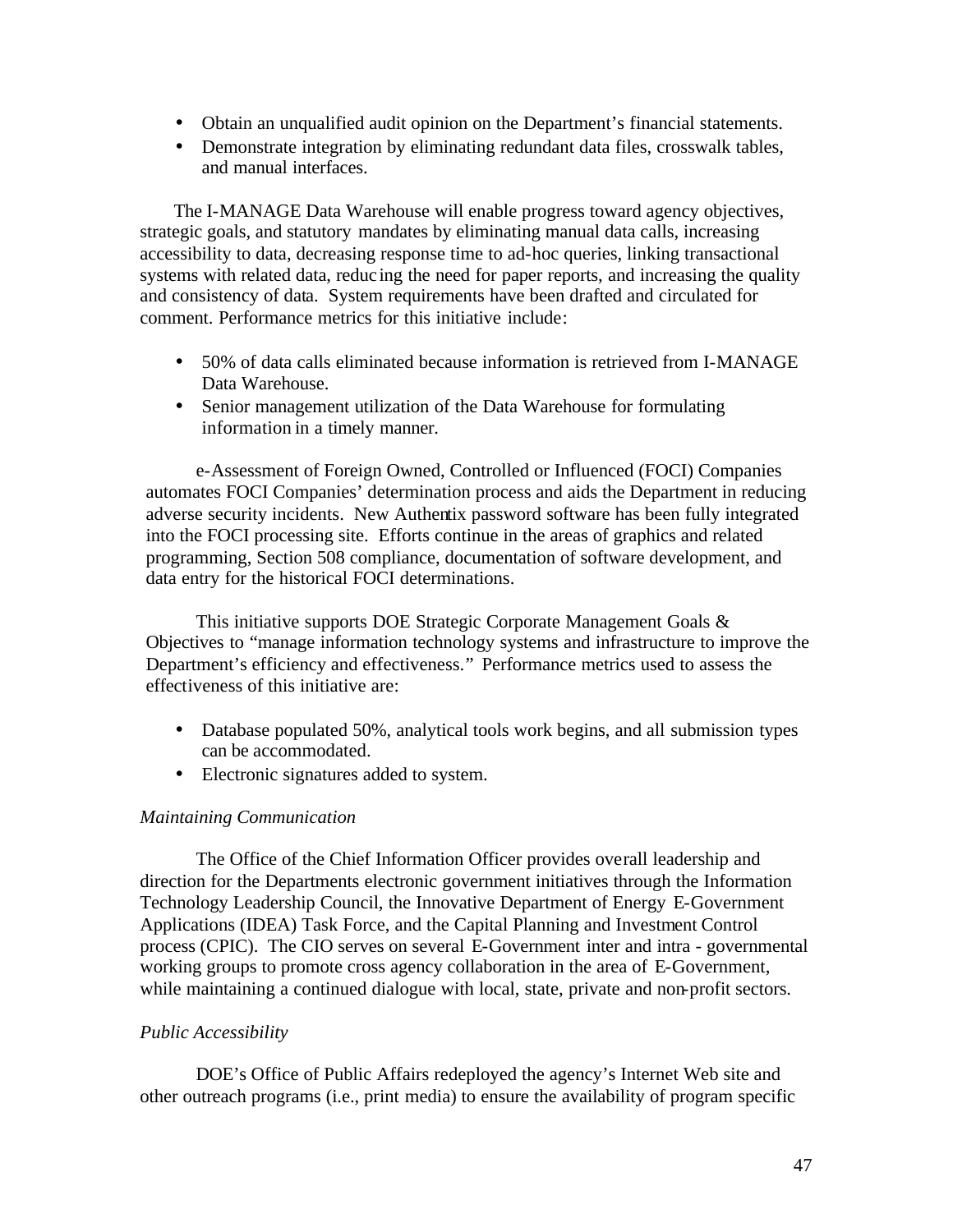information to all segments of the public in compliance with Section 508 of the rehabilitation Act.

## **Environmental Protection Agency**

## *Agency Accomplishments*

Over the past 14 months, the Environmental Protection Agency (EPA) has focused tremendous effort on creating the National Environmental Information Exchange Network (the Exchange Network). The Exchange Network, supported by a congressionally authorized \$20 million state grant mechanism, is an innovative model for exchanging environmental, health, and natural resource information among partner organizations. It revolutionizes the management of environmental information across the U.S.. Over the next three-to-five years, the Exchange Network will increase efficiency, improve the quality of environmental data, provide agencies and the public with ready access to these data, and increase their ability to employ this information to protect public health and the environment. The Exchange Network will be standards based, highly interconnected, dynamic, flexible and secure, and will operate with the broad-based voluntary participation of individual states and EPA. The Exchange Network offers a modern, innovative, and technologically feasible answer to many of the problems posed by incompatible and difficult-to-use information systems of the past. It is not just another new technology initiative, but instead represents a change in the way environmental agencies do business. The Exchange Network has working groups to assist in key areas and support activities that are staffed by EPA and state staff. Central Data Exchange (CDX) serves as EPA's gateway or "node" on the Exchange Network, providing a single point of exchange between EPA and our state, tribal, local, and federal agencypartners on the Network. CDX staff also serve as EPA's technical support team to states and other partners in validating their technical solutions to the Network, as well as testing and deploying Exchange Network standards.

## *Maintaining Communication*

EPA strives to promote dialogue among itself, state, local, and tribal governments and industry in an effort to identify and development new ways of using IT to meet the environmental needs of the public. In FY2003, the Administration supported this objective by creating various workgroups and the CDX to enable interested parties to communicate with more ease. EPA has promoted interagency collaboration by consulting with other federal agencies to develop a universal web-based application that enables the public to find, view, understand and comment on federal regulatory actions and in turn enhance their participation in the federal regulatory process.

## *Public Accessibility*

EPA maintains a network of libraries in 24 locations across the United States that provides access to Agency documents and information on-site. Citizens without Internet access are also encouraged to visit one of the nearly 1,300 federal Depository Libraries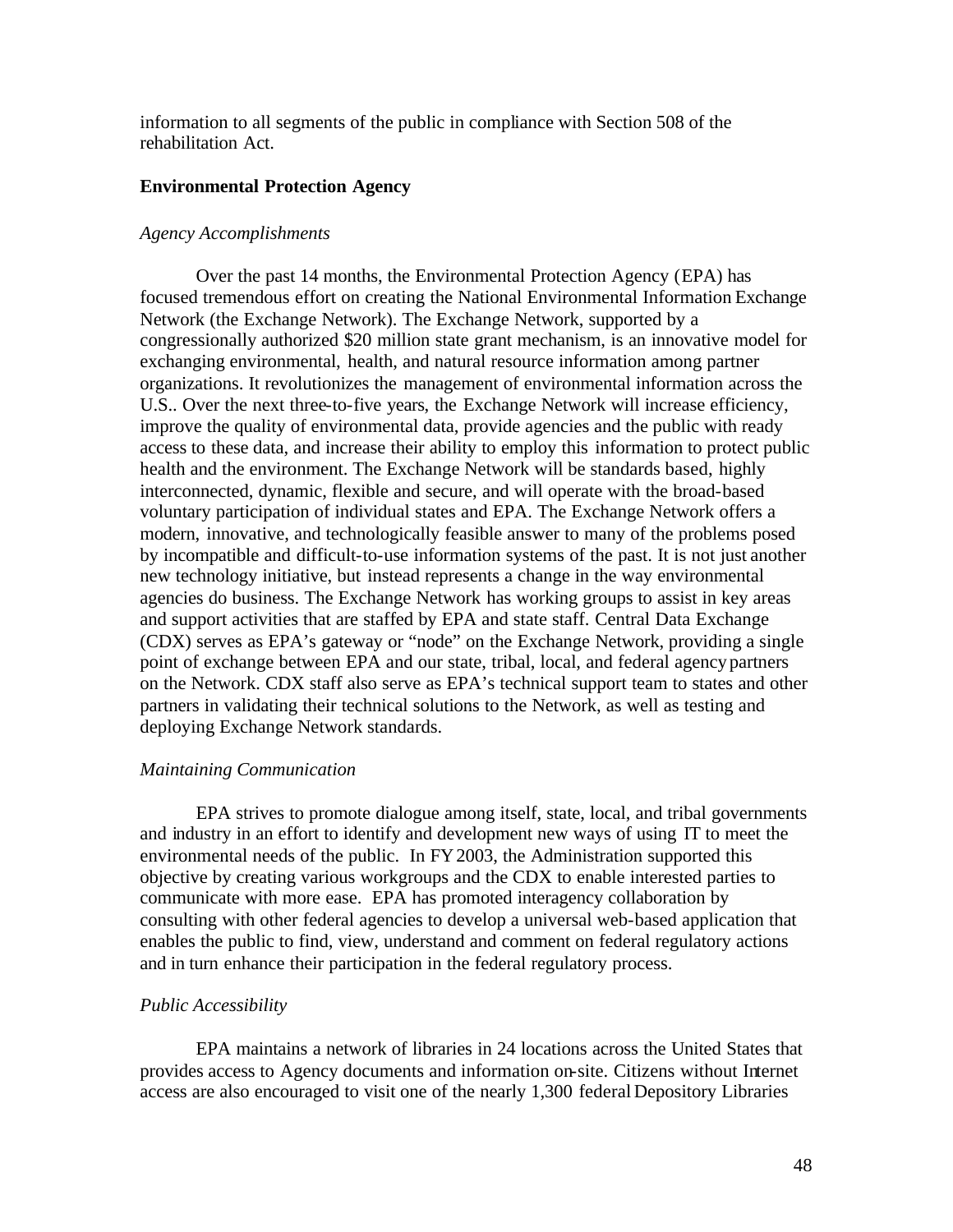for assistance in accessing and using government information. These federal Depository Libraries provide access to the Internet as well as a collection of printed documents made available through the U.S. Government Printing Office.

#### **General Services Administration**

#### *Agency Accomplishments*

The General Service Administration's (GSA) 3GS Program demonstrates good progress in GSA's efforts to use IT to align agency goals with customer needs. The program unifies as well as increases the accountability of the government's financial activities. GSA has partnered with industry, federal government and consumer representatives to establish a clear understanding of how GSA officials should proceed to develop a robust IT system that meets user needs. GSA believes this program will alleviate the financial burden placed on taxpayers because this program replaces numerous legacy systems and reduces the maintenance costs of IT systems.

#### *Maintaining Communication*

GSA finds new ways to improve service to the public by collaborating with representatives from state and local governments, trade associations, academia and the private sector. The Administration supports this objective by facilitating workgroups and conferences that allow the aforementioned parties to exchange information regarding new IT products as well as best practices.

## *Public Accessibility*

GSA makes certain that information and services mentioned via its Website are also available to those without internet access. GSA also provides information and services by mail or phone, and through local government offices. The federal information program was initiated to respond to citizens' questions about federal agencies, programs, and services as part of President Lyndon Johnson's "war on gobbledygook." From its beginnings in a federal building lobby in Atlanta, it has expanded to respond to about 3 million inquiries per year through its toll-free telephone number, 1-800-688-9889 (1-800-326-2996 for TDY users). This center provides information and documents to phone callers about GSA and other federal programs. GSA also operates the federal Relay Service to provide phone access to persons who are hearing impaired through TTY to voice conversion.

## **Department of Homeland Security**

#### *Department Accomplishments*

The Department of Homeland Security (DHS) uses IT and E-Government in a number of ways to meet both its primary homeland security missions such as securing our nation's borders, ports, and transportation systems as well as its other non-homeland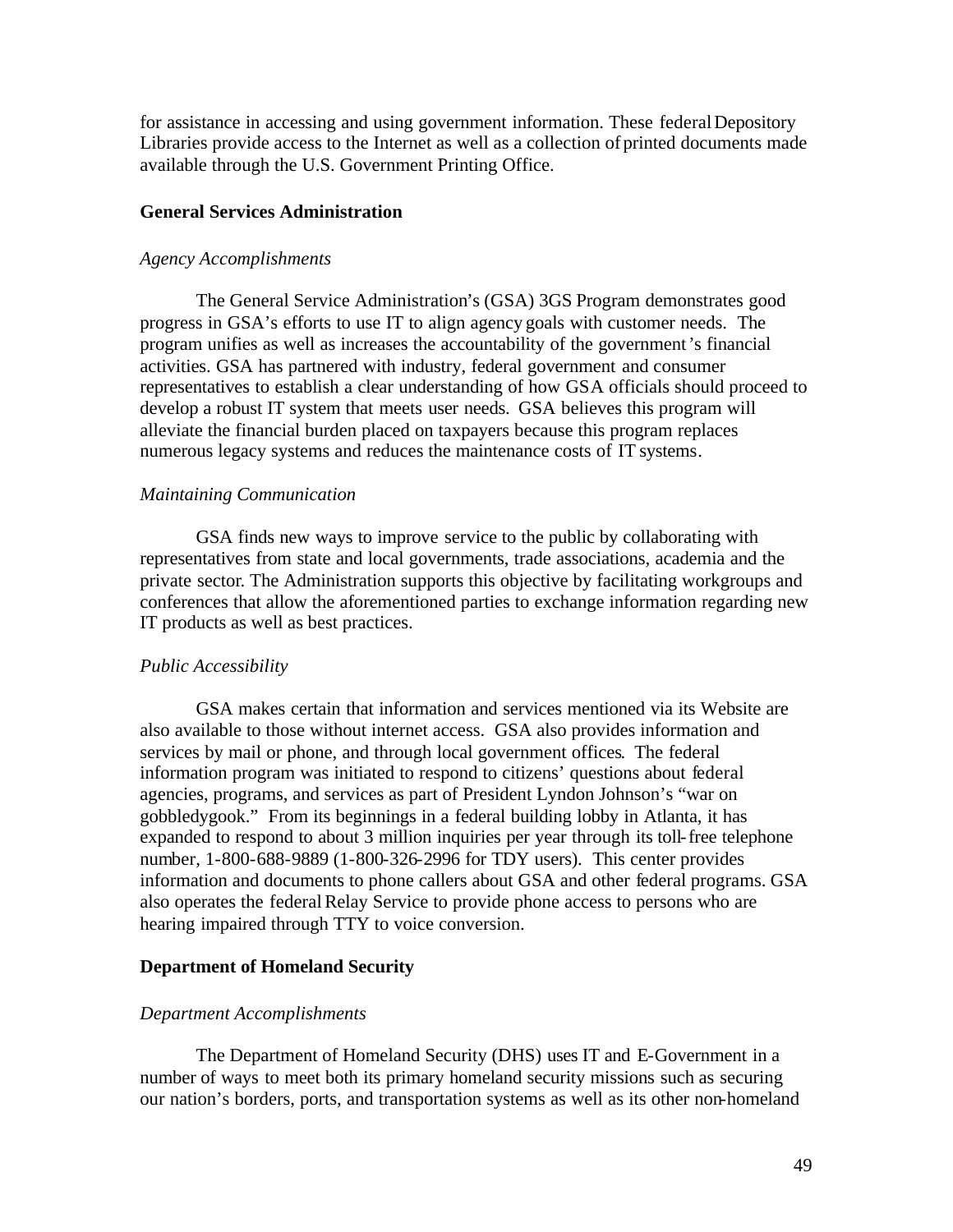security responsibilities such as providing services to immigrants and providing disaster assistance. DHS's development and implementation of the Student and Exchange Visitor Information System (SEVIS) exemplifies how the Department has used IT to remain proactive. Officials have not only used the SEVIS software to document and maintain an accurate status of foreign students and their dependents in the U.S. but, to also respond more quickly to students who may have violated immigration laws by overstaying their visas or failure to maintain their status. DHS has used measurements to evaluate the success of this program which range from percentage of leads that are generated into investigative cases based on students who have violated their stay to percentage of recertifications that are completed in accordance with 2-year requirement. The Department has indicated that this program will reduce monitoring costs of foreign students from \$4.5 million annually to \$.8 million.

### *Maintaining Communication*

The Department of Homeland Security (DHS) promotes an ongoing dialogue with numerous parties to identify new ways of using IT to better serve the public. DHS participation in the federal CIO Council offers its officials the opportunity to interact with IT professionals within the federal government. Its National Association of State CIOs (NASCIO) membership allows the Department to strengthen its ties with state and local governments. Furthermore, DHS has formed alliances with private entities through its involvement in the Industry Advisory Council as well as the Private Sector Council.

#### *Public Accessibility*

Departmental documents are available on the Department's website, www.dhs.gov, and in paper format. Additionally, information is disseminated via public service announcements in print, radio, and television mediums; there are telephone centers available to discuss questions citizens may have, such as 1-800-BE-READY; press releases; and by Departmental officials at public forums.

## **Department of Housing and Urban Development**

#### *Department Accomplishments*

The Department of Housing and Urban Development's (HUD) progress with IT is exemplified by the manner it has used these resources to distribute information to lowincome individuals in the presence of service delivery barriers and to increase public awareness of program performance through its website (http://www.hud.gov). Through HUD's Public Access Technology (PAT) initiative, the Department offers free internet access to its website via public kiosks so individuals may learn about the Department's services and products. HUD officials estimate that 300,000 citizens used these kiosks in FY2003.

HUD initiated Home.gov, a multi-agency project that will make it easy for citizens to find and buy federally-owned homes. HUD is the managing partner and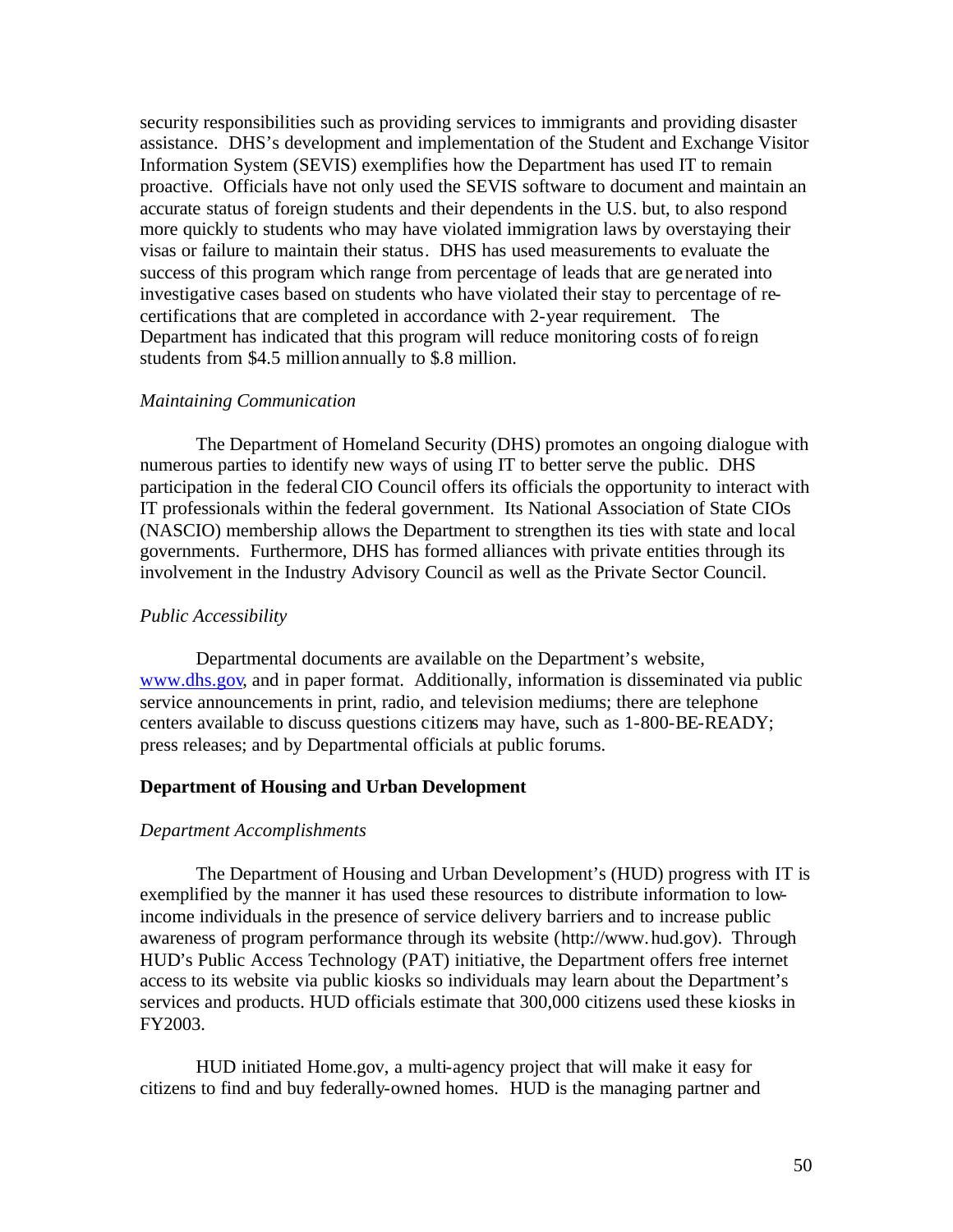USDA and VA are partner agencies. Homes.gov will provide an online sales capability to streamline the current federal sales process. More importantly, the initiative will increase both agency and buyer/consumer access by offering better search capability, ease of access and quality of information. Homes.gov will also reduce redundant websites, and enhance communications through built-in common business rules.

The Credit Alert Interactive Voice Response System (CAIVRS) is a HUDinitiated federal government interagency shared database used to alert participating federal lending agenc ies when an applicant for credit benefits has a federal lien judgment or a federal loan which is currently in default or foreclosure. CAIVRS allows authorized employees of participating federal agencies to access a shared database of delinquent federal borrowers for the purpose of pre-screening direct loan applicants for credit worthiness, and access the delinquent borrower database for the purpose of pre-screening the credit worthiness of applicants for federally guaranteed loans. CAIVRS reduces the risk of endorsing a mortgage for FHA insurance without knowledge of previous delinquencies or defaults in federal programs. Agencies access CAIVRS via the FHA Connection. CAIVRS has realized over \$215 million in loss avoidance annually since 1988 and it is anticipated similar savings will be realized in the future.

## *Maintaining Communication*

HUD strives to maintain an ongoing dialogue with public interest groups, industry, other government entities as well as public organizations. The Department facilitates meetings with non-profit and public entities in an effort to promote a free exchange about IT and how they can be applied to address public needs. Furthermore, Department representatives regularly meet with developers and lenders to learn how technologies can be applied to deliver their services and products to citizens in less time and at lower costs. Subsequently, this combination of efforts has enabled HUD to use IT as an instrument for targeting the needs of low-income individuals with greater efficiency.

## *Public Accessibility*

HUD notes that it has put forth a concerted effort to serve millions of low and moderate income households, and is sensitive to the challenges created by the "Digital Divide." The Department addresses this "Divide" by maintaining an extensive field staff to answer questions and to provide assistance over the phone or through face-to-face contact for those without Internet access. HUD has also placed 106 touch-screen kiosks in public places throughout the country to provide basic information about HUD programs and services to citizens. HUD's outreach efforts are further supplemented through events (e.g., local homeownership fairs) sponsored by HUD business partners who disseminate HUD program information.

HUD's Community Planning and Development programs have taken several steps to make program accomplishment data available to the public. For example, the HOME program's performance "Snapshots" and other production reports encourage State and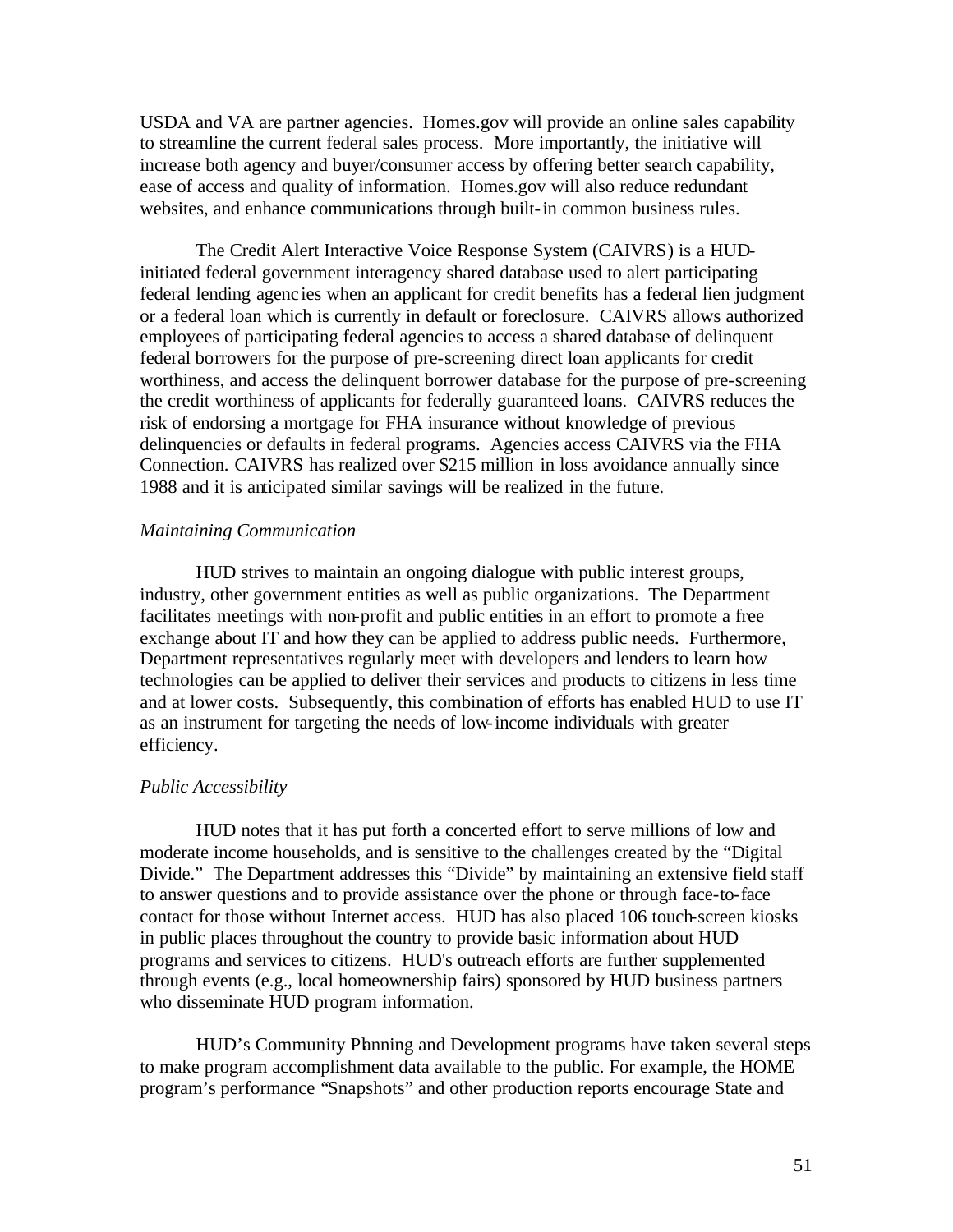local grantees to improve performance by comparing their performance to other grantees through quarterly program and individual grantee performance reports. HUD also uses its website to post actual expenditure data for each of the more than 1,100 State and local governments that receive Community Development Block Grant (CDBG) funds. The public can evaluate a grantee's actual use of CDBG funds accounting for more than 90 different eligible categories. HUD will continue to make performance data more transparent in an effort to improve accountability and focus on results.

#### **Department of Health and Human Services**

## *Department Accomplishments*

The Centers for Medicare & Medicaid Services (CMS) is currently implementing the Next Generation Desktop (NGD). The NGD is a computer application that is used by customer service representatives and CMS to answer telephone and written inquiries from Medicare beneficiaries and providers. The NGD increases operational efficiency by handling both beneficiary and provider inquiries via a single application vs. the multiple applications in use today. By leveraging existing NGD infrastructure, providers can access claims status information over the internet and beneficiaries can access enrollment and eligibility information. The cost of completing an internet transaction is pennies verses dollars to answer a telephone inquiry.

The Electronic Health Record (EHR) project is a key component of the IHS E-Health Initiative, which supports IHS Strategic Objective to provide quality health information for decision making to patients, providers and communities through improved information systems. As stated in the IHS E-Health Initiative proposal to the HHS, "the project will deliver a software package that include an easy to use graphical user interface, clinical features, and decision support tools for improved clinical management of diabetes (year 1), asthma (year 1), cardiovascular disease (year 2), HIV/AIDS (year 2) and alcohol/substance abuse (year 3)…"

The E-Health Initiative will demonstrate how successful development and deployment of an inclusive electronic health record designed for provider use can improve the delivery of preventive services and assist in the management of chronic disease conditions to help patients remain healthy and out of the hospital. Five chronic diseases were originally identified in December 2002 as representing our long term measures of increased compliance with clinical practice guidelines: diabetes, asthma, cardiovascular disease, HIV/AIDS, and alcohol/substance abuse. For this long-term measure, HHS has substituted obesity as the fifth measure; the alcohol/substance abuse measure will be tracked in Long-Term Measure #3 Behavioral Health System Improvement (see below).

Clinical guideline compliance has been documented in the IHS Strategic Plan and as indicators in the IHS Annual Performance Plan to Congress. Diabetes has been base lined, using RPMS diabetes case management and GPRA+ Clinical Indicator Reporting software applications. Three of these diseases, asthma, cardiovascular disease and obesity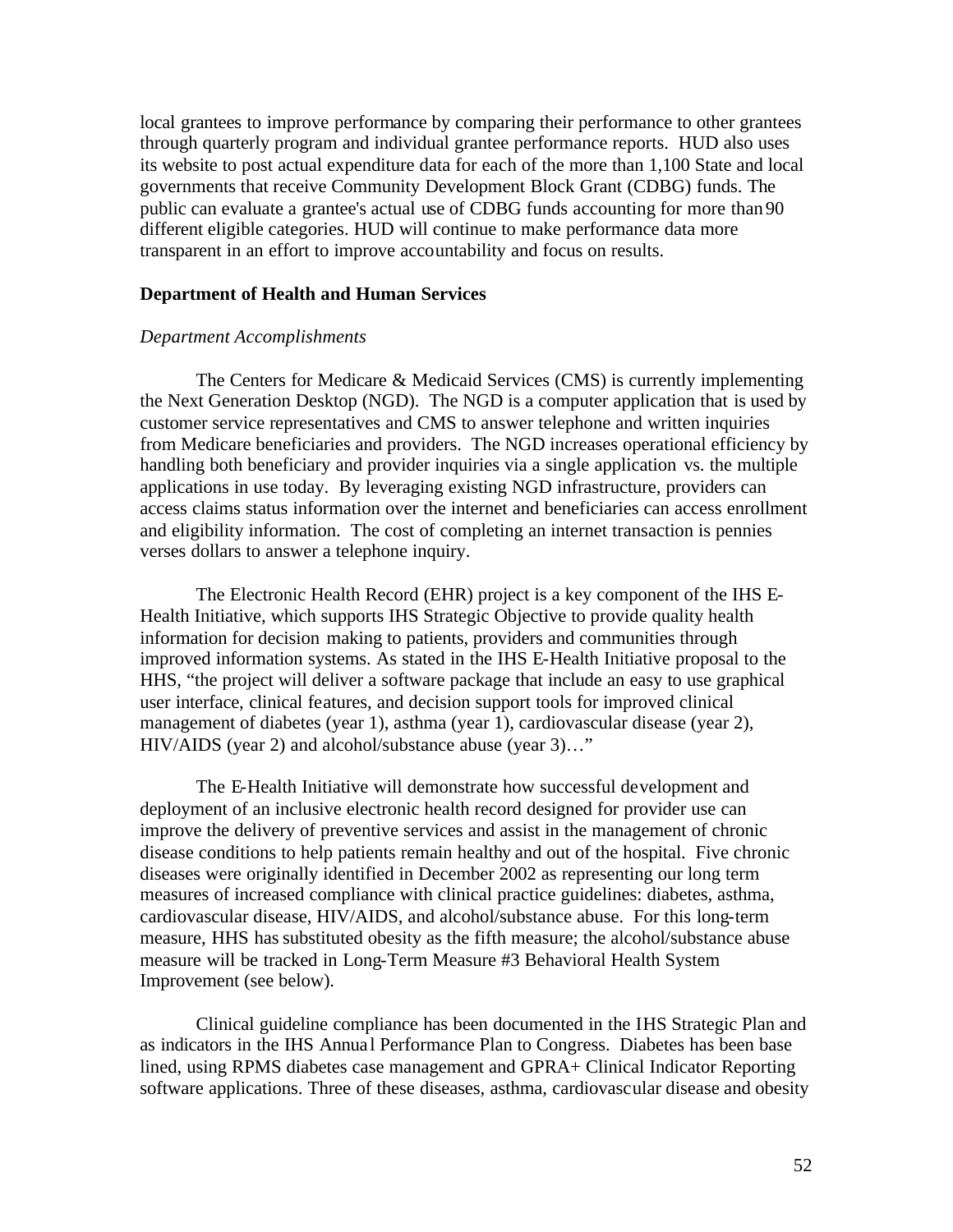were base lined in FY 2003 using GPRA+ and additional case management software. HIV care will have a baseline available in FY 2004 as well as a new case management application.

The IHS has a limited number of specific annual performance measures that can demonstrate progress towards achieving the long-term goals established for RPMS. The IHS *Information Resources Management Plan 2003-2008* and the Annual IHS Government Performance Results Act (GPRA) Performance Plan include key annual performance goals for RPMS. These annual performance measures are drivers for current and future RPMS development and enhancements. These performance measures reflect long-term goals and strategies from the IHS Strategic Plan. In addition, ITSC produces an Annual Work Plan that includes the development and deployment of the software tools that are needed to support the delivery of these annual performance measures.

Other partners who collaborate with the IHS on the EHR E-Government initiatives, include the following:

- Information Systems Advisory Committee
- Professional Specialty Groups (PSGs)
- Tribes and Urban Programs
- Contractors
- Veterans' Health Affairs (VHA)
- Agency for Health Care Research and Quality (AHRQ)

## *Maintaining Communication*

Administration for Children and Families (ACF) was the lead agency in formulating the HHS Reverse Vendor Fair. This event brought together HHS IT staff and IT vendors for the purpose of exploring business opportunities and innovative technology. ACF engages in numerous outreach and promotes conferences with IT workshops devoted to grantee (state, local and private and non-profit sectors represented). Workshops allow for the exchange of IT related information

The Food and Drug Administration maintains an ongoing dia logue with its regulated industry and other federal, state and local agencies regarding IT through many diverse mechanisms; of which the following are more prominent examples:

- Participation with Pharma and BioPharma in collaborative discussions on common standards and approaches to IT.
- Innovative use of Cooperative Research and Development Agreements (CRADAs) to establish partnerships with the Private and non-profit sectors.
- Participation in the International Conference on Harmonization (ICH) to develop electronic submission standards positively impacting U.S. and international governments as well as Industry.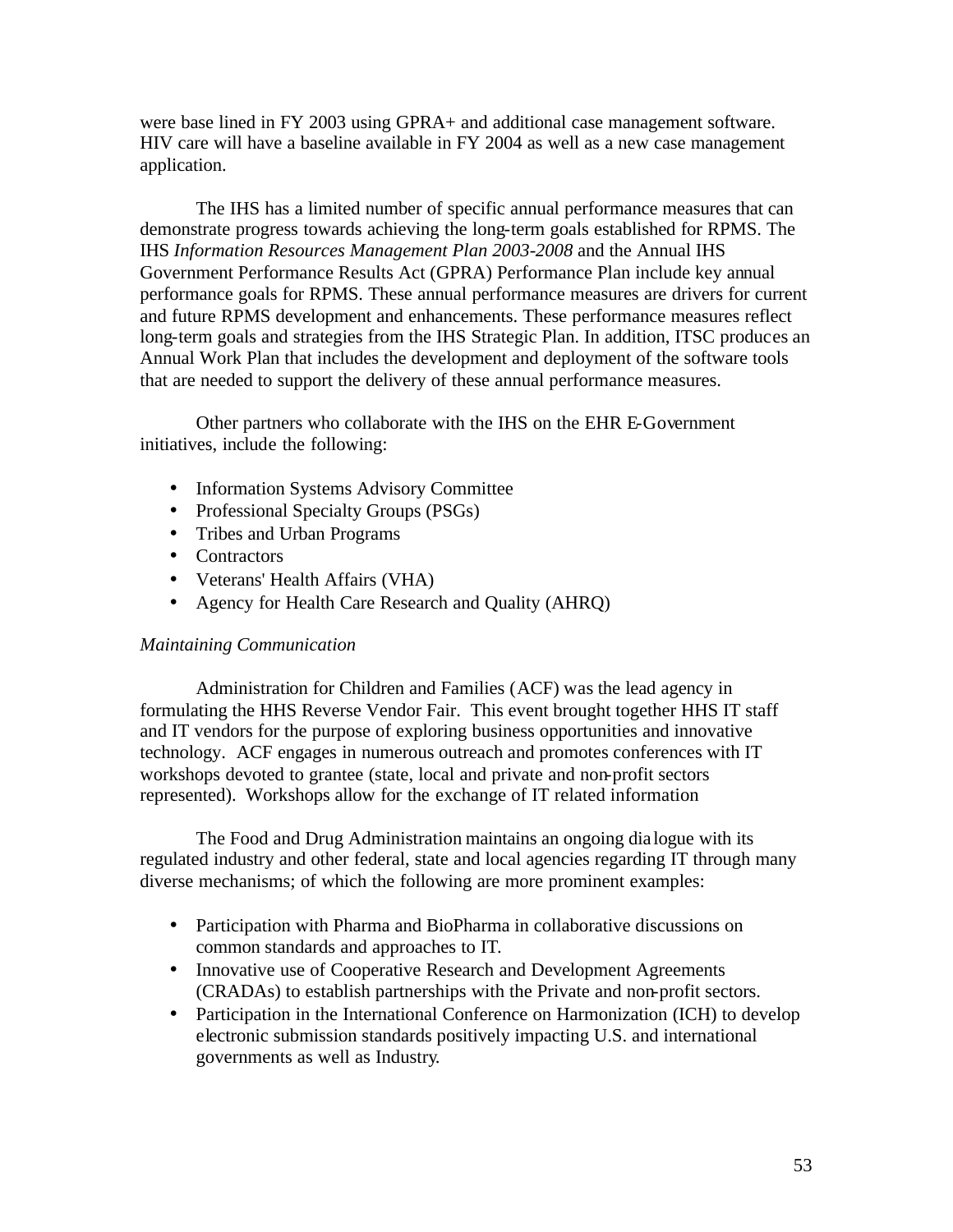All HHS operating divisions participate on the HHS Data Council to collaboratively arrive at data standards and common projects (such as the Patient Safety Network) that support common objectives in support of the safety and health of the public. Finally, many HHS operating divisions are active in the Consolidated Health Informatics and developing federal Health Architecture E-Gov initiatives, the National Committee on Vital and Health Statistics, and national standards development.

## *Public Accessibility*

HHS maintains accessibility to Department services and information in a variety of ways. One example is at the Centers for Disease Control and Prevention (CDC), which provides equivalent information through the agency administered hotlines (e.g. HIV/AIDS, STD, immunization hotline), clearinghouses (e.g. NPIN and NIOSHTIC), and the CDC Voice/Fax Information Service which provides automated telephonic information and fax-back of documents. CDC recently released an request for proposal to industry to consolidate all hotlines into one consumer response center for all health topics. CDC also participates in the depository libraries at the Department.

Furthermore, the National Library of Medicine (NLM) has launched several major consumer websites. These websites include MedlinePlus, ClinicalTrials.gov, ToxTown, NIHSeniorHealth.gov, Household Products Database, and the Genetics Home Reference. All are specifically designed to provide the American public with reliable, high quality health information. MedlinePlus usage grew between FY2002 and FY 2003 from 116 million page views to 214 million; and from 9.5 million unique visitors to over 16 million. NLM collaborates with all NIH Institutes, HHS components, and other government agencies in developing these resources.

## **Department of Interior**

#### *Department Accomplishments*

E-Planning is an initiative led by the Bureau of Land Management (BLM) to use technology to assist the land use planning and NEPA processes. E-Planning is based on web, relational database, dynamic content management, project team management, and Geographic Information Systems (GIS) technology. The goal of the project is to develop interactive planning and NEPA documents/web sites, and to facilitate collaboration with the public to review draft and final Resource Management Plans; submit and respond to comments; and publish web, CD, and hardcopy versions of planning documents. Performance measures used to assess the effectiveness of E-Planning implementation includes:

- Percentage of land use plans and associated NEPA analysis available on the Internet for review, query, comment, analysis;
- Percentage of planning dollars allocated to printing costs (a measure of savings);
- Number of E-Planning pilot participations satisfied with application and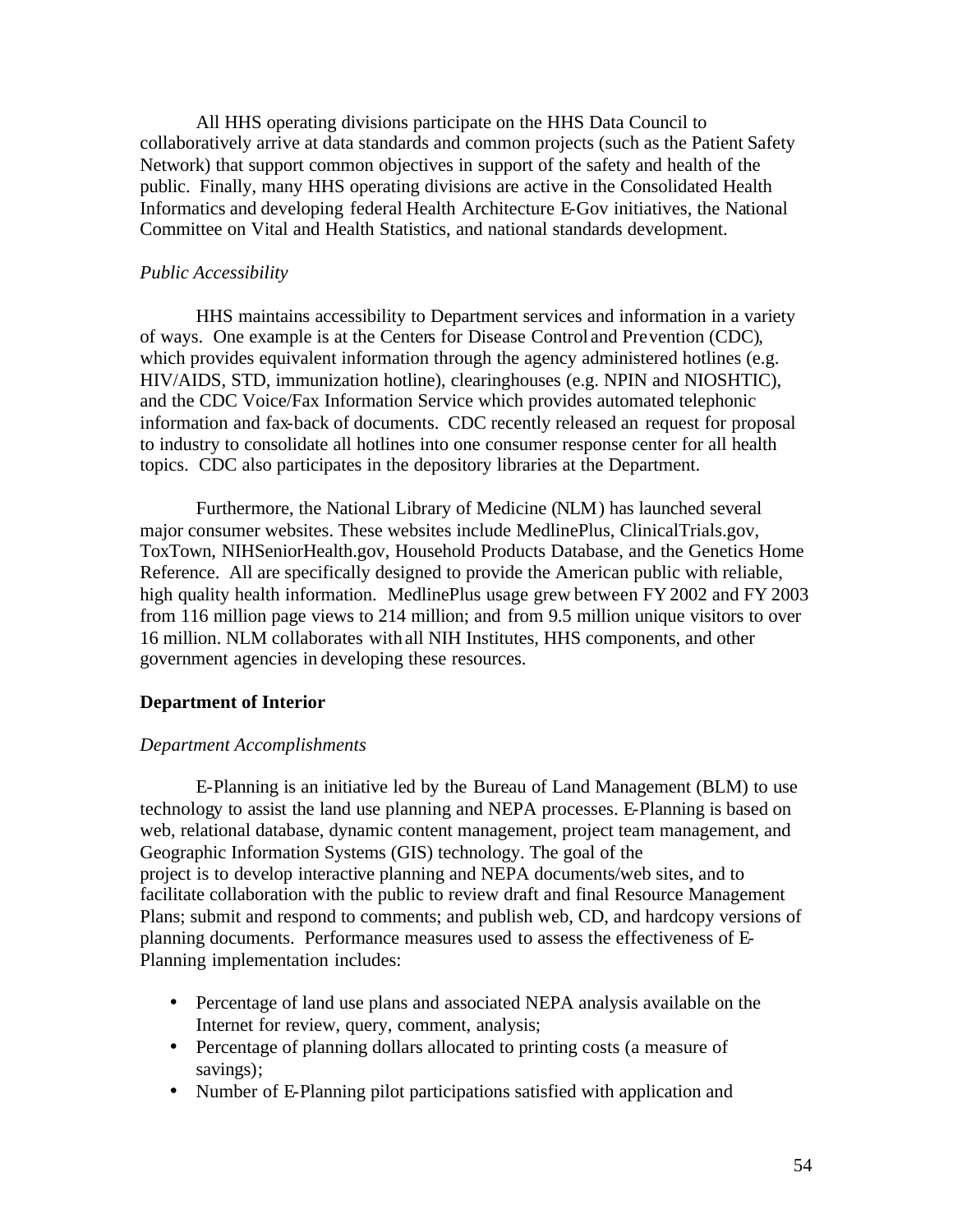contribution to performance in land use planning;

- Percentage of desired stakeholders (DOI, non-DOI) using E-Planning tools; and
- Number of concurrent users supported.

BLM is the managing partner and the Forest Service, the Army Corps of Engineers, the Air Force, Mineral and Mining Service, and the Council of Environmental Quality are also involved in the initiative. BLM completed a return on investment analysis based on costs of preparing and publishing Resource Management Plans in its field offices. Over the 10 year lifecycle of the project, a very conservative \$8.25 million can be saved on printing and mailing some 116 land use plans and \$2.6 million can be saved on developing HTML code for planning websites. Similar savings may result for other agencies that elect to use the software.

DOI's application of IT exemplifies the degree of savings E-Government can bring to taxpayers. For example, the Department's LANDFIRE IT system helps to implement the National Fire Plan and the President's Healthy Forests Initiative by providing geospatial data and predictive models required for characterizing vegetation, fuel conditions, and fire regime conditions throughout the country. DOI officials will evaluate the potential of this project by the following factors:

- Number of acres in a fire regime elevated to a better condition;
- Number of acres restored or enhanced to achieve desirable habitat conservation outcomes;
- Percent of communities applying project technologies.

The Department has calculated that the application of the LANDFIRE project is expected to reduce annual property damage caused by wildfires by \$18.5 million.

## *Maintaining Communication*

DOI maintains an ongoing dialogue with other sectors of government, private industry and citizen groups through its outreach and consultation efforts as well as public meetings. DOI relies on these activities to enhance its understanding of client needs and to determine what innovative technologies should be developed and implemented to better meet them.

## *Public Accessibility*

The Internet is an important and growing channel for Interior and other organizations to communicate and conduct business with customers and stakeholders. However, DOI continues to maintain all of its other existing channels of communication and information distribution. As a field-based organization with over 2,400 field stations across the country, Interior, through its bureaus and offices, works closely with the communities it serves on a daily basis. DOI deals with many of its customers on a faceto-face basis by providing information and services in a direct manner to the millions of visitors to National Parks, National Wildlife Refuges, Public Lands and other recreational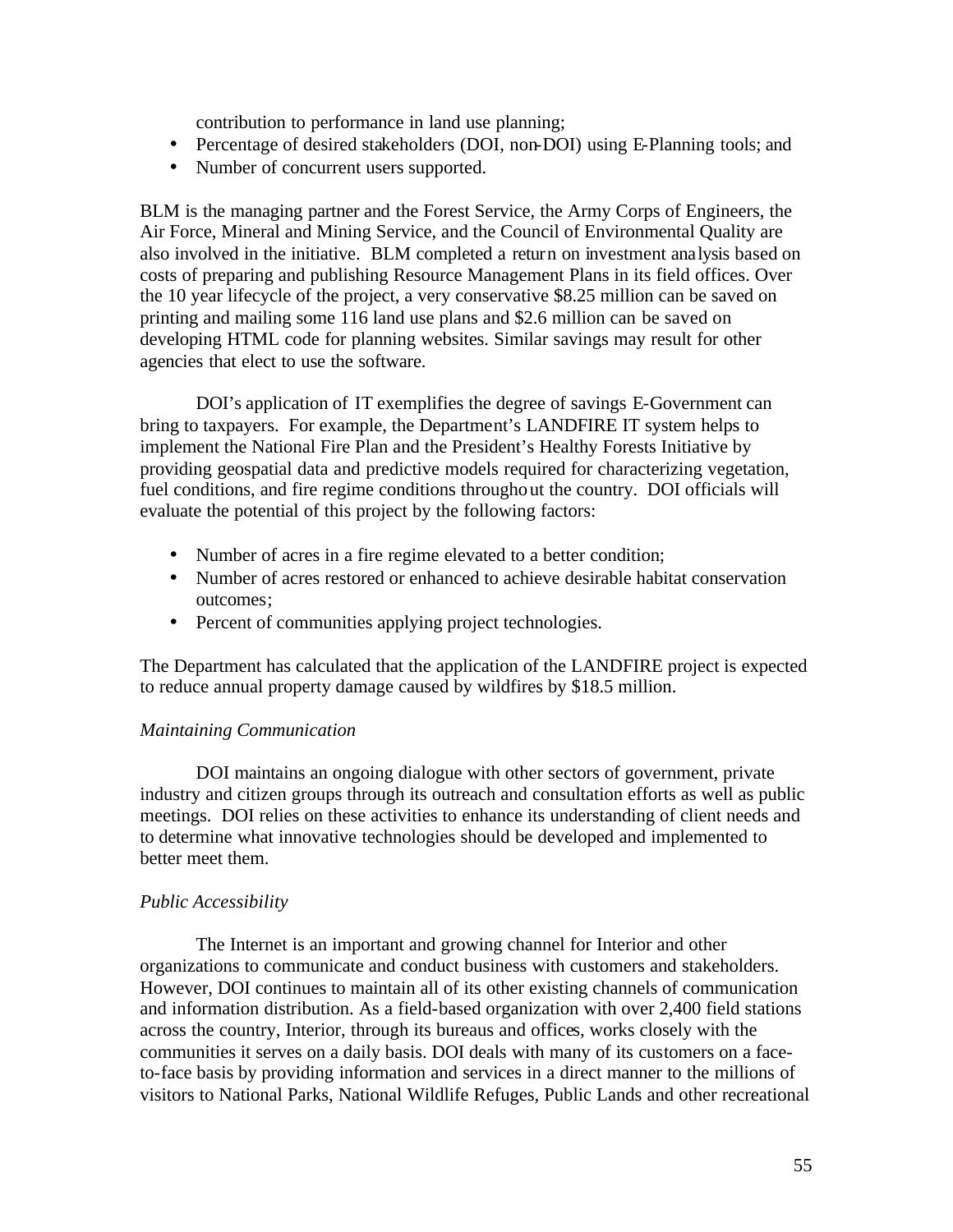facilities. DOI holds numerous public meetings and consultation sessions to gain public input on our policies and decisions. Finally, DOI holds formal consultation meetings with the tribal governments to which Interior has trust obligations, and provides products and services and scientific information to a wide variety of partners.

## **Department of Justice**

## *Department Accomplishments*

The Department of Justice's (DOJ) application of IT exemplifies how electronic government can enhance citizen services. The Drug Enforcement Administration (DEA) Office of Diversion Control initiative titled: The Electronic Prescription for Controlled Substances (EPCS) Controlled Substances Ordering System (CSOS) will facilitate the electronic transfer of prescription information from prescriber to pharmacy, and allow secure electronic versions of order forms to replace the current paper version form. Specifically, DEA is establishing standards and a Public Key Infrastructure (PKI) to issue digital certificates that will allow health care practitioners and supply chain organizations to transform their transaction processes away from paper to electronic transmission.

The Bureau of Alcohol, Tobacco, Firearms and Explosives (ATF) Firearms Integrated Technology (FIT) initiative is another good example of how DOJ is implementing E-Government. The ATF is pursuing an integrated regulatory and enforcement strategy to provide electronic filing capabilities for the regulated industries, law enforcement agencies, and the public so that required forms and reports can be filed using secure internet transactions. Through the FIT program, ATF will consolidate common data elements of over 20 stand-alone systems that support gun tracing, regulatory licensing and permitting data analysis, and data storage, including On-Line Lead, the firearms and explosives licensing system and the Firearms Tracing System. This will result in faster processing of legal firearms transactions regulated by ATF, as well as improved ability for law enforcement to investigate illegal firearms transactions.

#### *Maintaining Communication*

DOJ maintains ongoing dialogue with interested parties to improve the delivery of government information and services and to enhance understanding of best practices and innovative approaches in acquiring, using and managing information resources. Dialogue is conducted through working groups, task forces, agency IT committees, and professional associations. The Advisory Policy Board (APB) at the Criminal Justice Information Services (CJIS) reviews policy issues and appropriate technical and operational issues related to the FBI's CJIS Division programs and makes recommendations to the Director of the FBI. Meeting at least twice a year, the APB is composed of representatives from criminal justice agencies throughout the United States. The Global Justice Information Sharing Initiative Global Advisory Committee (GAC) helps guide and facilitate the nation's efforts to improve information sharing across the criminal justice community. During the past year, the Committee made a series of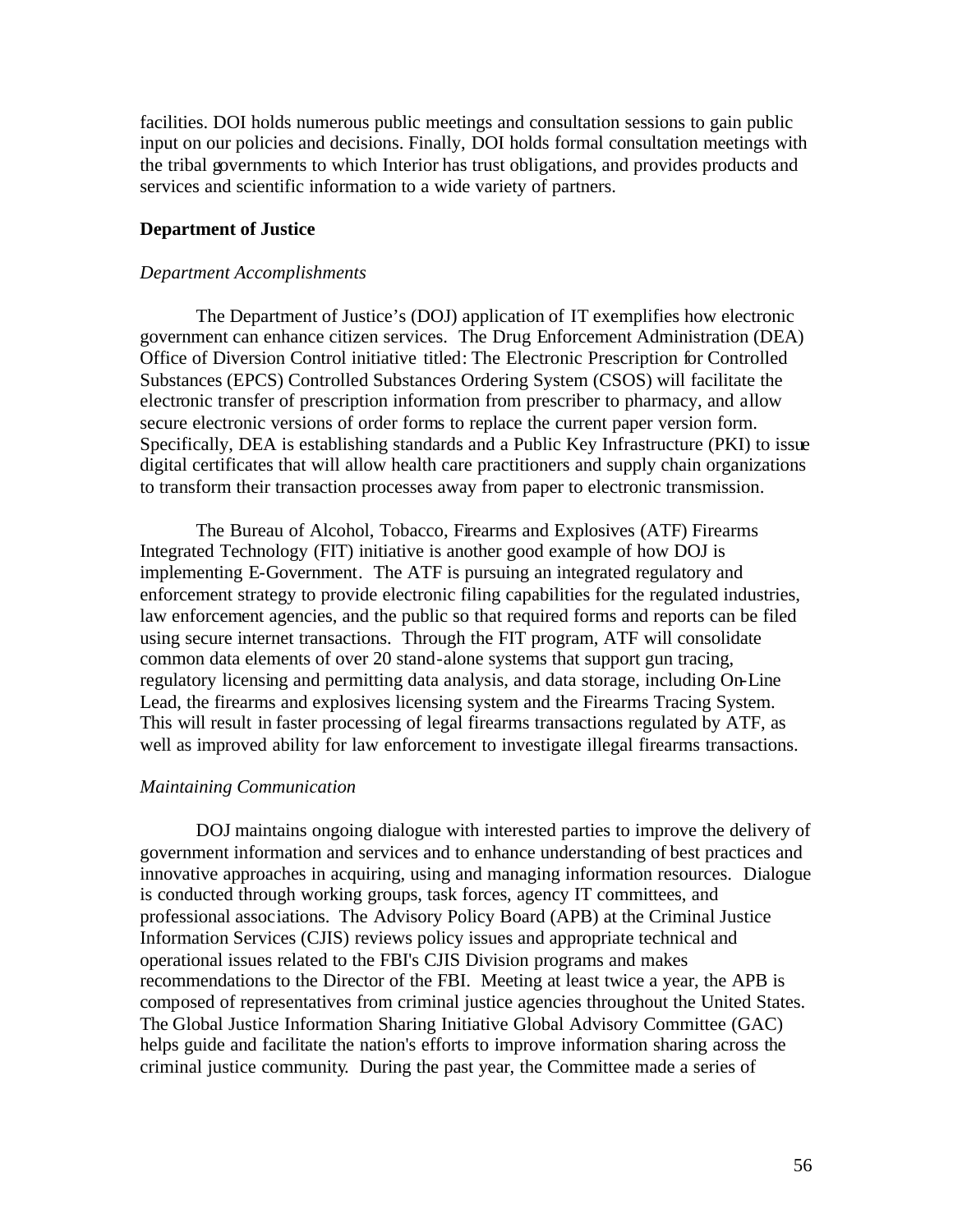recommendations to the Attorney General on strategies to improve intelligence-based policing capabilities in the U.S.

#### *Public Accessibility*

DOJ ensures that information about its activities is available to those without Internet access by also providing it in paper form, fax, via call centers, and in local government offices. One example is at the U.S. Marshals Service (USMS), which through a variety of USMS publications provides information to other federal, local, tribal and state law enforcement agencies, local detention facilities, businesses that provide services to the agency, and members of the public interested in Marshals Service activities.

#### **Department of Labor**

## *Department Accomplishments*

The Department of Labor's (DOL) use of IT, through its Internet Payment Platform (IPP) and Statistical Data Collection/ Information Dissemination Programs, demonstrates how E-Government can reduce costs and promote efficiency. IPP decreases the burden of taxpayers by unifying the tracking and payment of vendor invoices and enabling cost savings through timely payment of vendor invoices and streamlined workflow processes which offer payment discounts. This new IT program system will increase the value of DOL data by reducing the distribution and analysis of critical information and allowing researchers and policy makers to make informed decisions sooner.

#### *Maintaining Communication*

DOL has aimed to find new ways of using IT to better serve the public by facilitating committee and workgroup meetings with academics and industry representatives. Advisory councils and alliances are some examples of how DOL communicates with its stakeholders. The Bureau of Labor Statistics (BLS) maintains an on-going dialogue with interested parties through a variety of advisory committees and partnerships that include the Business Research Advisory Council, Labor Research Advisory Council, and the Federal Economic Statistics Advisory Committee. These advisory bodies include members from the private and public sectors and help provide the BLS with forums to discuss a variety of statistical issues and technical issues, including some IT issues. Feedback from data users via telephone and e-mail is also a source for identifying areas where there is need or opportunity for IT improvements. The Employee Benefits Security Administration (EBSA) has regularly scheduled meetings with the ERISA Advisory Council, which provides suggestions on how EBSA can increase its effectiveness in improving its interaction with the public, which includes the use of Information Technology. The Mine Safety and Health Administration (MSHA) has formed four health and safety "alliances" with stakeholder groups – formal agreements to work together to foster a culture of accident prevention in mines nationwide. These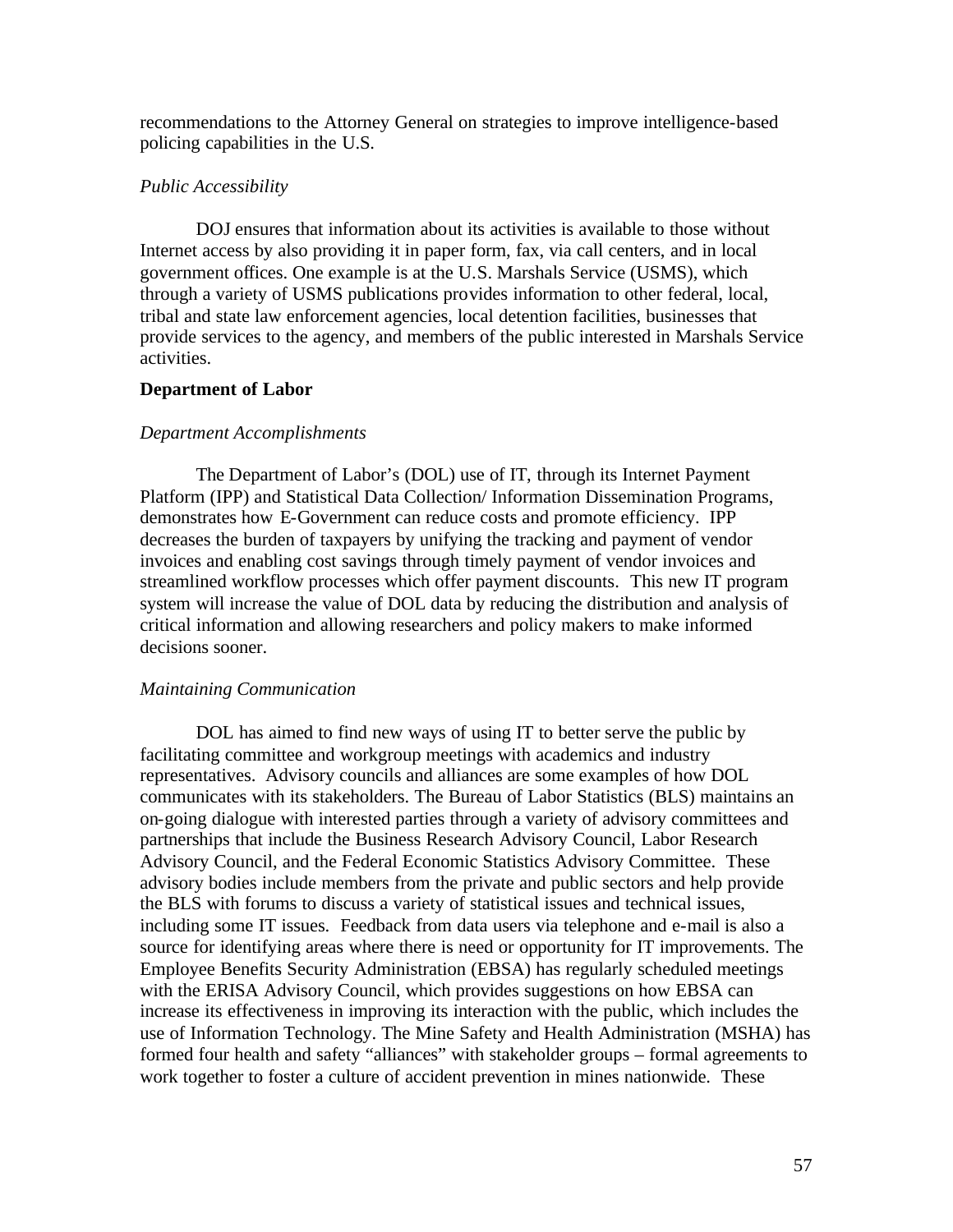signed agreements typically address cooperative efforts to use IT to assist in pinpointing areas of concern and the on-line dissemination of best practices.

#### *Public Accessibility*

Members of the public can call or visit any of the Department's agency offices located throughout the country and can obtain paper copies of any material listed on DOL and Agency Websites. Since its inauguration on Labor Day 2001, the National Call Center has responded to 2.4 million calls and over 40,000 e-mails from employers and employees. Call volume is currently running at a 1.2 million annual rate. Eighty percent of all calls were answered within 30 seconds by a "live", trained customer service representative (CSR). English and Spanish speaking CSRs are on site, and near instant service is available for over 140 additional languages. The Call Center operates 8 a.m. to 8 p.m. to accommodate the West Coast time zones, and operates a 24/7 eme rgency line for OSHA-related questions. During FY 2002, a pilot program designed to train and employ individuals with significant disabilities on-site at the Call Center facility was implemented. During FY 2003, a pilot with DOL's Office of Disability Employment Policy (ODEP) and a grantee to train and utilize remote, home based CSRs with significant disabilities was implemented. A multi-layered Quality Control system has been established to ensure timely, consistent, accurate and polite service, and customer satisfaction surveys rate highly. The initiative consolidates and streamlines more than three hundred (1-800) agency level lines and stove-piped agency call centers, and improves service to the public.

### **National Aeronautics and Space Administration**

#### *Department Accomplishments*

The National Aeronautics and Space Administration's (NASA) progress in implementing E-Government is reflected by its development and implementation of its Employees Benefits System (NEBS). This IT system has reduced the financia l burden placed on taxpayers by automating the delivery and reporting of federal employee benefits and retirement information for its workforce. NEBS has promoted costefficiency by translating employee personnel data in a unified fashion to produce a comprehensive report on individual employee benefits. The Administration has evaluated this project by identifying the number of employee records that are compiled through this system. Preliminary cost-benefit analysis has indicated that NEBS will enable NASA to deliver unlimited on-line benefit statements each year at a cost of at least 80% less than the cost incurred by the average private sector organization.

## *Maintaining Communication*

NASA regularly partners with various groups to discuss how information technology may be used to better meet citizen needs. For instance, NASA officials meet with industry representatives to understand how it Department can apply new IT solutions. It has also formed alliances with other federal agencies, through the federal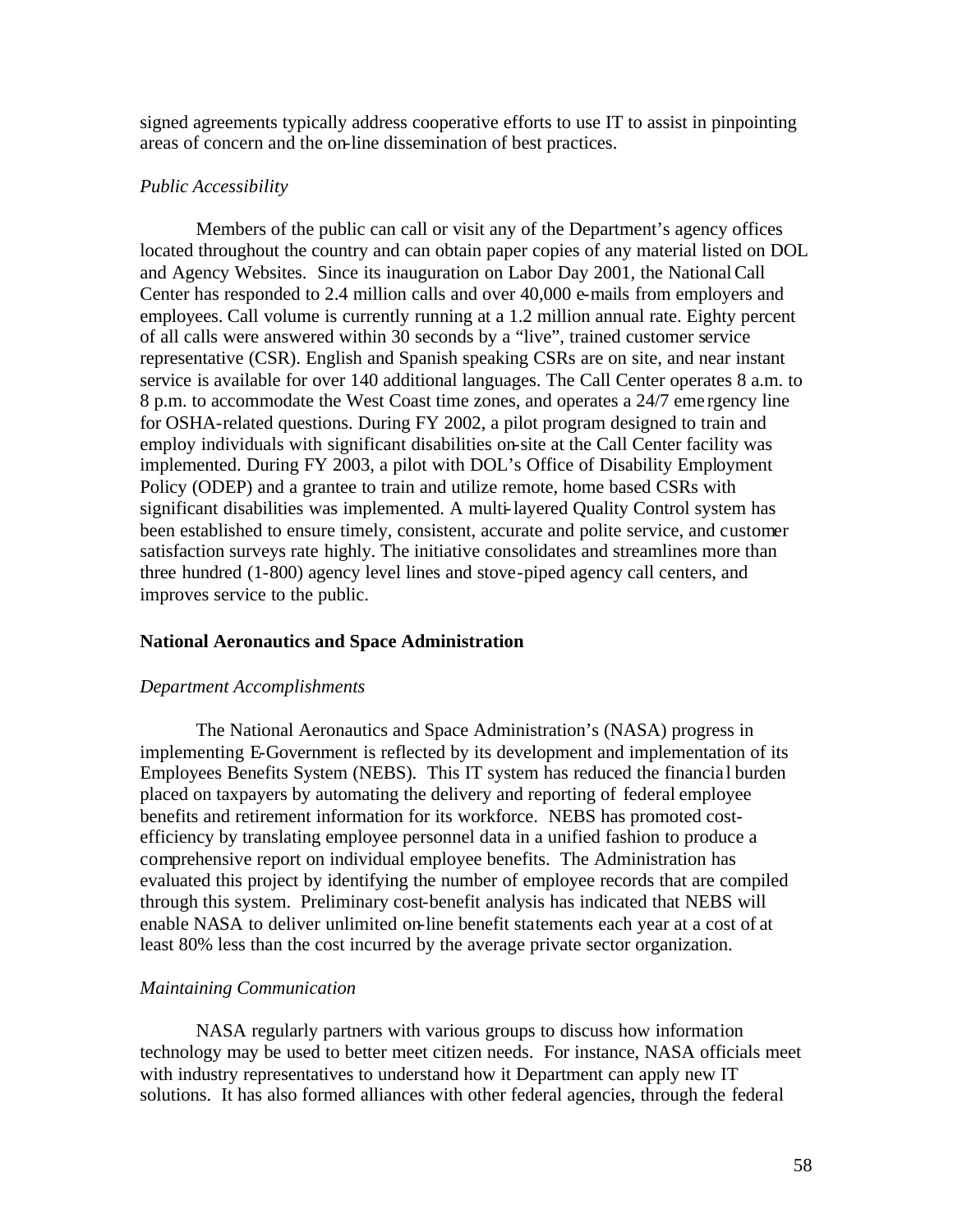CIO Council, to learn about their IT best practices and how they may be incorporated into NASA's activities. Just as NASA actively investigates what technologies are available to meet the needs of the public, it relies on technology to enable American citizens to offer feedback about NASA's activities.

# *Public Accessibility*

NASA is committed to providing Agency information and services to all citizens, including those without access to the Internet. The Agency continues to provide its most important documents, including scientific and technical publications, to the American public through our participation in the federal Depository Library Program. In addition, NASA provides information, materials, and services to the larger education community through a multifaceted dissemination network. Our extensive educational outreach programs bring NASA's information and services directly into the Nation's classrooms. NASA's Central Operation of Resources for Educators provides distribution of NASA's educational materials, such as videotapes, slide sets, CD-ROMs, and DVDs, to supplement classroom curricula while providing information on NASA's programs and accomplishments. The NASA Educator Resource Center Network provides expertise and facilities to help educators utilize NASA-related science, mathematics, technology, and geography instructional products in all formats. Finally, NASA Television provides realtime coverage of Agency activities and missions, including instructional programming targeted for classroom use.

## **National Science Foundation**

## *Agency Accomplishments*

The National Science Foundation (NSF) is a federal leader in the use of information technology and promotes electronic business solutions that are simpler, faster, more accurate, and less expensive. New customer-focused E-Government capabilities have significantly improved the agency's ability to solicit, review, select, award, manage and report results on government-funded research and education projects. The agency's paper-based work processes have evolved to capitalize on technologyenabled ways of doing business, allowing the agency to serve as an effective and capable steward of the taxpayer's resources. As a result of the technology innovations implemented in FY 2003, NSF processed more than:

- 40,000 Electronic Proposals (over 99.9% of all proposals)
- 190,000 Electronic Reviews
- 7,500 Graduate Research Fellowships
- 25,000 Electronic Grantee Progress Reports
- 10,000 Electronic Post-Award Actions
- 15,000 Electronic Cash Requests
- \$3.5 Billion Distribution of Funds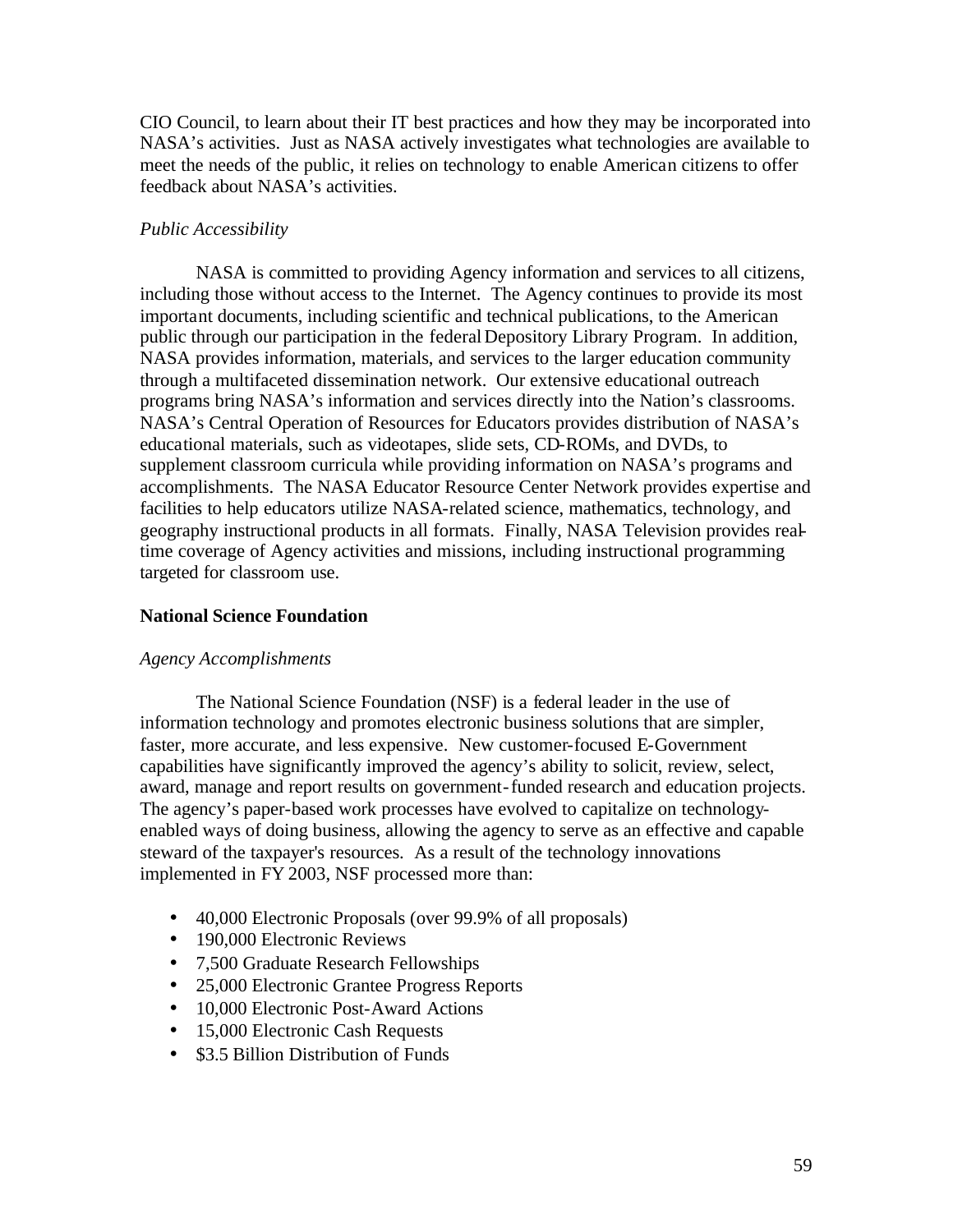One example of an NSF E-Government initiative is the Federal Demonstration Partnership (FDP). FDP is a cooperative initiative among federal agencies and institutional recipients of federal funds. It was established to increase research productivity by streamlining the administrative process and minimizing the administrative burden on principal investigators while maintaining effective stewardship of federal funds. The FDP is composed of institutional members, emerging research institutions, federal agencies and affiliate members (see http://thefdp.org). NSF participates on committees and task forces of the FDP, including the Electronic Research Administration group. Given its diverse membership, FDP is uniquely qualified to act as a forum for addressing issues of mutual interest and concern to the partners, and for testing innovative approaches and streamlining process and systems for federally supported research and education. For example, NSF's current e-authentication system was evaluated by and tested with the FDP community prior to full implementation. NSF has been an active participant in the FDP since its inception, and NSF staff currently serve as co-chairs of two of the seven FDP standing committees as well as on the Executive Committee.

The Experimental Program to Stimulate Competitive Research (EPSCoR) is a joint program of NSF and twenty-three States, the Commonwealth of Puerto Rico, and the Territory of the U.S. Virgin Islands, who currently participate in the NSF EPSCoR program. The program promotes the development of the state's science and technology (S&T) resources through partnerships involving a state's universities, industry and government and their federal research and development (R&D) enterprise. EPSCoR operates on the principle that aiding researchers and institutions in securing federal R&D funding will help develop a state's research infrastructure and advance economic growth. EPSCoR's goal is to maximize the potential inherent in a state's S&T resources and use those resources as a foundation for economic growth.

#### *Maintaining Communication*

NSF carries out its mission primarily by making merit-based grants and cooperative agreements to individual researchers and groups, in partnership with more than 2,000 colleges, universities, and other public, private, state, local, and federal organizations throughout the United States. NSF is organized by science, engineering, and education disciplines which receive business and administrative support from the Offices of Budget, Finance and Award Management and Information Resource Management. Through merit review, NSF selects about 10,500 proposals for new grant awards each year from about 40,000 competitive proposals that are submitted by the science and engineering research and education communities. The Foundation leads the nation's efforts to achieve excellence in science, mathematics, engineering, technology and education at all levels. NSF employs a variety of outreach activities to support an ongoing dialogue with its communities to identify innovative ways to use IT for use in the proposal and award process.

NSF annually co-hosts two "Regional Grants Conferences" with workshops and presentations by NSF staff covering topics such as the NSF organizational structure and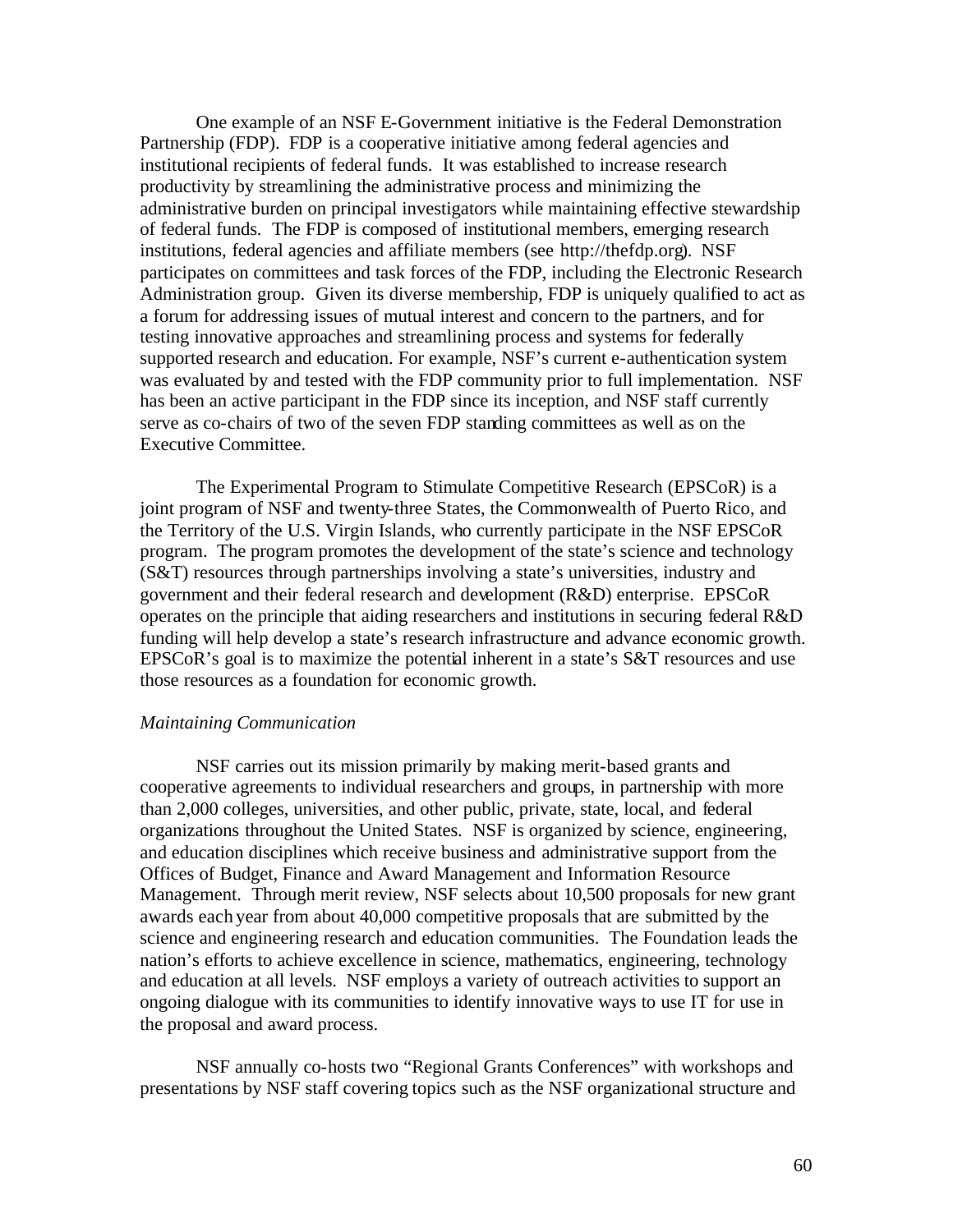funding portfolio, the proposal preparation and merit review processes, cross-disciplinary and special interest programs, and grant award administration. Given the pervasive use of electronic systems at NSF, such conferences provide a unique opportunity to converse with proposers and awardees on potential improvements to the proposal and award process through information technology. The 2003 conferences were in Albuquerque, New Mexico and Minneapolis, Minnesota. Conferences frequently include specialized workshops on using e-systems.

Outreach conducted for external users include attendance at meetings of the major professional societies for research administrators, such as the Society of Research Administrators (SRA) and the National Council of University Research Administrators (NCURA) and the American Association of State Colleges and Universities (AASCU). NSF attends the annual national and regional conferences of these groups and the agenda includes "NSF Update" sessions that provide attendees with an update of significant issues and policy changes of relevance to the grantee community, including changes to the ways information technology is used in the proposal and award process at NSF.

NSF employs a variety of ongoing outreach activities, including: "NSF Days" with professional societies; Experimental Program to Stimulate Competitive Research (EPSCoR) program participation; state and university site visits; active participation in the Federal Demonstration Partnership, a cooperative initiative among federal agencies and institutional recipients of federal funds, to address issues of mutual concern; leadership in the Research Business Models (RBM) Subcommittee of the Committee on Science, a chartered committee of the National Science and Technology Council, to facilitate a coordinated effort across federal agencies to address policy implications rising from changing nature of scientific research and their effects on business models; and FastLane presentations and workshops at organizations across the country.

## *Public Accessibility*

Today virtually all NSF publications are electronically available, and since FY 2002, all program announcements have been available online. A comparison of FY 2002 and FY 2003 demonstrates the effectiveness of the electronic dissemination program. In FY 2002, nearly \$348,000 was spent on print dissemination; in FY 2003, that number dropped to about \$268,000 – a decrease of \$80,000 or 23 percent. This is a notable accomplishment considering that in FY1998, agency costs for printing publication was about \$745,000. Thus, over the last five years, NSF printing costs have decreased by 64%. Furthermore, NSF works closely with the Computer/Electronic Accommodations Program (CAP) to acquire assistive technology accommodations and services for our own staff and for our guests. Some of the assistive technology NSF has installed includes:

• An application in the NSF Library to provide staff and visitors with limited vision with the capability to fully magnify text or photos on a color monitor for sharp reading and viewing for reading, textbooks, maps, catalogs, instructions, science citations, forms, etc.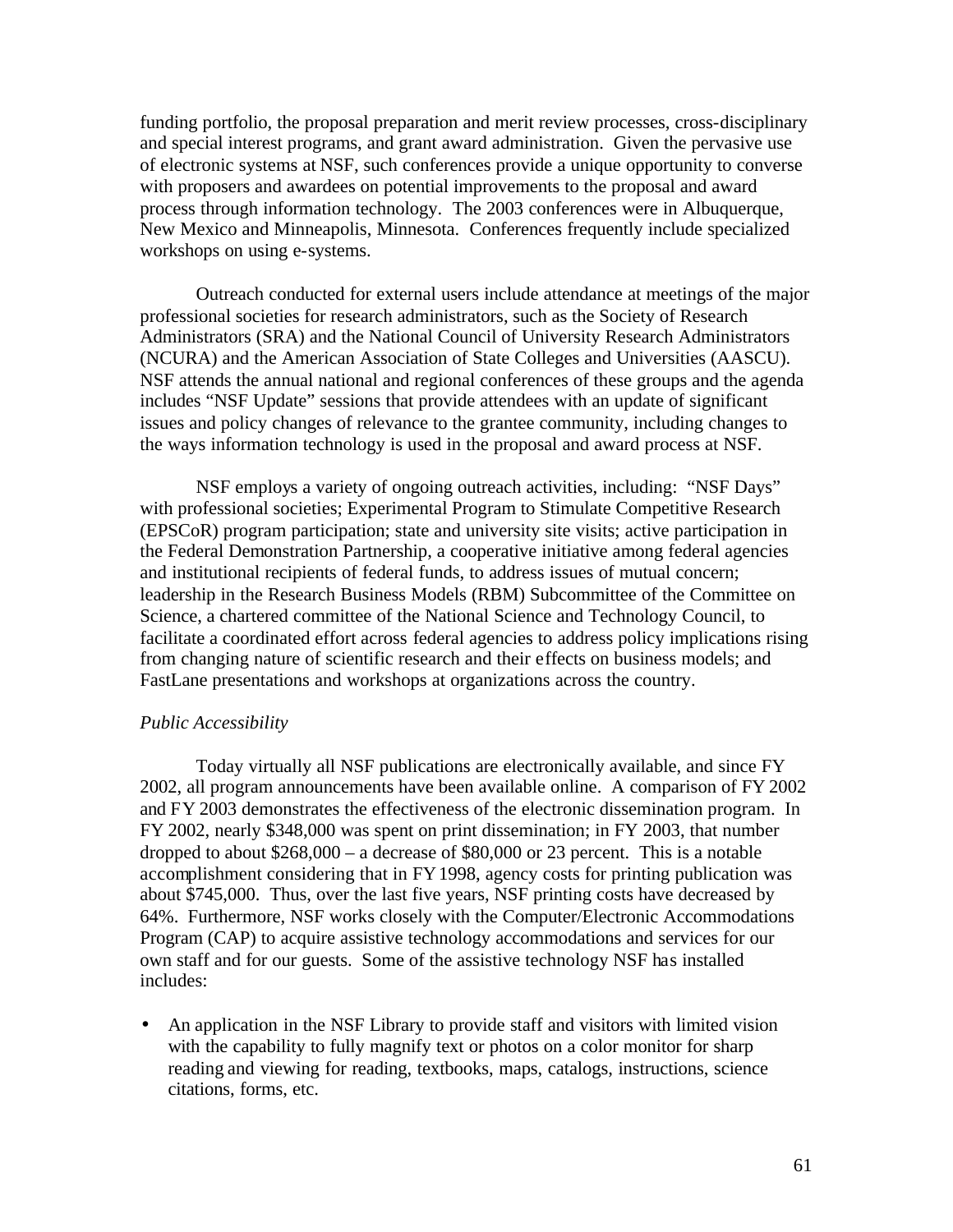- FM assistive listening systems in 6 central conference rooms to aid deaf and hard of hearing persons attending meetings, lectures, workshops, and/or training seminars. Each system is complete with an FM microphone receiver, transmitter, headsets, neck loops, and personal Assistive Listening Device (ALD) receiver.
- Existing hallway television monitors were replaced with new ones that provide captioning.
- Assistive technology and equipment for an NSF Program Officer with impaired vision included screen magnification software, keyboard stick on key labels, and a special graphics adapter card.

## **Nuclear Regulatory Commission**

## *Agency Accomplishments*

The Nuclear Regulatory Commission's (NRC) progress in implementing E-Government is reflected by the development of a National Source Tracking System (NSTS). In the aftermath of September 11, 2001, security has become a priority for all Americans and has motivated leaders to strengthen the manner the U.S. safeguards radioactive materials and prevents them from being used maliciously. To address this priority, the NRC has established an Interagency Workgroup Group to explore how IT may be used to establish a National Source Tracking System to log the movement and location of radioactive materials in the U.S..

## *Maintaining Communication*

The NRC holds periodic meetings with stakeholders and communicates the status of issues raised on its Web page. The NRC also communicates via its web page information policies and new initiatives. One example is the Licensing Support Network Advisory Review Panel (LSNARP) that provides advice to the Commission on the design, development, and operation of the Licensing Support Network (LSN), an electronic information management system for use in the Commission's high-level radioactive waste (HLW) licensing proceeding. Membership consists of those interests (including the State of Nevada, local governments and tribes) that will be affected by the HLW program, which also includes DOE. The LSNARP normally meets annually. NRC also has an Agencywide Document Access and Management System (ADAMS) User Group consisting of members of the public. The ADAMS system provides public access to all NRC's publicly available documents. The user group informs enhancements to ADAMS and meets twice a year. There are two access paths to ADAMS, via the web, and via dial-in service.

## *Public Accessibility*

NRC maintains a Public Document Room where copies of NRC publicly available records can be reviewed, and from which copies can be ordered in person, or by phone.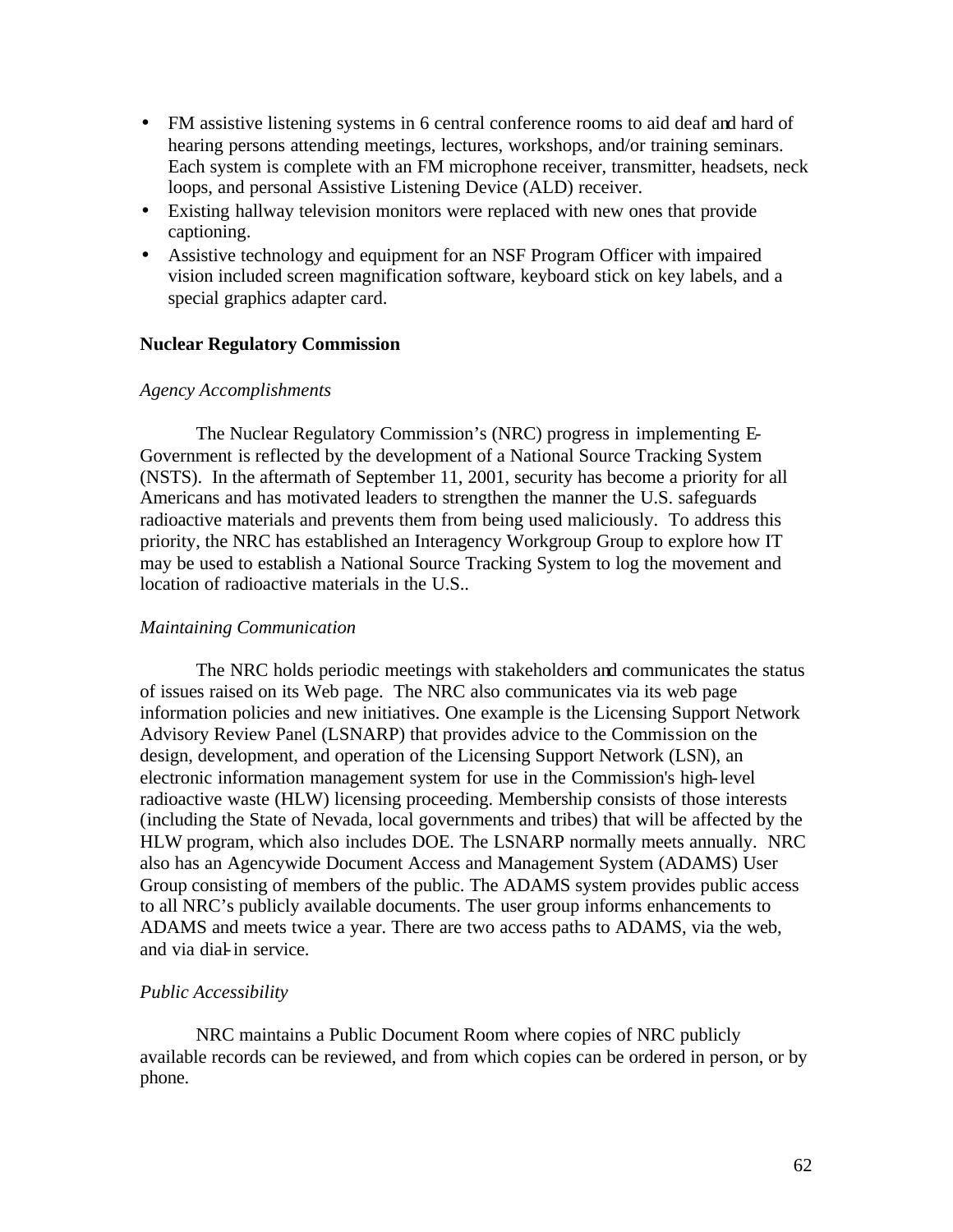## **Office of Personnel Management**

## *Agency Accomplishments*

The Retirement Systems Modernization (RSM) project is an example of the Office of Personnel Management (OPM) implementing E-Government to improve public services. This multi-year project strongly supports the principles of E-Government and is described extensively in the Capital Assets Plans OPM has submitted to OMB. These plans outline the performance metrics used for RSM and how they support the OPM's strategic goals.

## *Maintaining Communication*

OPM fosters dialogue with representatives from all sectors of government, the private sector, and citizens. Through these interactions, OPM aims to identify the unmet needs of the public and how they may be resolved with the application of new IT products and processes. OPM conducts focus groups to ensure these products fulfill the needs of all interested parties.

## *Public Accessibility*

Major OPM applications and information products are routinely made available through various media and avenues of notification to ensure access for the public. Many OPM customers, e.g., annuitants, do not have access to the Internet. Typical alternative methods of access to information include call centers, Interactive Voice Response systems, direct mail, and availability of hardcopy documents, brochures, and forms.

## **Small Business Administration**

## *Agency Accomplishments*

The Small Business Administration (SBA) has implemented the Small Business Training Network (SBTN) as means of using information technology (IT) to provide SBA's customers with access to numerous courses and electronic tools that can be used to obtain critical business knowledge. Businesslaw.gov exists as another one of SBA's E-Government accomplishments as this site enables small business entities to access regulations governing their activities with more ease. Together, these initiatives generated \$10 million in savings for taxpayers in FY2003.

The Office of Disaster Assistance is currently developing the Disaster Credit Management System which will employ such technologies as electronic processing, scanning and imaging, automatic interfaces, workflow management and much more. These capabilities will allow ODA to process disaster loans anytime, anywhere. The DCMS is being developed parallel to the ODA Strategic Plan and will play a significant role in ODA meeting its goals under the strategic plan. The DCMS will streamline the procedures for both processing and closing SBA disaster loans. The project will also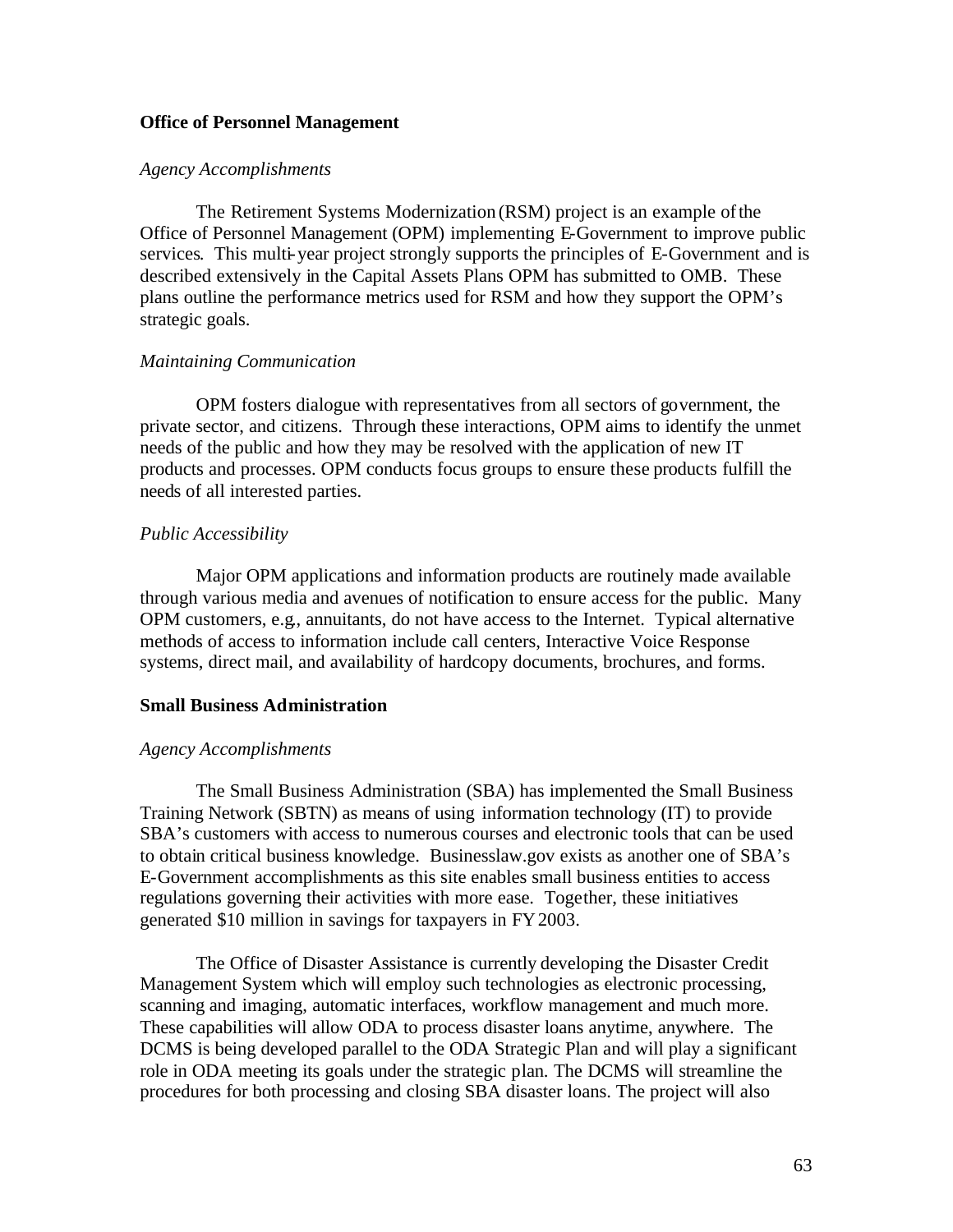allow ODA faster retrieval of "duplication of benefit" information from FEMA, will reduce the amount of paperwork required for a loan, and is expected to reduce the number of staff necessary to fulfill the loan-making and closing processes. The initiative will also allow disaster loans to be processed and closed from virtually any location in the United States, thereby reducing travel costs. It will allow ODA to meet its outcome and performance goals more quickly while using fewer resources. Full implementation of this system will provide the agency with the ability to process disaster loans electronically, thus reducing the costs related to travel, per diem, and the shipping of files.

The DCMS project is being coordinated with FEMA (Federal Emergency Management Agency) as well as the IRS. SBA is collaborating with FEMA for NEMIS interface for referrals, the duplication of benefits and declined applicant referrals. In the future, SBA hopes to receive electronic tax return transcripts from IRS. In addition, SBA is coordinating with credit bureaus to obtain credit reports for its loan applicants through DCMS. The DCMS business case estimates the cost savings from implementing DCMS to be \$68.97 million over nine years.

#### *Maintaining Communication*

SBA has strived to develop new ways of promoting the best interests of small business by regularly communicating with industry, academics and consumers. It has relied on using various entities from focus groups to SBA field office staff and managers to accomplish this objective. SBA has also aimed to build alliances with leading IT companies, such as Microsoft and Google, to gain their prospective on how IT resources may be used to better serve the needs of small businesses. Furthermore, it has partnered with other government entities, members of private and public organizations, as well as consumers to identify and devise modes of using IT to implement E-Government and better meet the needs of the public.

The Office of Strategic Alliances (OSA) is extending the SBA's public-private relationships with corporate partners to further promote agency outreach, and among other things, allow SBA to increase dialogue concerning internal IT issues. Through OSA, SBA has built alliances with leading IT companies including Microsoft, Yahoo, Google, and eBay. These companies offer SBA with invaluable insight into the most effective use of technological resources to better serve its small business customers. In addition to private sector input, SBA dialogues with public and non-profit sector partners through training events, hosted luncheons, and formal arrangements such as Strategic Alliance Memoranda. For example, SBA currently partners with over 30 small business trade associations to hold quarterly discussions on current issues. While relationships such as these are often coordinated from SBA Headquarters, many discussions are also held in SBA Field Offices across the Nation as alliances are formed, events conducted, and outreach extended to the many current and potential alliance partners. OSA is keenly interested in fostering alliance opportunities that promote the innovative use of IT.

#### *Public Accessibility*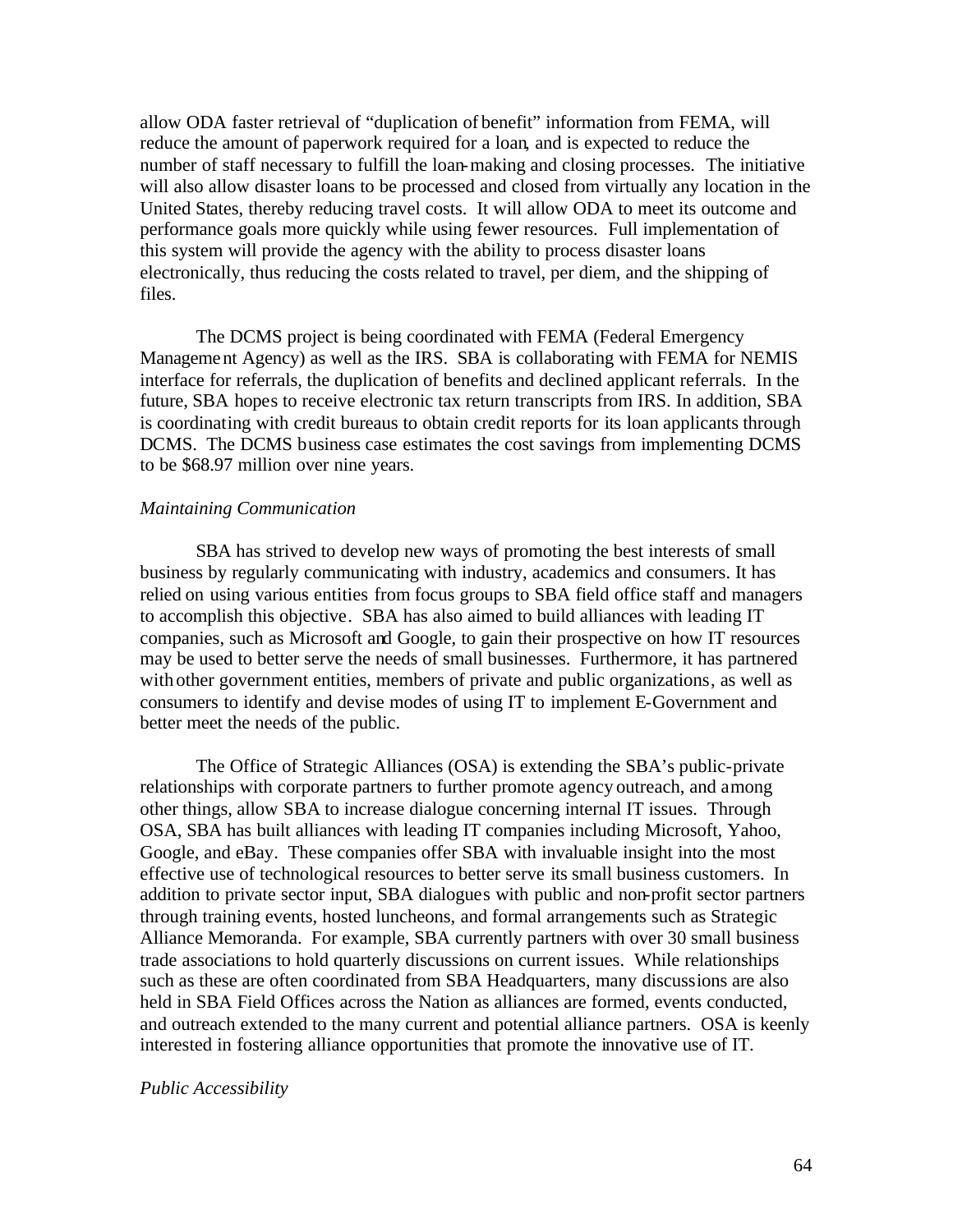For those without Internet access, SBA makes information about its services and products available through its field offices and resource partners. One example at the ODA occurs when disaster victims (who do not have computers or access to the Internet) lose access to disaster program information, disaster loan applications and program availability, ODA utilizes the media to announce who, what, where, when and how upon the declaration of a disaster by the President or the SBA Administrator. Furthermore, SBA partners with all other federal, state, and local governments involved in a given disaster to strategically locate disaster staff on-site to personally assist disaster victims and provide them with the information and help they need.

#### **Social Security Administration**

## *Agency Accomplishments*

One of the Social Security Administration's (SSA) E-Government initiatives is the development and implementation of an electronic disability process (eDib). This initiative exemplifies how federal agencies can use IT to make high quality citizencentered services more readily available. eDib offers prospective disability beneficiaries the ability to submit information with more ease and have decisions made and acted on in less time. The eDib process also provides the opportunity for external participants in the disability process (e.g., medical providers, advocates and representatives) to respond quickly to requests for information and assist in reducing processing delays. SSA will measure improvement of the processing and delivery of disability benefits using three categories of measurement to help SSA determine if initial disability claims are being processed with more accuracy and efficiency:

- Average completion time of initial, reconsideration and hearings level claims;
- Number of initial disability claims and hearings pending; and
- Accuracy rate of claim and hearing decisions.

Additionally, SSA has worked with employer payroll and software communities to encourage electronic filing of wage reports for the past several years with continued success. The agency has established the necessary systems architecture and is working extremely hard to market the process. Electronic wage reporting significantly improves the accuracy of wages reported by employers and reduces the number of erroneously posted wage records. The percent of W-2s filed electronically and processed to completion has risen from 6.6% in FY 1999 to 53.4% in FY 2003. This represents an increase of millions of records.

Electronic Entitlement to Social Security Benefits and Supporting Actions A-eDIB is not SSA's only effort to provide on-line services to the public. In FY 2003, SSA launched its improved website to enhance ease of use by the public. Services provided via the Internet include change of address, filing for retirement benefits and others. In FY 2004, SSA expects to handle at least 300,000 such transactions including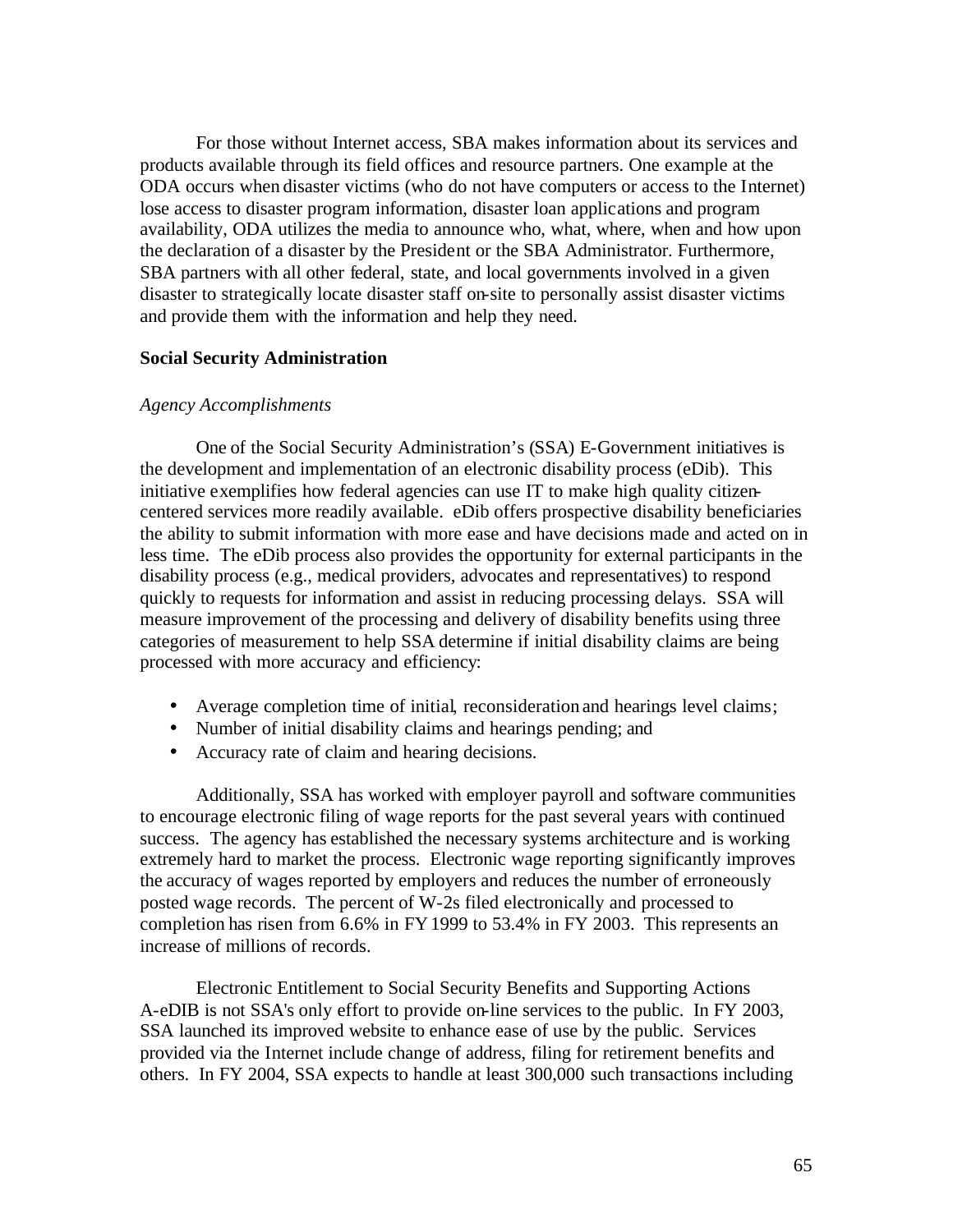Internet Social Security Benefit Applications, Benefit Verification Statements, Medicare Replacement Cards, Change of address and direct deposit requests.

### *Maintaining Communications*

The Social Security Administration (SSA) strives to identify innovative ways of using IT to improve service by maintaining dialogue with industry, academics, federal officials and citizens on a routine basis. SSA fulfills this objective by working with other federal agencies, such as the Centers for Medicare & Medicaid Services (CMS), to share best practices and to improve similar services and information they provide to the public via the internet and the telephone. In addition, the agency also heads a Research and Development Linkage Initiative which allows federal benefit agencies (SSA, CMS and Railroad Retirement Board) to exchange information with private and academic entities concerning new technologies that can be used to improve service. In the area of webbased citizen services, SSA uses focus groups to evaluate the efficiency and effectiveness of current and prospective IT offerings and to encourage feedback and suggestions for improvement. These collective efforts enable SSA to better meet the needs of the public.

SSA is working with the States to provide timely electronic access and transmittal of birth and death records, and has collaborated actively with other federal agencies serving the beneficiary population to promote electronic services. SSA routinely provides services and information such as electronic Social Security Number verification, to trusted third parties with legitimate needs, such as employers and state motor vehicle agencies.

#### *Public Accessibility*

SSA views electronic services as an additional contact channel for the public, and continues to support all channels of service (face-to-face, telephone, mail and Internet).

## **Department of State**

#### *Department Accomplishments*

A key E-Government accomplishment is the Department's TIPOFF Initiative, a counter terrorism/crime tool that supports the war on terror. TIPOFF enables the use of sensitive intelligence to detect known or suspected terrorist and other felons as they apply for US, Canadian or Australian visas, or as they attempt to pass through border entry points in each country. Department officials monitor the effectiveness ofthe TIPOFF initiative by measuring the total number of suspected terrorists/felons identified applying for visas or attempting to enter the US Canada or Australia, and by the appropriate resolution of each case in which a terrorist/felon has been detected and positively identified.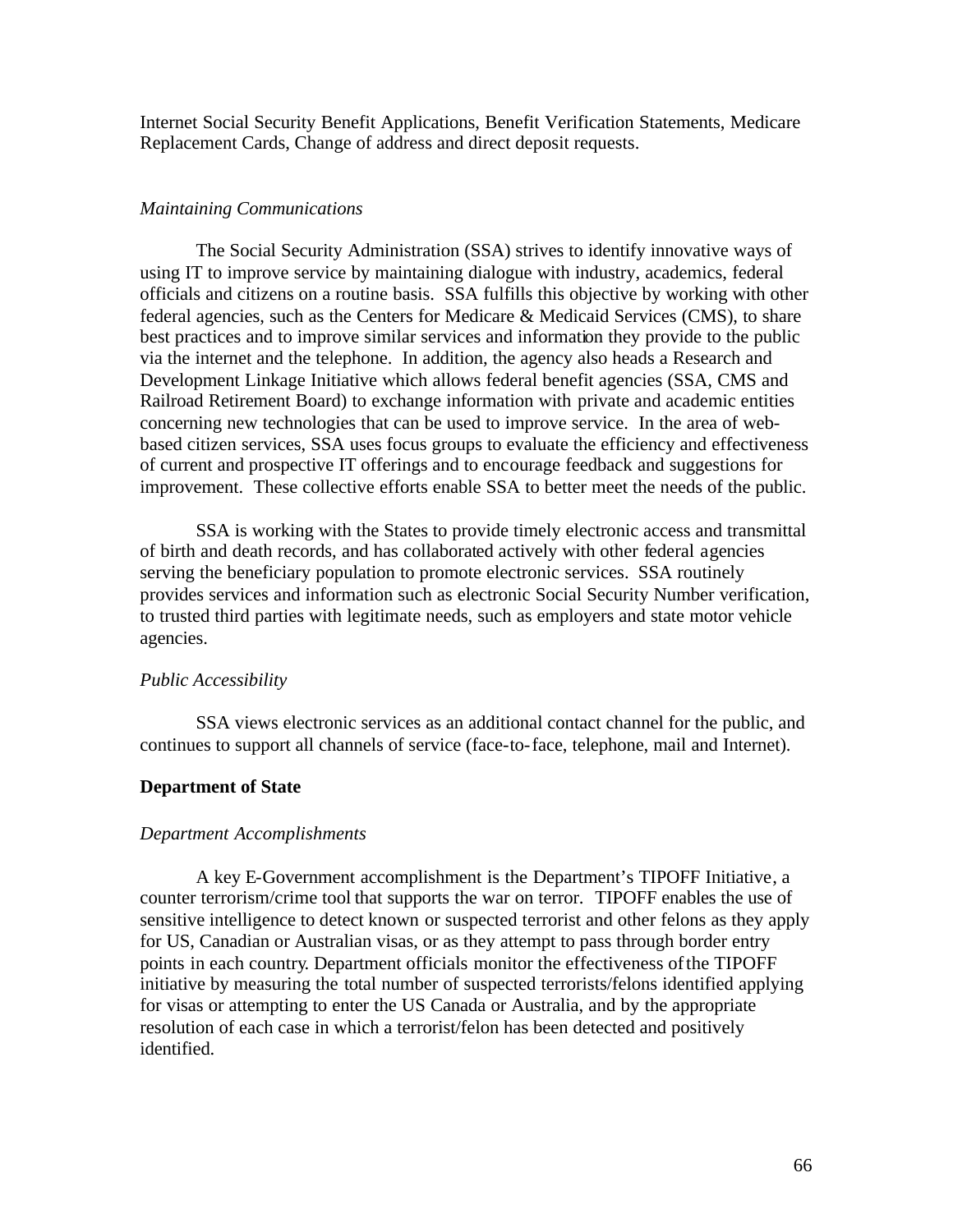The Passport Modernization System incorporates modernized technologies to improve passport application turn-around times. In addition, it incorporates biometric chip technologies in the manufacture of new passports to enhance border security. The new Passport biometric benefits are measured in terms of cost avoidance related to the prevention of terrorist, criminal and other acts, as well as lost jobs caused by who might gain entry into the U.S if this project were not in effect.

## *Maintaining Communication*

The Department frequently conducts individual interviews and meetings with private and public-sector entities to identify new ways of managing and using IT to enhance the services and information it provides to the public. This approach keeps the Department well-informed of IT developments, products and issues. While State puts forth a concerted effort to communicate with IT industry leaders and public-sector entities, it actively collaborates with other federal agencies. The Department of State has partnered with DHS, SSA, IRS, FBI, DoD, DOT, HHS, DOC, Treasury, NARA, NASA, and USAID on IT Initiatives to learn about their IT best practices and discuss how their lessons learned can be applied in the Department.

#### *Public Accessibility*

The Department ensures that general information is published on its principal Internet website (www.state.gov) and is available in print form upon request. Other programs include a website, www.usinfo.state.gov; Information Resource Centers at posts in more than 140 countries where people can come in or call and get information; and a speakers program that links over a thousand U.S. speakers a year in person or via digital video conferencing to key foreign audiences at overseas posts. Consular Affairs offices provide information and services (as well as passport agencies) and they maintain a phone service (1-877-4USAPPT) found on Department brochures.

## **Department of Transportation**

#### *Department Accomplishments*

The efforts made by the Department of Transportation (DOT) to implement E-Government as a means of promoting the well-being of the public is reflected by its Toll Free Emergency Notification System (ENS). This system provides a more cost-effective means for citizens, agencies, law enforcement, and safety personnel to alert industry and government Rail Operation and Traffic Management Centers of rail-related hazards at railroad-highway crossings. With this system, the federal Rail Administration can conduct quantitative analysis of the data generated by ENS and target areas where improvements are needed.

Another example is the Motor Carrier Messaging Information System (MCMIS), which is a citizen-centered application providing citizens with an online method for obtaining safety data about motor carriers for use in making decisions. It is a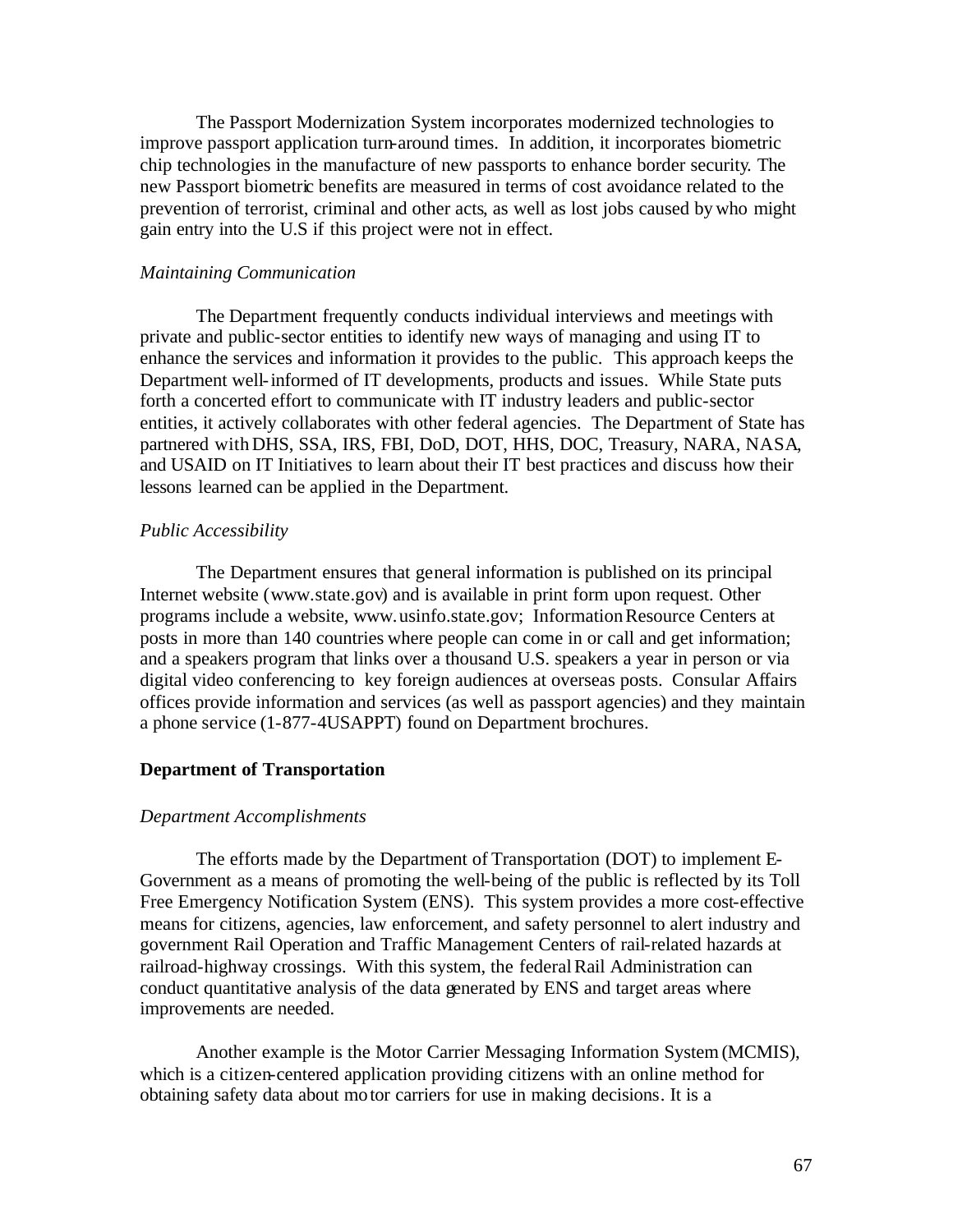government-to-business application that provides businesses with an online, efficient method for applying for operating authority and registering for a USDOT number. MCMIS also serves as a government-to-government application by improving the sharing of commercial motor carrier information among multiple levels of government (federal, state, and local) allowing all direct access and use of MCMIS as a knowledge management resource for their own safety, enforcement, licensing, and insurance business processes.

Performance measures that demonstrate how successfully this initiative is meeting agency objectives are based on the number of new entrants and Cargo Tank Manufactures who can register online as well as the number of inspections, crash records, and compliance reviews. The system will develop functionality to allow new entrants and new cargo tank manufactures to register online; and increase the collection of registration and safety data on motor carriers and hazardous materials shippers. The initiative reduces costs and improves efficiencies by providing:

- Information for all interstate carriers stored in one central database (MCMIS). Without MCMIS, data for carriers who operate in many States would be difficult and expensive to exchange among States.
- MCMIS safety data for motor carriers used to target enforcement activities. With this information, FMCSA and the States work smarter and more efficiently by focusing their enforcement activities on carriers, vehicles, and drivers who are atrisk based on their past performance.
- Other stakeholders (i.e., insurance companies, shippers, and the public) operating authority and safety data for motor carriers from MCMIS, SAFER, and L&I so they have an efficient way to assess a motor carrier's safety posture so they can make better, informed business decisions.

Another DOT E-Government initiative is the work of the Saint Lawrence Seaway Development Corporation (SLSDC) with its Canadian, private sector counterpart to operate the waterway known as the Seaway System. The system allows vessels to transit between the Atlantic Ocean and the Great Lakes using the Seaway locks. The SLSDC and its Canadian counterpart jointly provide a binational Internet web site to current and prospective users that acts as a single resource for Seaway-related information on rules and regulations, real-time vessel locations, water level and weather conditions, trade development and promotional activities, regulatory cost information, and cargo matching services. The binational web site makes the Seaway more efficient and enhances transportation safety.

## *Maintaining Communication*

DOT maintains an active role in multiple organizations, such as the Surface Transportation Board, the American Association of State Highway and Transportation Officials (AASHTO), and others to identify opportunities for the use of IT. The most significant forum for this activity is the Department of Transportation's Intelligent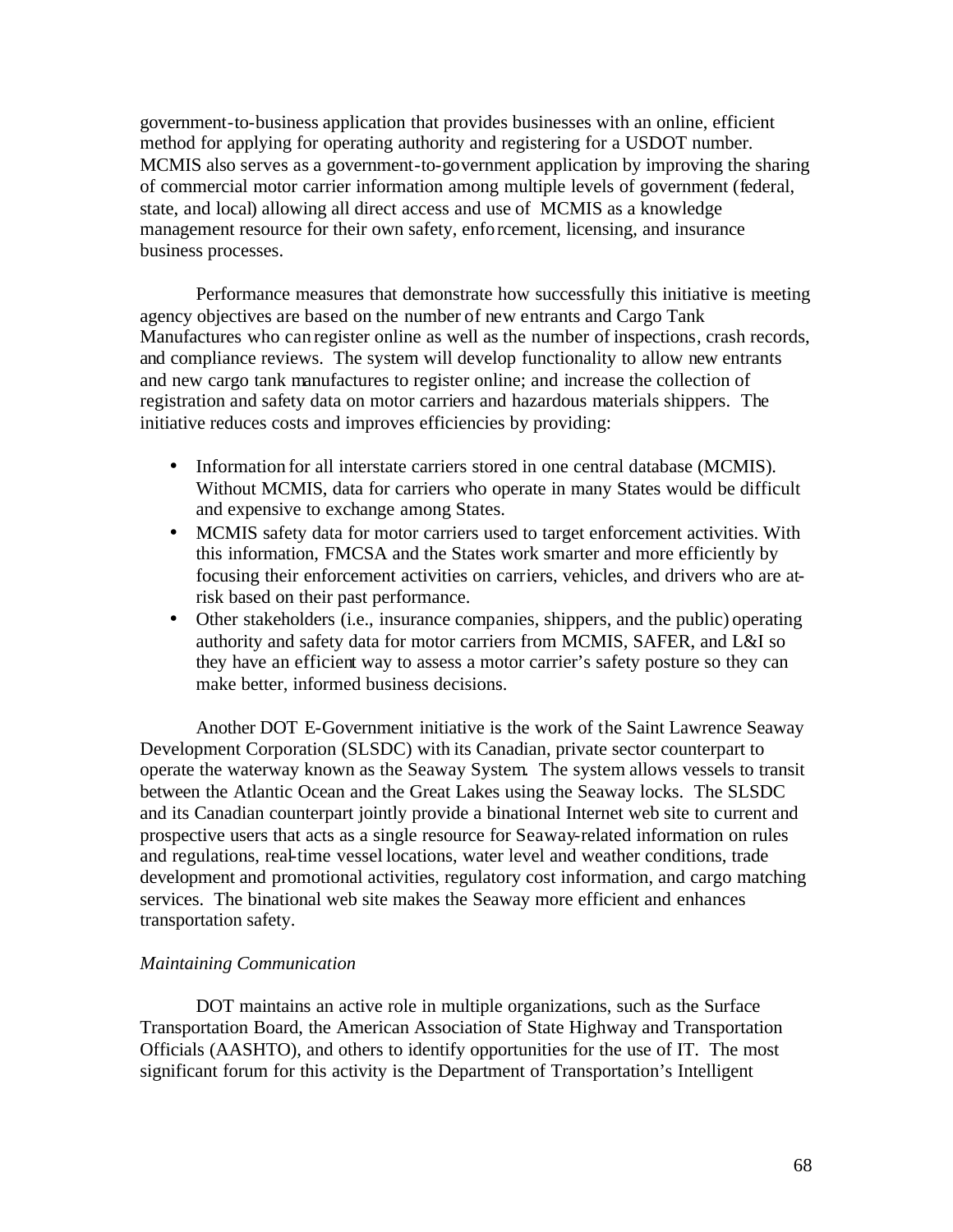Transportation Systems (ITS) Program. The DOT CIO is a member of the ITS Board of Directors. ITS was established to:

- Promote the implementation of a technically integrated and jurisdictionally coordinated transportation system across the country;
- Support ongoing applied research and technology transfer;
- Ensure that newly developed ITS technologies and services are safe and costeffective; and
- Create a new industry by involving and emphasizing the private sector in all aspects of the program.

The national ITS program addresses both information and infrastructure-based approaches to achieving its goals. The program also has an inter-modal nature, incorporating highways, transit, and rail, requiring unprecedented cooperation among diverse groups of public (i.e., state and local agencies) and private stakeholders. ITS also has significance beyond transportation, due to its potential to stimulate and revitalize the United States technology base. Offices within the various program administrations (i.e., FHWA, NHTSA, FTA, FRA, FMCSA, and MARAD) are responsible for the actual implementation of ITS activities.

# *Public Accessibility*

In addition to Internet communication, DOT enables citizens to have the flexibility of requesting a variety of information from its organizations by means of selected 1-800 numbers and fax on demand. For example, 1-800 numbers provide easy access to NHTSA's statistical publications, FMCSA's payment process and forms, and the ability to report oil spills by telephone. Overall, DOT's flexibility facilitates on-line and paper processes for conducting business and completing transactions*.*

# **Department of Treasury**

# *Department Accomplishments*

At the Bureau of Public Debt, the Bureau's Strategic Plan incorporates performance goals that are tied to E-Government initiatives. In the category, *"Government to Business*," Public Debt offers an internet application called "SLGSafe" for investors in state and local government securities. Internet solutions have also been deployed for savings bonds issuing agents. Commercial customers, such as private financial institutions and brokerage firms use the web-based "TAAPSLINK" system to submit tenders in the auction process. One example of a BPD performance measure is their Government-to-Business Wholesale Securities Services which facilitates investing via the website. The strategic goal which has been established is to increase the number of bidders in Treasury auctions by15 percent by FY 2010.

## *Maintaining Communications*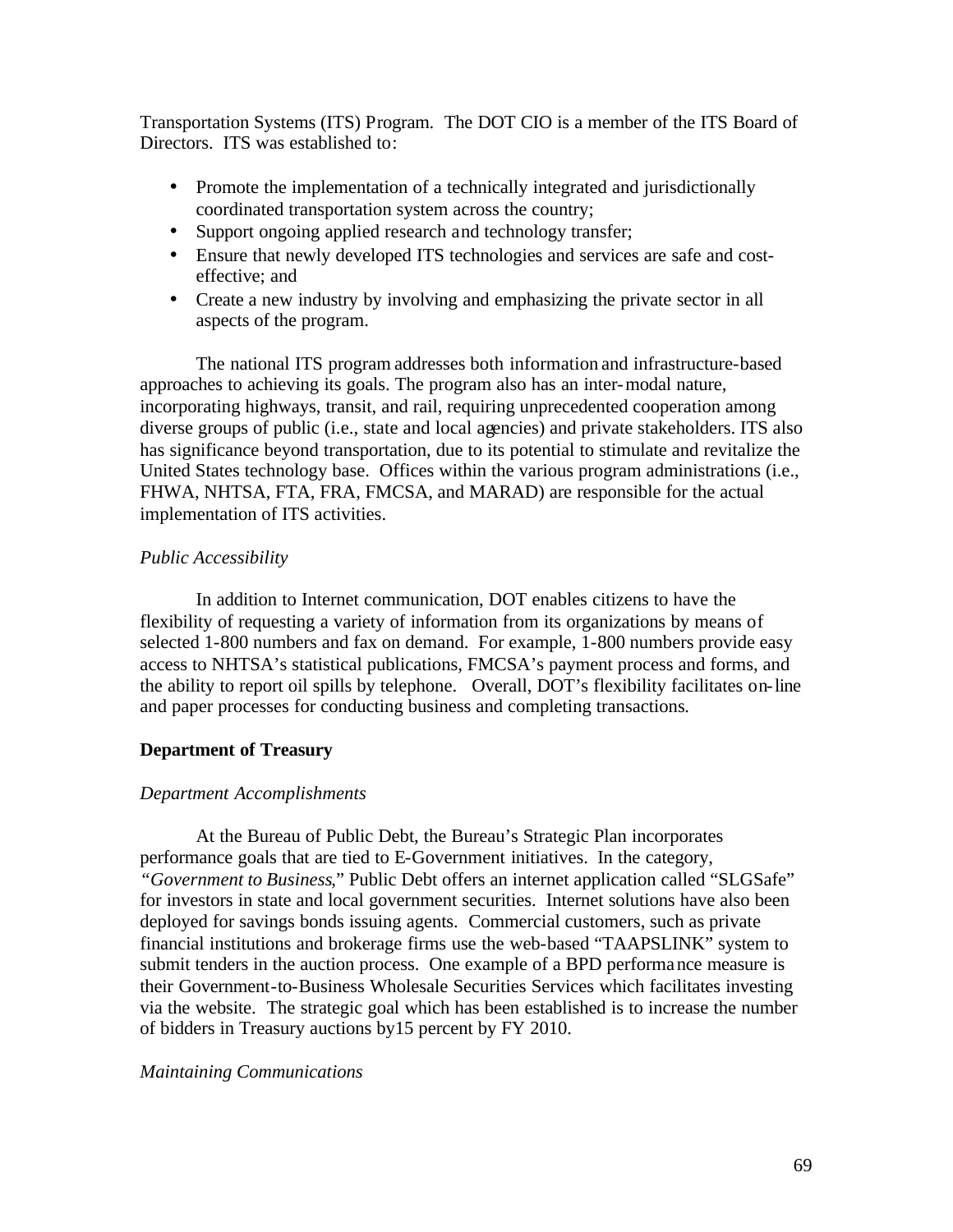The Department of Treasury uses a variety of methods to build customer relations and to foster a better understanding of what their needs are. The Department promotes this objective through the use of focus groups, industry, regulatory committees, and community outreach initiatives. The Department also reinforces its consumer-centered activities by conducting a National Tax Forum for tax preparers and software developers. While the Department engages in various modes of communication to promote the interests of the public through technology, it also uses IT as a means to enhance its capabilities. The Internal Revenue Service (IRS) has established five formal groups to dialogue with tax administrators at all levels of government. Stakeholder meetings are conducted periodically to interested parties informed of changes in tax law. List servers and websites are also used to keep various groups informed of pending changes. In addition, the IRS conducts National Tax Forums for tax preparers and software developers, and periodically conducts surveys and focus groups to gather input from its customers. And finally, the IRS website allows citizens to forward feedback anonymously to the IRS.

#### *Public Accessibility*

Treasury is committed to access and continued communication for all potential users not just those with Internet access. Included among these options are telephone contact service centers, face-to-meetings with customers, the Federal Register, and hard copy documents send via surface mail. Customers can use IRS telephone services to obtain tax law information, forms, and publications, refund, business and individual account information, and specialty services such as Practitioner Priority Service (PPS), Spanish language assistance and service for the hearing impaired (TTY). Other services include VITA Hotline assistance (for VITA volunteer use during the filing season), non toll free telephone assistance for international callers, a Criminal Investigation Hotline, estate and gift tax, and excise tax. IRS telephone assistors provide information to callers such as the locations and hours for IRS walk-in offices and for VITA sites. Automated services, including refund information and TRIS Notice/Letter/Bill applications are available 24 hours per day.

During the filing season, late January until April 10, 2004, Saturday service will be provided through the Individual Tax Line (800-829-1040) and to NTA (877-777- 4778) customers. In addition to published IRS telephone numbers, toll free service is provided to customers who received a notice from the IRS.

#### **Department of Veterans Affairs**

#### *Department Accomplishments*

The Department of Veterans Affairs (VA) strategy to migrate from the current VistA health information system to the next generation Health*e*Vet-VistA system will create a person-centered system where clinical information will be available to any health provider at any time, anywhere across the VA health system. Furthermore, the solution will support improvements in health care quality, patient safety, and the effective use of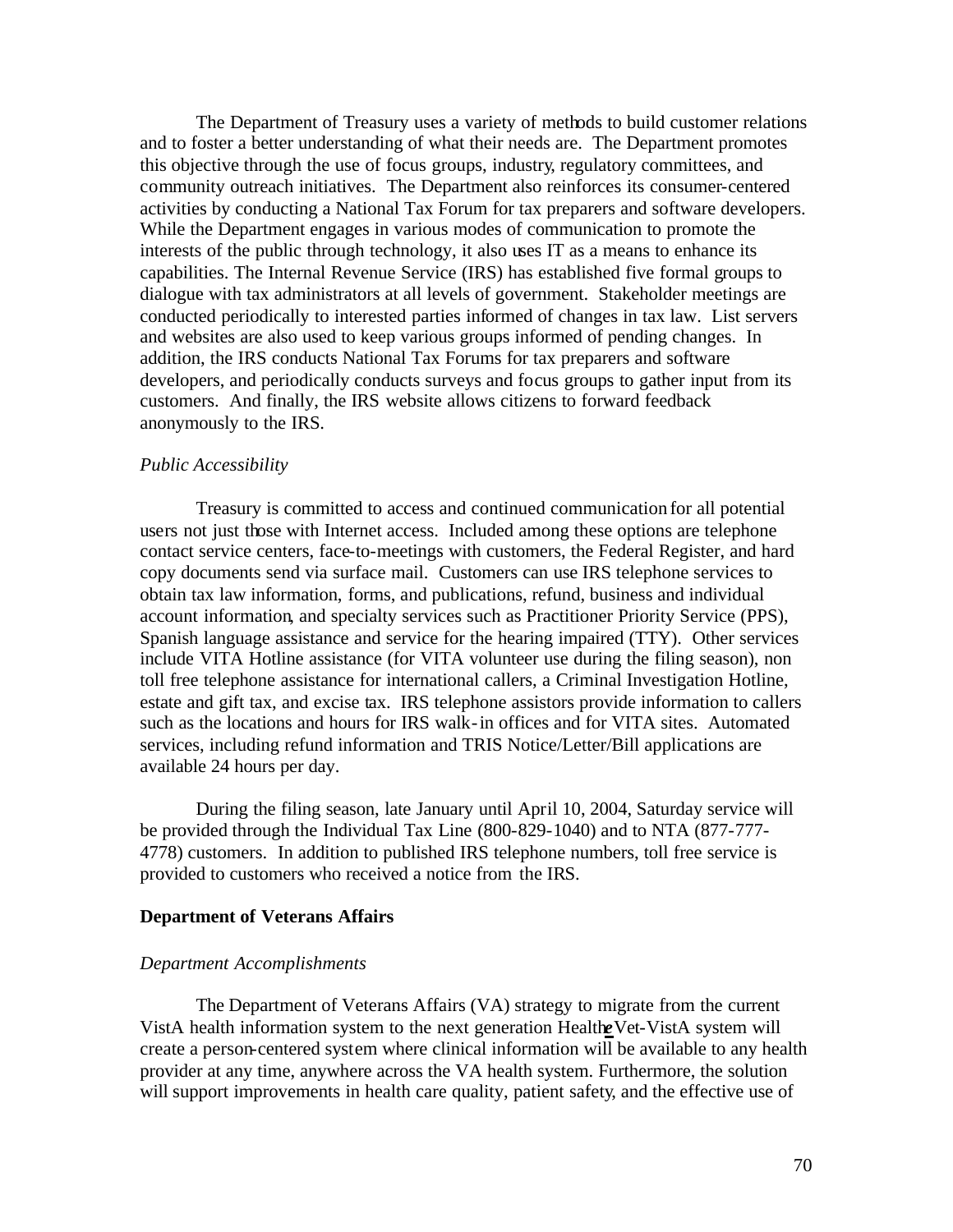limited health resources. Furthermore, this program will enhance the service delivery capabilities of VA by equipping it with the ability to share patient health record data as appropriate with the Department of Defense.

## *Maintaining Communications*

VA has aimed to devise new methods of meeting the needs of veterans by preserving its ongoing discussion with other federal agencies as well as public and private sector organizations. While VA aims to work with a broad range of individuals, its main partner concerning health care IT issues is the Department of Defense. VA has created Health*e*People as a strategy to work with other federal agencies and with other public and private sector organizations. For example, Health*e*People (federal) includes the joint VA/DoD Electronic Health Record System Interoperability Plan. Another example is the co-leadership position VA shares withConsolidated Health Informatics, a Presidential E-Government initiative tasked with adopting a portfolio of existing health messaging and vocabulary standards for use within the federal healthcare enterprise.

## *Public Accessibility*

When VA uses the Internet as a new means to provide service, VA retains the original non-Internet service as well.

## **Examples of Small Agency E-Government Activities**

Small agencies demonstrate progress in implementing the E-Government Act. The examples below are sample highlights:

The **U.S. Consumer Product Safety Commission** (CPSC) recently launched, in partnership with the Food and Drug Administration, the U.S. Coast Guard, the National Highway Traffic Safety Administration, the U. S. Department of Agriculture and the Environmental Protection Agency, a new government web site:

http://www.recalls.gov.

This web site provides the public with the most up-to-date information on recalls in a one-stop web environment, eliminating the need to visit each agency web site separately. CPSC monitors the public's usage of the site as a baseline for future evaluation and web enhancements.

The **U.S. Equal Employment Opportunity Commission** (EEOC) leads an initiative called the Charge Assist System to provide individuals with the capability to submit information related to a charge of employment discrimination electronically. Slated for piloting in FY 2004, this initiative will enhance agency effectiveness and increase customer service to the public by enabling electronic submission of a charge inquiry through the Internet. Savings will be achieved through a reduction in staff resources required to respond to inquires which are outside of EEOC's jurisdiction or are